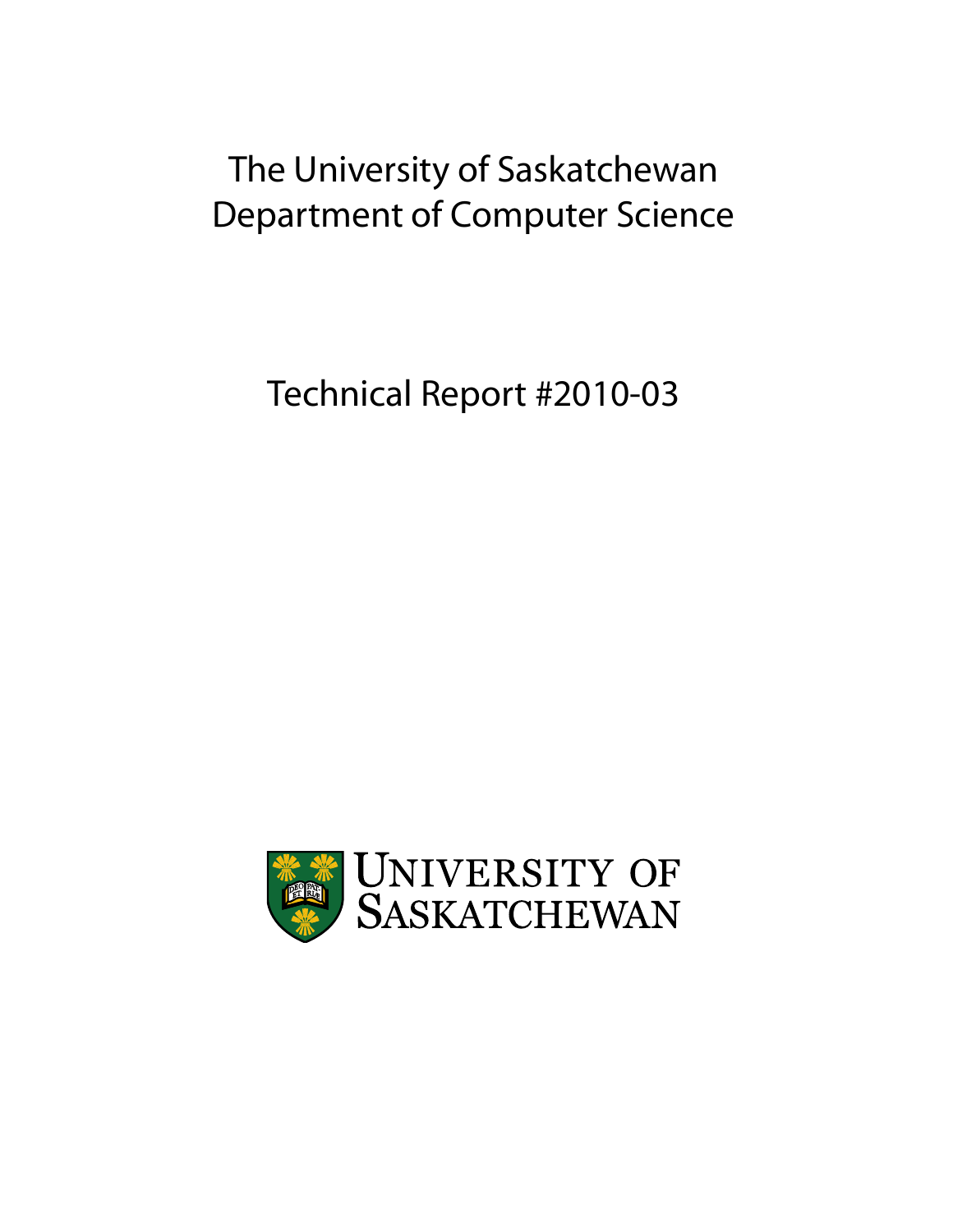## Modeling and Simulation of the CLS Cryogenic System

[Veeramani Chidambaranathan](mailto:c.veeramani@gmail.com) and [Raymond J. Spiteri](mailto:spiteri@cs.usask.ca)

November 12, 2010

#### Abstract

This paper presents results pertaining to the numerical modeling of the cryogenic system at the Canadian Light Source. The cryogenic system consists of the cryostat that houses a Radio Frequency (RF) Cavity used for boosting energy of an electron beam. For consistent operation of the RF Cavity, it must be kept immersed in liquid helium at a constant level with the pressure in the gas space maintained to an accuracy of  $\pm 1$  mbar. The numerical method developed for solving the cryostat model [\[5\]](#page-42-0) along with the liquid helium supply and gaseous helium return lines is validated using two different validation cases, viz., the liquid helium flow rate from the liquid helium transfer line and the gaseous helium flow rate from the cryostat for various heater power input settings. The numerical method described here is significantly more accurate and efficient than that used in  $[6]$ .

## 1 Introduction

The Canadian Light Source (CLS) is a unique research facility in Canada that produces extremely bright light in a synchrotron. The electron beam used for this purpose loses energy with every photon emitted, but it is reenergized in a Radio Frequency (RF) cavity made of niobium that is maintained in a superconducting state using liquid helium at 4.5 K. Maintaining this low temperature requires accurate control of the pressure and level of liquid helium in the cryostat that houses the RF cavity. We wish to simulate the process equipment that makes up the cryogenic system in order to gauge the sensitivity of the pressure and level of liquid helium to changes in the control valve opening. In this report, we present the mathematical formulation and results of dynamic simulations of the cryostat in the cryogenic system using a control-volumes approach.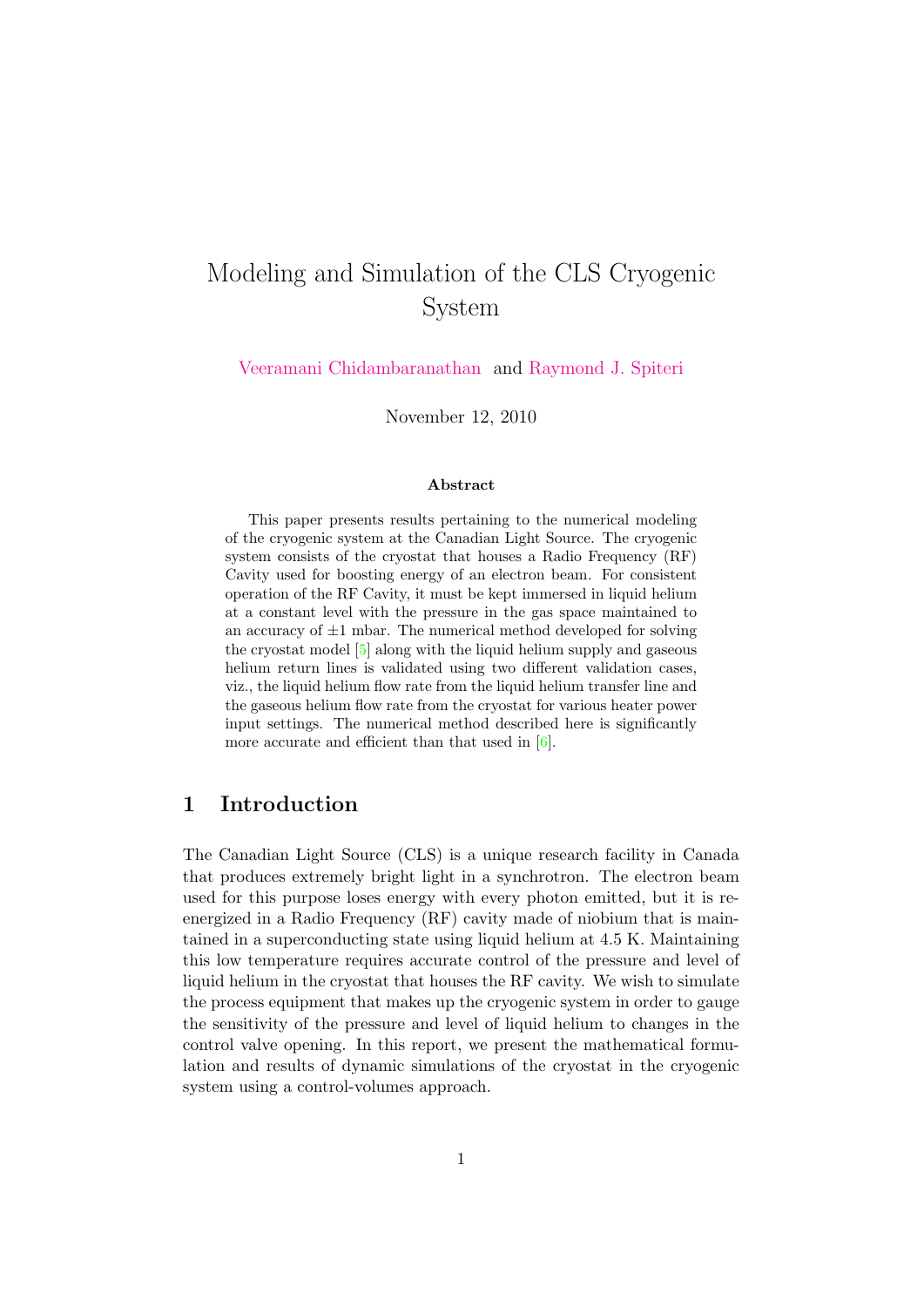

<span id="page-2-0"></span>Figure 1: Process flow diagram of the cryogenic system at the CLS.

#### 1.1 The process description

As depicted in Figure [1,](#page-2-0) gaseous helium (GHe) is compressed and cooled to 10 K by compressors and turbines with heat exchangers. Further cooling is achieved through the Joule–Thomson effect by expansion through a valve. The liquid helium (LHe) is collected in a vessel called a dewar. The pressure and liquid level in the dewar are maintained by standard PI controllers. The pressure controller returns cold GHe through turbine heat exchangers. The normal operating pressure in the dewar is 1.37 bars, with corresponding saturation temperature of 4.5 K; however it may vary between 1.35 to 1.38 bars. The liquid level in the dewar is maintained using resistor heating, which activates if the level becomes too high. This resistor and the Joule– Thomson valve position are used in conjunction with a level and a pressure transmitter to maintain the LHe level and pressure in the dewar.

The RF cavity is housed inside the cryostat, which is equipped with a level controller and a pressure controller. Similar to situation in the dewar, the pressure controller maintains a set pressure by returning cold GHe to the heat exchangers. The normal operating pressure in the cryostat is 1.22 bars, corresponding to a saturation temperature of 4.4 K; however it may vary between 1.19 to 1.23 bars. The LHe delivered from the dewar to the cryostat is expected to boil off in the cryostat, thus cooling the LHe in the cryostat. There is power dissipation into the cryostat from three sources, namely, the RF cavity, the heating resistor that is used to maintain liquid level, and static heat loading into the system through various instruments. The liquid level is regulated by a control valve on the LHe transfer line from the dewar. Another GHe line is withdrawn from the cryostat to keep the waveguide cold. The waveguide is the energy transfer device to the RF cavity that must be protected from thermal shock because part of it is inside the cryostat and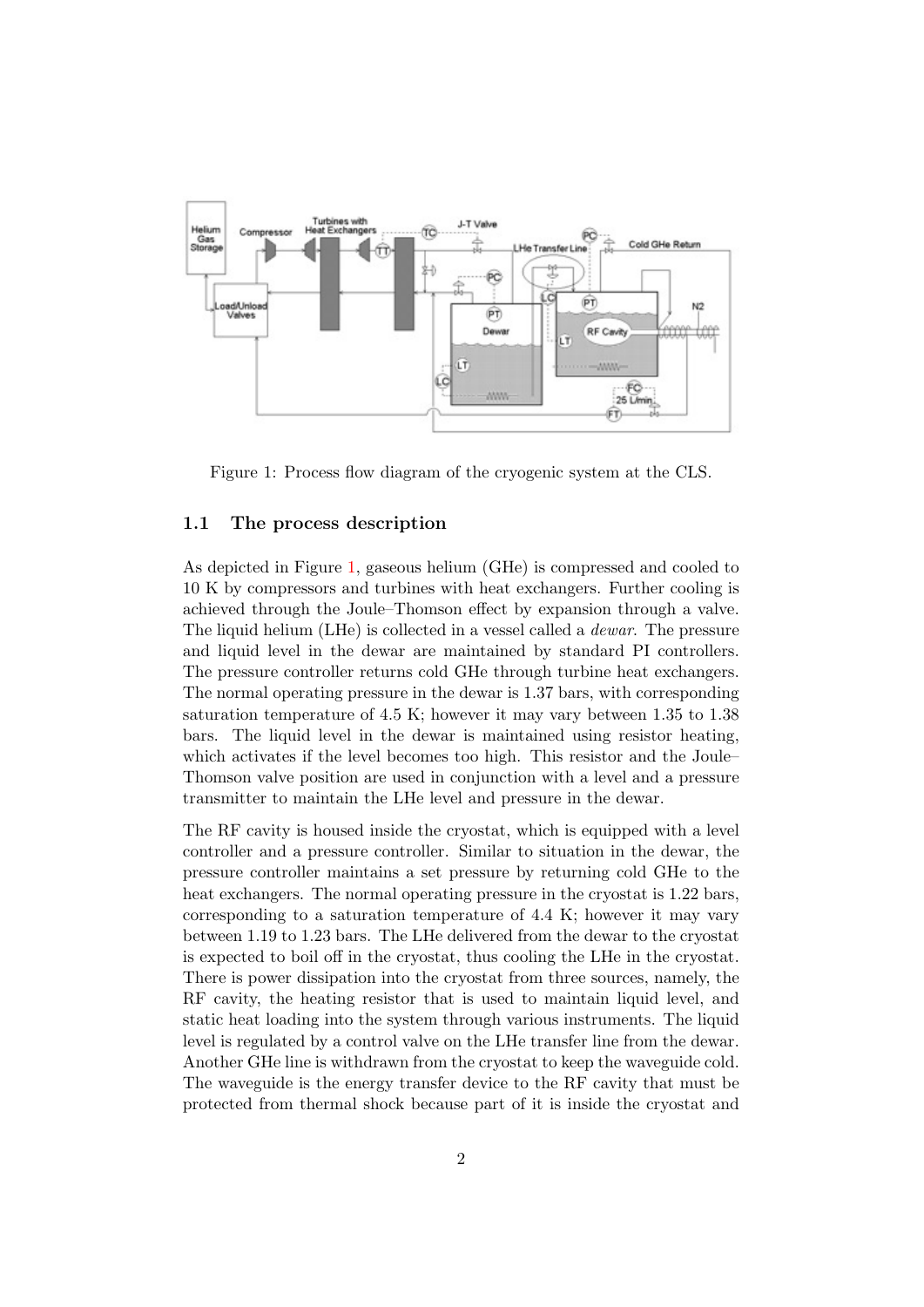part is at room temperature (∼300 K). Further, a liquid nitrogen line is also used in cooling the waveguide. The GHe drawn from the cryostat is at a set flow rate of  $25 \text{ L/min}$ , controlled by a flow controller. Note that this flow rate is measured at room temperature; at the conditions in the cryostat, the flow is negligible  $(0.2\%$  of the overall flow through the cryostat).

#### 1.2 Outline of this report

The operation of the cryostat has to be at a consistent set pressure for the RF Cavity to produce an electron beam of consistent energy. The chattering of control valves or formation of two phases in the LHe transfer line can cause pressure fluctuations in the cryostat. The scope of the project is to model the system to understand the source of pressure fluctuations in the transfer line, potentially due to two-phase formation or sensitivity of the system to control valve operations. This could lead to various levels of process modification. Near-term modifications may include changing the operating conditions or the control valves and their operation method, e.g., pneumatically operated or electrically motorized operation. In the long term, the effects of dramatic process changes such as

- shortening the length of transfer line by moving the dewar closer to the cryostat
- adding a standby set of dewar and cryostat to avoid shutdown

could be studied based on this work.

A one-dimensional homogeneous flow model coupled with thermodynamic properties model for helium has been developed in [\[6\]](#page-42-1). The corresponding code was developed in MATLAB<sup>TM</sup>. This work presents a more efficient and more accurate computational approach based on control-volume balances for steady-state flow to predict the void fractions, velocity, and liquid flow rate in the transfer line. A similar approach is adapted to predict the pressure, temperature, and velocity in gas return line.

The pipeline geometry modeled is presented in Section [2,](#page-4-0) followed by the lumped system model based on control-volumes approach in Section [3](#page-11-0) for the LHe transfer line and Section [4](#page-16-0) for the GHe return line.

The heat loading on the LHe transfer line and the GHe return line is of special importance and is discussed in Section [5.](#page-18-0)

Unlike the pipelines, which are modeled as stationary lumped systems, the cryostat that houses the RF Cavity is modeled as a dynamic system in order to capture the fluctuations in pressure and level. The details of the cryostat model is discussed in Section [6.](#page-21-0)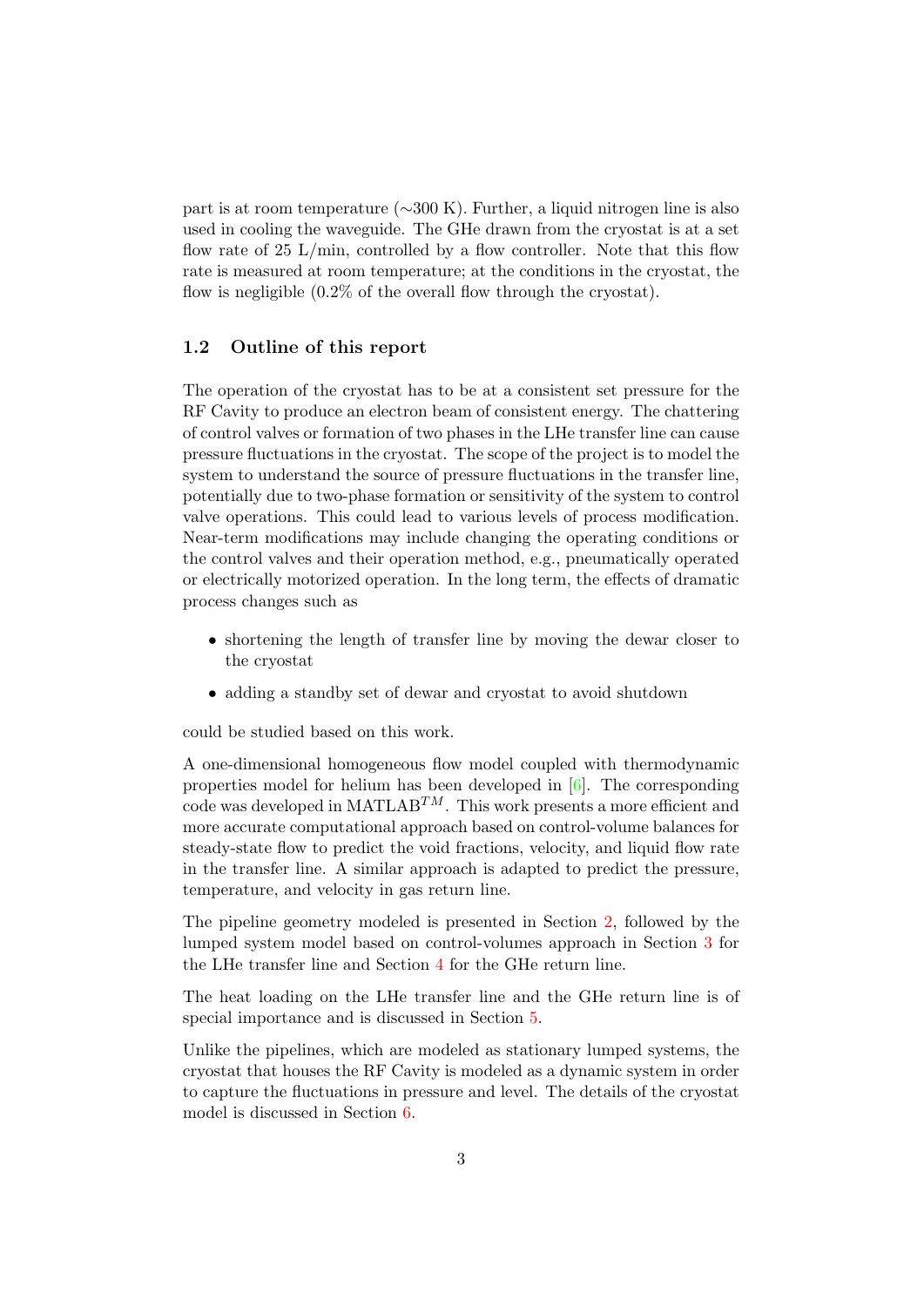The model equations, their implementation and the numerical schemes employed to solve the cryostat along with controllers, liquid supply line, and gas return line are discussed in Section [7.](#page-24-0)

The results of the lumped system model and the one-dimensional homogeneous model are compared in Section [8.](#page-31-0) We discuss two validation cases: one for the liquid flow rate from the LHe transfer line and another for the dynamics of cryostat operation along with heater input and pressure and level control valve operation in addition to the LHe supply and GHe return flow rates.

Finally, the key contributions are listed in Section [9.](#page-41-0) The model presented forms the basis of future work that could include the compressors, turbines, process vessels, viz., the cryostat and the dewar, and the complete process line network along with the controllers for a full system simulation of cryogenic system at the CLS.

## <span id="page-4-0"></span>2 The Pipeline Geometry

The pipeline network currently modeled includes the LHe transfer line from the dewar to the cryostat and the GHe return lines, namely, the GHe return from the cryostat to the T-junction, the GHe return from the dewar to the T-junction, and the combined GHe line after the T-junction across the heat exchangers up to the suction of compressors, as shown in Figure [2.](#page-5-0) The LHe line has a level control valve that is regulated by a proportionalintegral controller based on the signal from the level transmitter in the cryostat. The GHe return line has a pressure control valve that is regulated by a proportional-integral controller based on the signal from the pressure transmitter in the cryostat and a cold return valve (CRV) that diverts flow to heat exchanger if the temperature of the GHe is below a certain set limit; otherwise the GHe passes through the warm return valve for further cooling.

The various sections of the LHe line from the dewar to the cryostat appear in Table [1.](#page-5-1) A similar break-down of the sections in the GHe line appears in Table [2.](#page-6-0)

The pipes carrying LHe from the dewar to the cryostat and the GHe return from the cryostat to the cold box are enclosed in vacuum-jacketed (VJ) pipe and are further protected by a liquid nitrogen shield. The outer diameter of the LHe line is 0.5", with a wall thickness of 0.049", assumed to be same throughout its length. For the GHe return line from the cryostat to the Tjunction, a constant diameter of 0.902" is assumed. The GHe line from the dewar has a diameter of 0.622", and the line after the T-junction is 1.049", expanding to 4.026" at the compressor suction.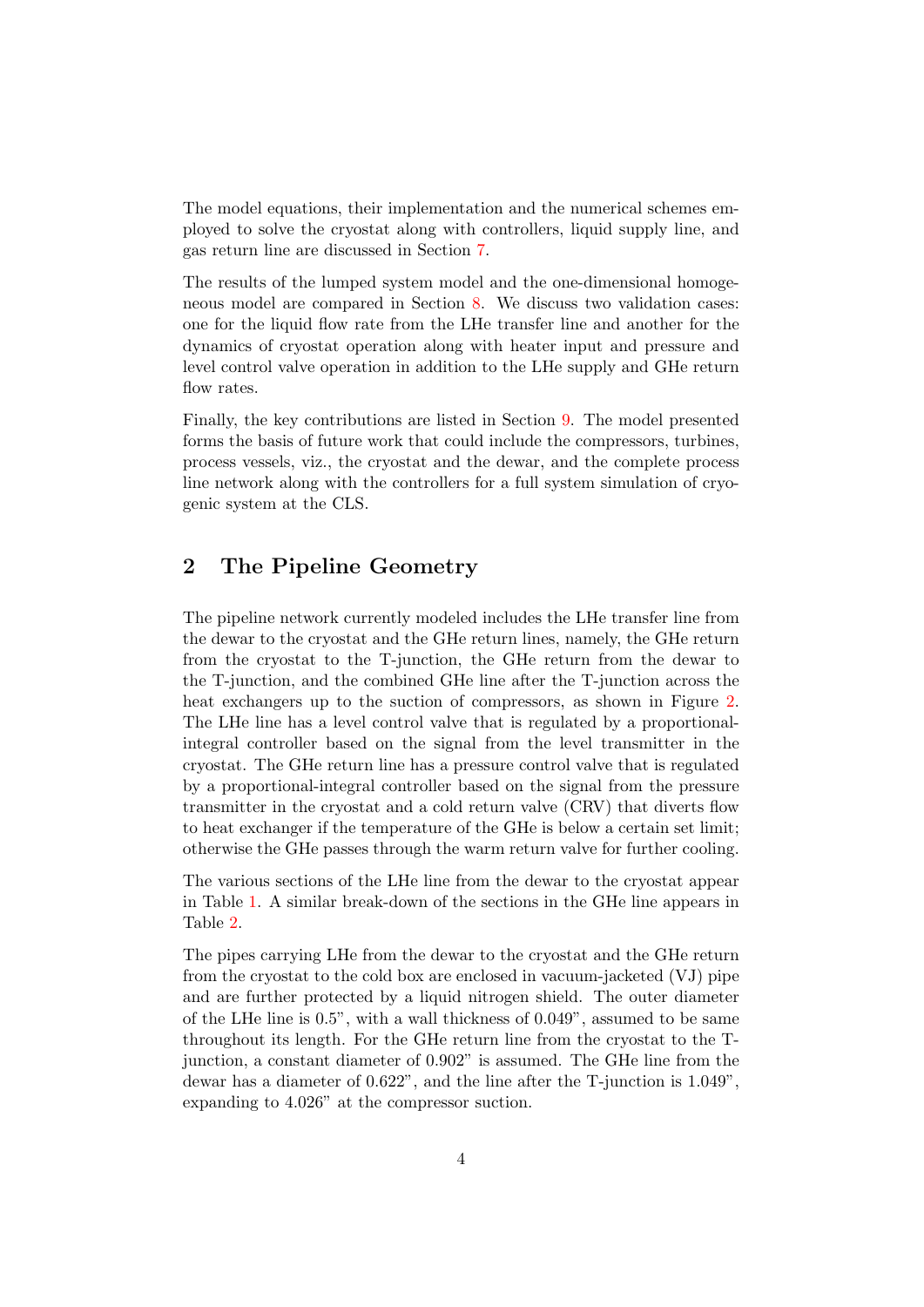

<span id="page-5-0"></span>Figure 2: The part of the process flow of the cryogenic system modeled.

| Line Orientation                  | Line      | End      | Location                                                |
|-----------------------------------|-----------|----------|---------------------------------------------------------|
|                                   | length(m) | Position |                                                         |
|                                   |           | (m)      |                                                         |
| Vertical upflow                   | 1.75      | 1.75     | Vertical exit inside                                    |
|                                   |           |          | dewar                                                   |
| Flexible loose coil, $45^{\circ}$ | 2.54      | 4.29     | Vacuum between outer                                    |
| incline                           |           |          | $(2.5^{\prime\prime})$ and inner $(0.5^{\prime\prime})$ |
|                                   |           |          | braided steel lines                                     |
| Horizontal                        | 52.10     | 56.39    | Inside VJ line                                          |
| Elevation drop of $1.5 \text{ m}$ | 1.21      | 57.60    | Inside valve box                                        |
| Flexible loose coil, $45^{\circ}$ | 2.63      | 60.23    | Vacuum between outer                                    |
| incline                           |           |          | (ID 1.5" and OD 2.25")                                  |
|                                   |           |          | and inner $(ID 0.5"$ and                                |
|                                   |           |          | OD 0.75")                                               |
| Vertical downflow                 | 0.1       | 60.33    | Vertical entrance inside                                |
|                                   |           |          | cryostat                                                |

<span id="page-5-1"></span>Table 1: The various sections in the LHe transfer line.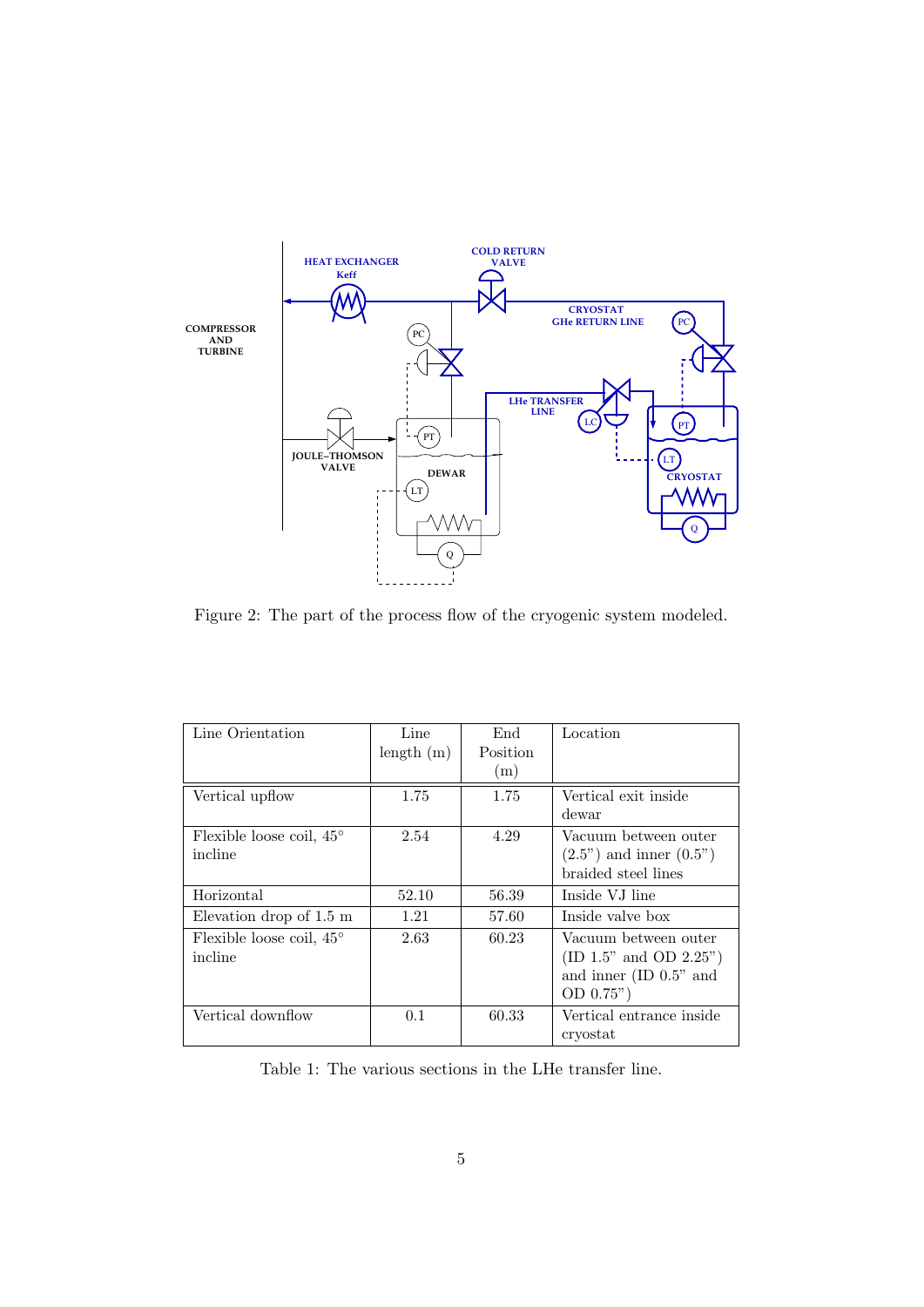| Line Orientation                 | Line                                   | End      | Location                                             |
|----------------------------------|----------------------------------------|----------|------------------------------------------------------|
|                                  | length(m)                              | Position |                                                      |
|                                  |                                        | (m)      |                                                      |
|                                  | Segment-1: From Cryostat to T-junction |          |                                                      |
| Flexible loose coil $45^{\circ}$ | 2.63                                   | 2.63     | From cryostat to cold                                |
| incline                          |                                        |          | valve box inside 3"                                  |
|                                  |                                        |          | vaccuum line                                         |
| Vertical rise of 1.5 m           | 3.72                                   | 6.35     | Inside valve box contains                            |
| (assumed)                        |                                        |          | the venturi meter and                                |
|                                  |                                        |          | pressure control valve                               |
| Vertical rise of 0.2 m           | 0.2                                    | 6.55     | VJ line from valve box                               |
|                                  |                                        |          | to horizontal portion                                |
| Horizontal                       | 49.33                                  | 55.88    | Inside VJ line                                       |
| Vertical downflow                | 2.08                                   | 57.96    | Vertical end VJ line                                 |
| Flexible loose coil, 45°         | 3.54                                   | 61.5     | $0.75$ " contained in $2.5$ "                        |
| incline                          |                                        |          | vaccuum line                                         |
| Horizontal run before            | 0.5                                    | 62.0     | Inside cold box                                      |
| <b>CRV</b>                       |                                        |          |                                                      |
| Horizontal run after             | 0.5                                    | 62.5     | Inside cold box                                      |
| CRV to T-junction                |                                        |          |                                                      |
|                                  | Segment-2: From Dewar to T-junction    |          |                                                      |
| Vertical rise                    | 1.01                                   | 1.01     | Vertically above dewar                               |
| Horizontal                       | 1.5                                    | 2.51     | Horizontal section to the                            |
|                                  |                                        |          | cold box                                             |
| Vertical downflow                | 1.09                                   | 3.60     | Inside cold box                                      |
| Horizontal run to the            | 0.5                                    | 4.1      | Inside cold box                                      |
| T-junction                       |                                        |          |                                                      |
|                                  |                                        |          | Segment-3: From T-junction to the compressor suction |
| Across the heat                  | 1.0                                    | 1.0      | Inside cold box                                      |
| exchanger                        |                                        |          | (assumed)                                            |

<span id="page-6-0"></span>Table 2: The various sections in the GHe return network.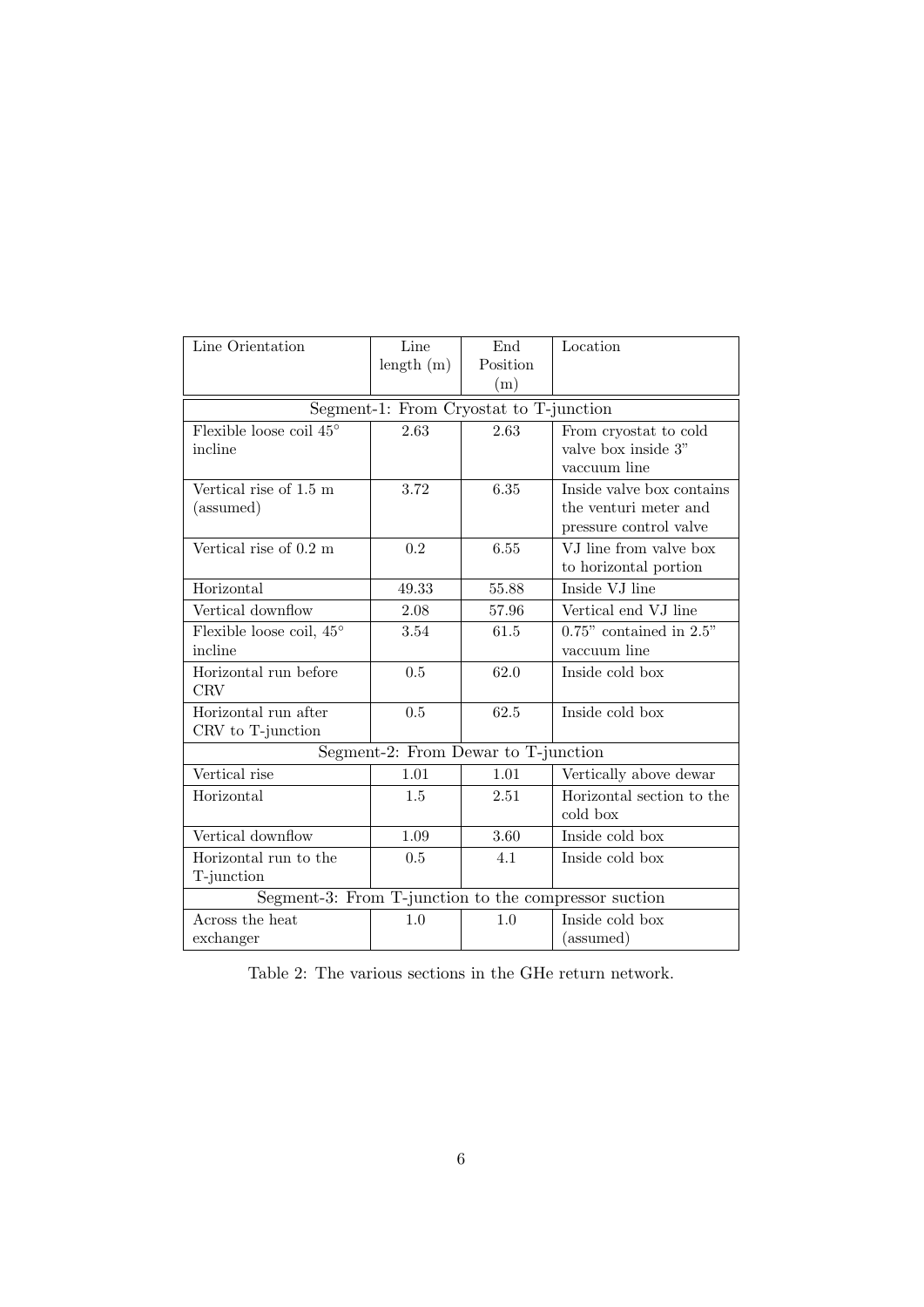The pipe fittings on the VJ line that give frictional pressure losses are given in Table [3.](#page-8-0) The positions of the fittings for the LHe line are given with respect to the origin at the dewar inlet, whereas the position of fittings for the GHe line are given with respect to the origin at the cryostat inlet. The fittings numbered 4 to 15 are the same fittings that are referenced with respect to different origins. The loss coefficients are different due to different sizes of the LHe and GHe lines. The fittings on the GHe segments connecting the dewar to the cold box and from T-junction to the compressors are given in Table [4.](#page-9-0)



<span id="page-7-0"></span>Figure 3: The cross-section of the VJ LHe line.

The cross-sectional geometry of the pipe is shown in Figure [3.](#page-7-0) The VJ line specifications as we move from the outside atmosphere towards the central axis are as follows: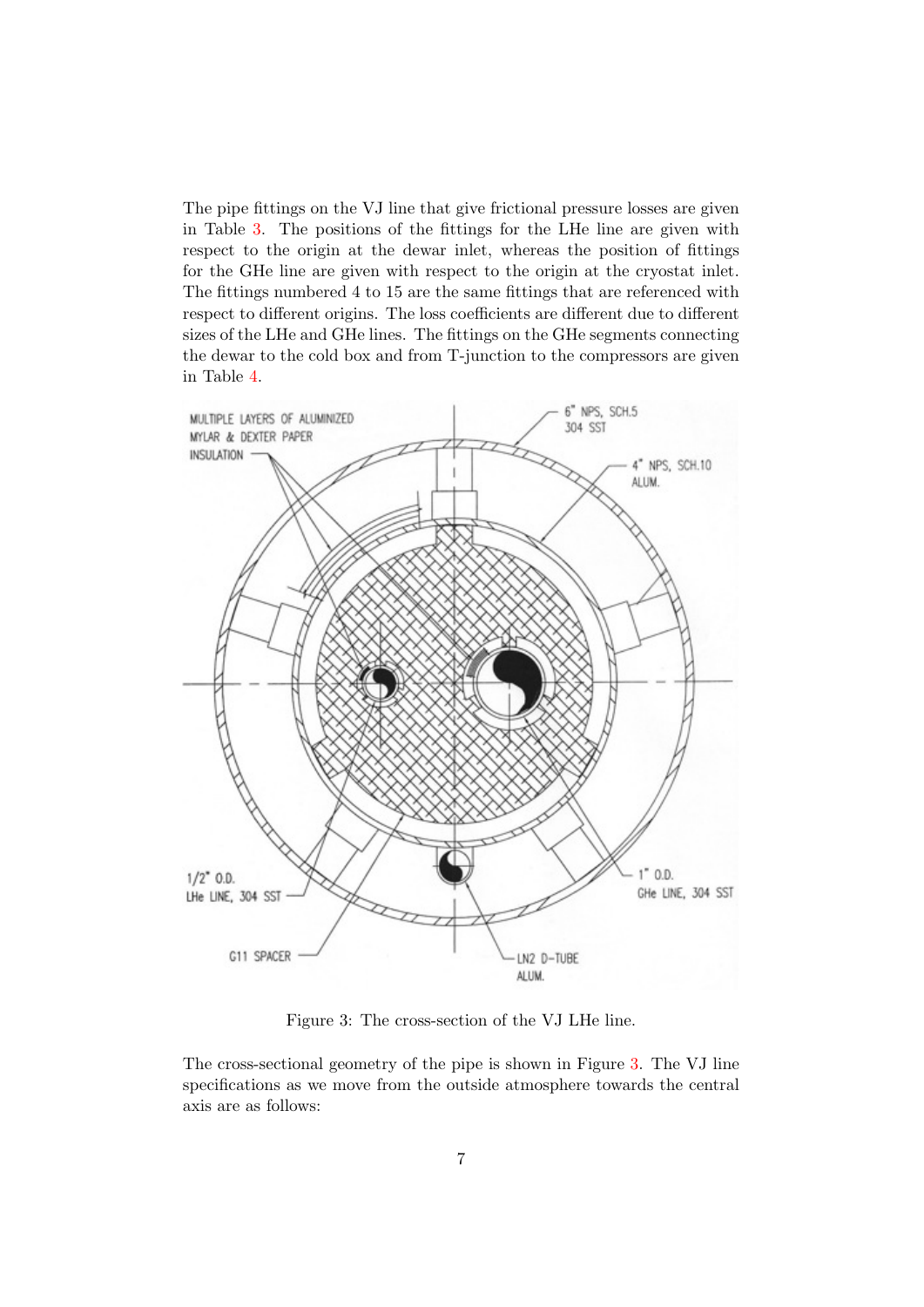| Fitting          | Fitting                      | Position                 | $\cal K$                 | Position | $\cal K$                   |
|------------------|------------------------------|--------------------------|--------------------------|----------|----------------------------|
| No.              |                              | along                    |                          | along    |                            |
|                  |                              | the                      |                          | the pipe |                            |
|                  |                              | pipe                     |                          | (m)      |                            |
|                  |                              | (m)                      |                          |          |                            |
|                  |                              | LHe line                 |                          |          | GHe line - Cryostat return |
| $\mathbf{1}$     | T-junction                   |                          |                          | 62.50    | 1.8                        |
|                  | branch run                   |                          |                          |          |                            |
| $\overline{2}$   | CRV                          | $\overline{\phantom{m}}$ | $\overline{\phantom{a}}$ | 62.00    | See                        |
|                  |                              |                          |                          |          | Table 7                    |
| $\boldsymbol{3}$ | Pipe Entrance                | 0.00                     | 1.0                      |          |                            |
|                  |                              | (at)                     |                          |          |                            |
|                  |                              | Dewar)                   |                          |          |                            |
| $\overline{4}$   | $90^{\circ}$ Vertical        | 6.37                     | 2.0                      | 55.88    | 1.5                        |
|                  | Elbow                        |                          |                          |          |                            |
| 5                | $56^{\circ}$ Elbow           | 13.76                    | 0.5                      | 48.49    | 0.38                       |
| $\,6$            | $55^\circ$ Elbow             | 28.12                    | $0.5\,$                  | 34.13    | 0.38                       |
| $\,7$            | $45^{\circ}$ Vertical        | 34.46                    | 0.4                      | 27.79    | 0.3                        |
|                  | Elbow                        |                          |                          |          |                            |
| 8                | $45^{\circ}$ Vertical        | $35.25\,$                | 0.4                      | 27.00    | 0.3                        |
|                  | Elbow                        |                          |                          |          |                            |
| $\boldsymbol{9}$ | $29^{\circ}$ Elbow           | 38.12                    | $\rm 0.2$                | 24.13    | $0.15\,$                   |
| $10\,$           | $45^{\circ}$ Vertical        | 40.71                    | $0.4\,$                  | 21.54    | 0.3                        |
|                  | Elbow                        |                          |                          |          |                            |
| 11               | $45^{\circ}$ Vertical        | 41.65                    | 0.4                      | 20.60    | 0.3                        |
|                  | Elbow                        |                          |                          |          |                            |
| 12               | $15^{\circ}$ Elbow           | 47.89                    | 0.1                      | 14.36    | 0.075                      |
| $13\,$           | 58° Vert./Hori.              | 52.61                    | 0.5                      | 9.64     | 0.38                       |
|                  | Elbow                        |                          |                          |          |                            |
| 14               | $22^{\circ}$ Vertical        | 53.35                    | $0.15\,$                 | 8.90     | 0.11                       |
|                  | Elbow                        |                          |                          |          |                            |
| 15               | $90^{\circ}$ Vertical        | 55.70                    | 2.0                      | $6.55\,$ | $1.5\,$                    |
|                  | Elbow                        |                          |                          |          |                            |
| 16               | Level Control<br>Valve (LCV) | 57.00                    | See $(4)$                |          |                            |
| 17               | $90^{\circ}$ Vertical        | 60.20                    | $2.0\,$                  |          |                            |
|                  | Elbow                        |                          |                          |          |                            |
| 18               | Pressure control             | $\overline{\phantom{0}}$ | $\overline{\phantom{0}}$ | $5.25\,$ | See                        |
|                  | Valve (PCV)                  |                          |                          |          | Table 7                    |
| 19               | Venturi Meter                | $\overline{\phantom{0}}$ |                          | 4.99     | See $(8)$                  |
| $20\,$           | Pipe Entrance                | $\overline{\phantom{0}}$ | $\overline{\phantom{0}}$ | $0.00\,$ | $0.5\,$                    |

<span id="page-8-0"></span>Table 3: Pipe fittings, their location along the length of the VJ line, and coefficients of frictional loss, K.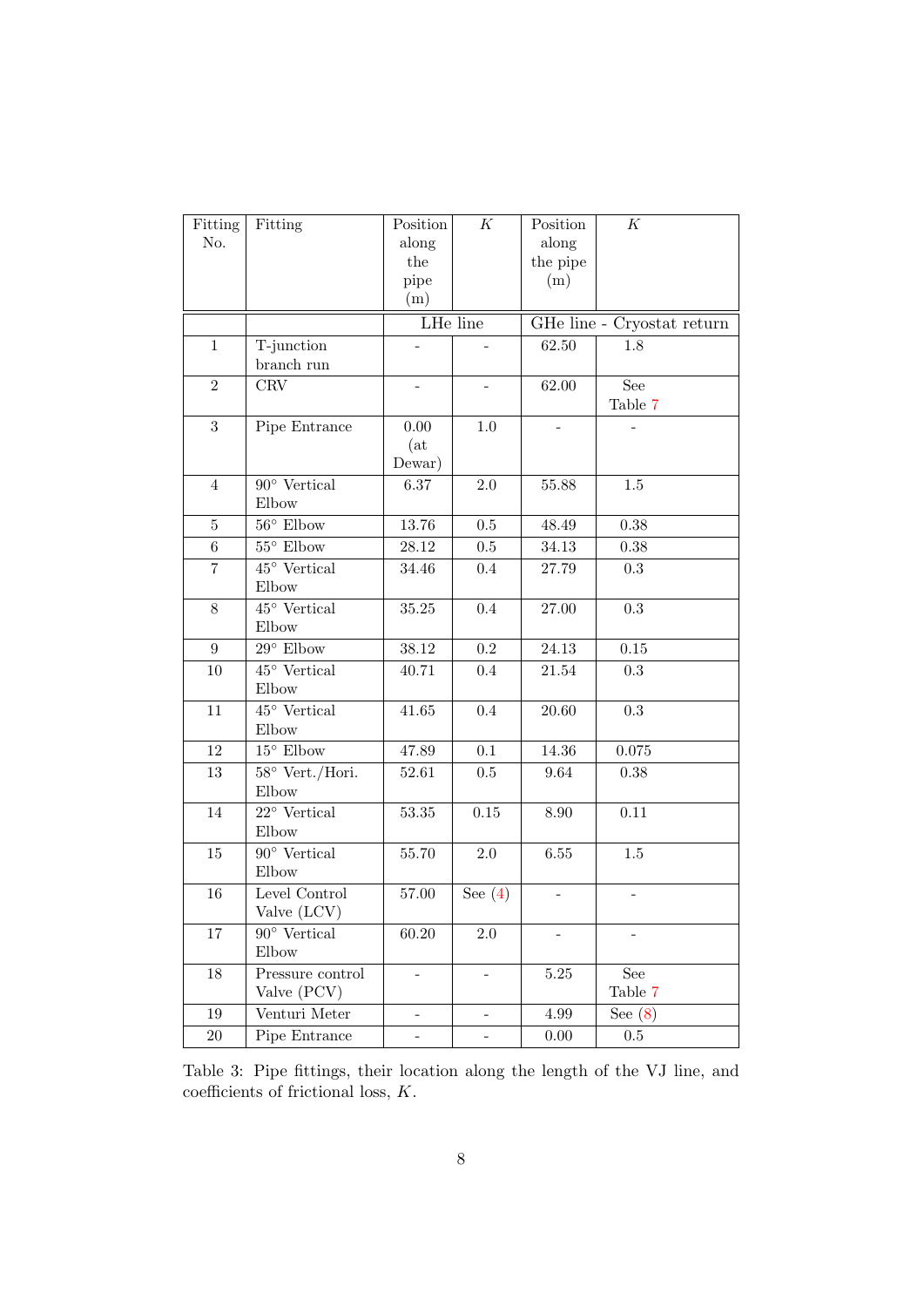| Fitting        | Fitting                     | Position along | К                         |
|----------------|-----------------------------|----------------|---------------------------|
| No.            |                             | the pipe $(m)$ |                           |
|                |                             |                | GHe line - Dewar return   |
|                | Pipe Entrance               | 0.00           | 0.5                       |
| $\overline{2}$ | $90^{\circ}$ Vertical Elbow | 1.01           | 2.0                       |
| 3              | $90^{\circ}$ Vertical Elbow | 2.51           | 2.0                       |
| 4              | $90^{\circ}$ Vertical Elbow | 3.60           | 2.0                       |
| 5              | <b>PCV</b>                  | 4.00           | See Table 7               |
| 6              | T-junction straight run     | 4.10           | 0.9                       |
|                |                             |                | GHe line - Heat exchanger |
|                | Heat exchanger              |                | See $K_{\text{eff}}$      |

<span id="page-9-0"></span>Table 4: Pipe fittings, their location along the length of the GHe return lines, and coefficients of frictional loss, K.

- The outermost pipe is 6" NPS Schedule 5 304 Stainless Steel: OD  $= 6.625$ ", ID  $= 6.407$ ", Wall thickness  $= 0.109$ ". The outer wall is assumed to be at  $T = 294$  K (room temperature), and the inner wall is at  $T_p = 77$  K (liquid nitrogen temperature).
- The inner pipe is cooled by liquid nitrogen at  $T_p = 77$  K through conduction. The tube carrying the liquid nitrogen runs along the inner pipe in contact and every few meters spirals around the inner pipe.
- There is Multiple Layer Insulation (MLI) of Aluminized Mylar sheets interlaid with Dexter paper on the inner pipe. Each layer is  $5 \times 10^{-4}$  m thick and is assumed to have a linear temperature profile with thermal conductivity  $k_{Al} = 0.07$  mW/(m K).
- The inner pipe is 4" NPS Schedule 10 Aluminum:  $OD = 4.5$ ",  $ID =$ 4.26", Wall thickness  $= 0.120"$ .
- There are G11 fibreglass epoxy spacers located throughtout the VJ line as shown in Table [5.](#page-10-0) Again these are the same spacers but, referenced with respect to different origins.

The spacers maintain the LHe line and the GHe line that run inside the VJ line at a distance of 1" apart. The spacers reduce the heat conduction significantly by contacting the inner pipe, the LHe, and the GHe lines only at three points. With the inner side of the inner pipe, the total area of contact is only  $4.95 \text{ cm}^2$ . Effectively, this is the area across which heat transfer takes place, if any.

• Further, the model assumes that up to a radius of 6.5 cm from the central axis, the temperature is uniformly 4.5 K, the same as that of the LHe and GHe lines.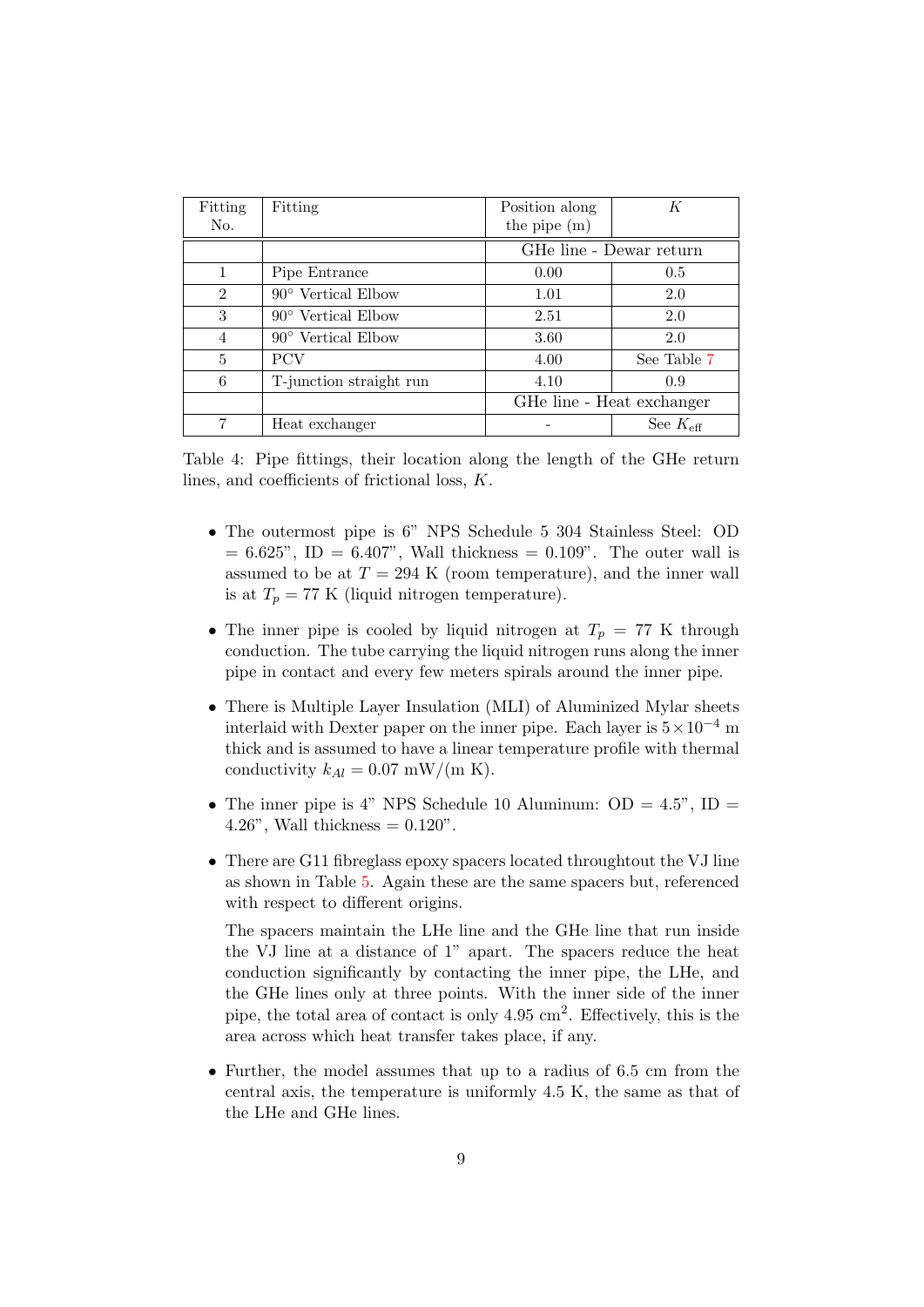| Spacer Number    | Position along LHe line (m) | Position along GHe line (m) |
|------------------|-----------------------------|-----------------------------|
| $\mathbf{1}$     | 4.49                        | 57.21                       |
| $\,2$            | $6.17\,$                    | 55.53                       |
| 3                | 7.03                        | 54.67                       |
| $\overline{4}$   | 7.23                        | 54.47                       |
| $\bf 5$          | 7.44                        | 54.26                       |
| $\,6$            | 10.10                       | 51.60                       |
| $\overline{7}$   | 12.77                       | 48.93                       |
| 8                | 13.96                       | 47.74                       |
| $\boldsymbol{9}$ | 15.14                       | 46.56                       |
| 10               | 17.12                       | 44.58                       |
| 11               | 17.32                       | 44.38                       |
| $12\,$           | 19.99                       | 41.71                       |
| 13               | 22.66                       | 39.04                       |
| 14               | 25.32                       | 36.38                       |
| 15               | 27.99                       | 33.71                       |
| 16               | 28.32                       | 33.38                       |
| 17               | 29.76                       | 31.94                       |
| 18               | 30.62                       | 31.08                       |
| 19               | 33.29                       | 28.41                       |
| $20\,$           | 34.84                       | 26.86                       |
| 21               | 37.03                       | 24.67                       |
| $22\,$           | 39.08                       | 22.62                       |
| $23\,$           | 39.94                       | 21.76                       |
| $24\,$           | 41.17                       | 20.53                       |
| $25\,$           | 43.43                       | 18.27                       |
| 26               | 46.09                       | 15.61                       |
| $27\,$           | 49.26                       | 12.44                       |
| ${\bf 28}$       | 50.53                       | 11.17                       |
| $\,29$           | 52.91                       | 8.79                        |
| 30               | 53.48                       | 8.22                        |
| 31               | 55.49                       | 6.21                        |
| 32               | 55.90                       | 5.80                        |

<span id="page-10-0"></span>Table 5: Distribution of spacers along the length of the VJ line.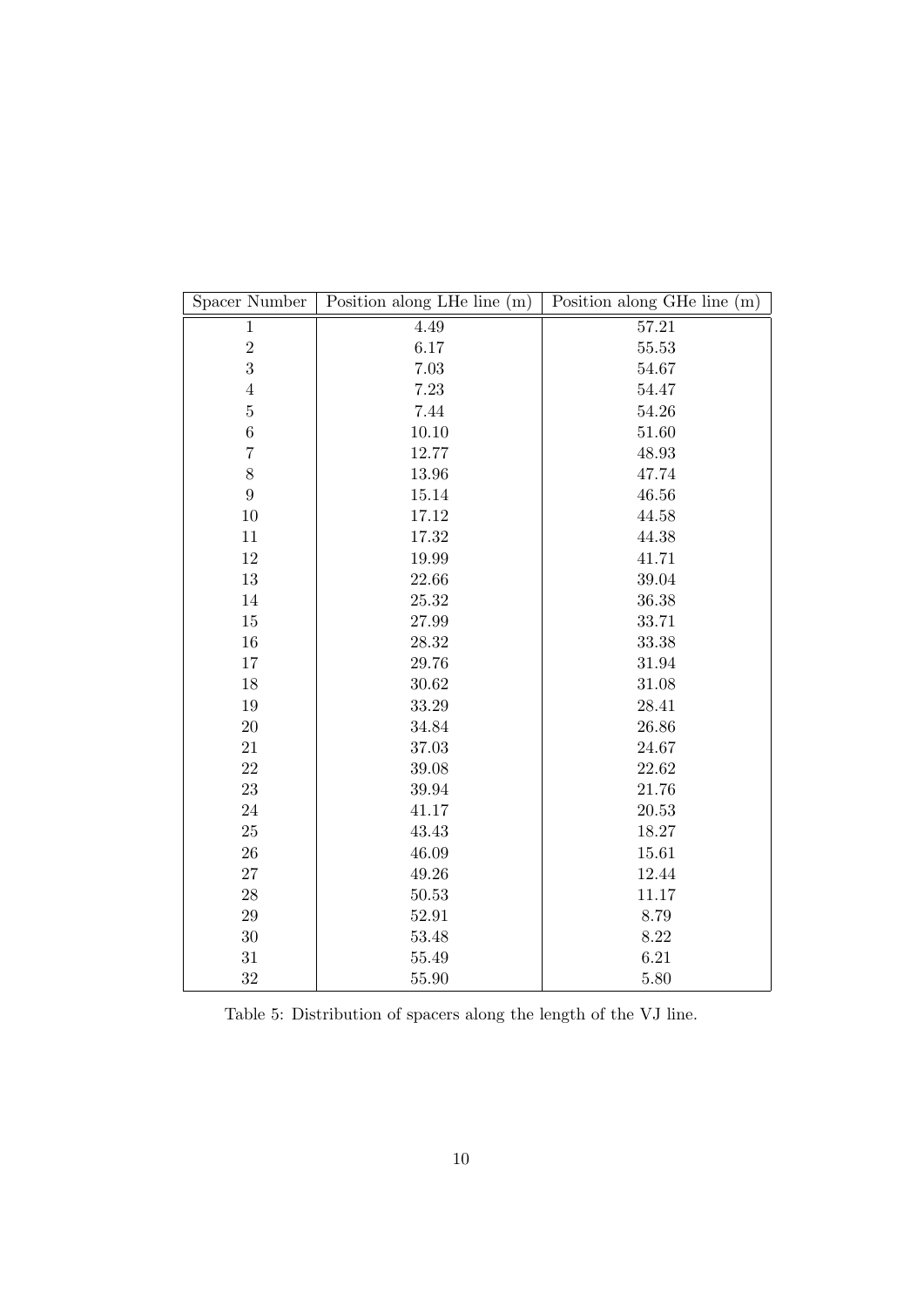- The LHe and GHe lines are wrapped in 20 layers of MLI.
- The LHe line is 0.5" OD 304 Stainless Steel pipe.
- The GHe line is 1.0" OD 304 Stainless Steel pipe.

Unlike the VJ line, the flexible hose connections at either end have no nitrogen shield. The number of layers of insulation used is also fewer (there are only 5); therefore heat loading in these sections of the transfer line are expected to be substantially higher than in the nitrogen-shielded section.

## <span id="page-11-0"></span>3 Two-Phase Flow Model

The model proposed in [\[6\]](#page-42-1) is a one-dimensional homogeneous phase model for the two-phase liquid-gas flow in the transfer line. The model is one dimensional in that it ignores variation in properties in the radial and azimuthal directions. Accordingly, the thermodynamic properties are derived for a homogeneous mixture of gas and liquid. Further, it is assumed that the gas phase fraction (or void fraction,  $\alpha$ ) is less than 0.2, corresponding to bubbly flow throughout the length of the pipe. The flow is assumed to be turbulent, and therefore the flow is effective in mixing the gas and liquid phases. The model consists of conservation of gas mass, liquid mass, overall homogeneous phase momentum, and overall homogeneous phase energy balance equations [\[6\]](#page-42-1).

In the present approach, the liquid transfer line is considered as one control volume. The fluid enters the control volume as saturated liquid ( $\alpha_1 = 0$ ). The fluid is assumed to flash in the control volume. In the real LHe transfer line, the liquid flashes due to reduction in pressure due to line losses and due to heat transferred into the line through conduction and radiation. If the control volume is considered adiabatic, then reduction in pressure means the boiling point of the fluid is reduced. When the boiling point reaches the liquid temperature, the liquid flashes.

Given the inlet and outlet pressures and the void fraction of fluid entering the control volume, we are interested in estimating the void fraction at the exit  $(\alpha_2)$  and the velocities at the inlet  $(v_1)$  and the outlet  $(v_2)$ . The liquidgas flow is assumed to be a homogeneous mixture with uniform velocities. To be able to solve for these three variables, we need three equations: mass conservation, momentum conservation, and energy conservation. In order to capture the dynamics associated with the opening and closing of the control valve and the pressure losses at each pipe fitting and line segment, the entire transfer line subdivided into multiple sections with end points placed where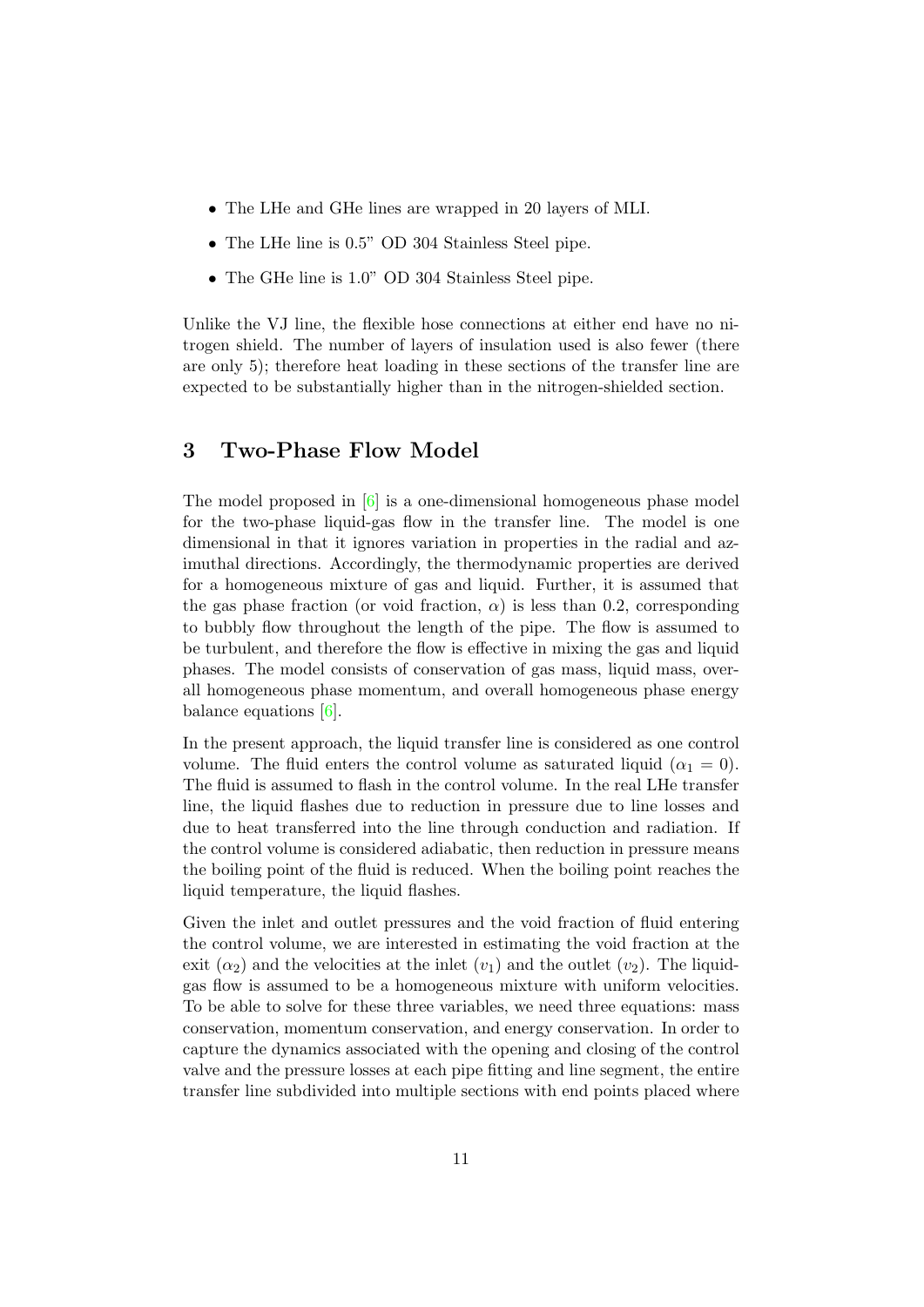process variables are to be evaluated. Details of the numerical methods and solution procedure are discussed in Section [7.](#page-24-0)

#### 3.1 Mass balance for two-phase flow system

The mass balance equation for a control volume can be written as [\[1\]](#page-42-2):

$$
\frac{\mathrm{d}m_{Tot}}{\mathrm{d}t} = \mathcal{F}_1 - \mathcal{F}_2 + r_{gen},
$$

where  $m_{Tot}$  is the total mass in the control volume,  $\mathcal{F}_1$  and  $\mathcal{F}_2$  are the rates of mass flow into and out of the control volume (the entrance values are denoted with subscript 1 and the exit values with subscript 2), and  $r_{gen}$ is the rate of generation of mass. This equation can be split into mass balance equations for the two phases separately, taking into account the mass transferred between the phases,

$$
\frac{\mathrm{d}m_g}{\mathrm{d}t} = \mathcal{F}_{g,1} - \mathcal{F}_{g,2} + r_{boil}
$$

and

$$
\frac{\mathrm{d}m_l}{\mathrm{d}t} = \mathcal{F}_{l,1} - \mathcal{F}_{l,2} - r_{boil},
$$

where the subscript  $q$  denotes the gas phase and  $l$  denotes the liquid phase. The term  $r_{boil}$  denotes the rate at which mass is transferred from the liquid phase to the gas phase. This term can be further related to the rate of heat used in vaporization  $\dot{Q}_{boil}$  and the latent heat of vaporization  $\zeta$  as

$$
r_{boil} = \frac{\dot{Q}_{boil}}{\zeta}.
$$

However, when considering the overall mass balance on the control volume, there is no generation of mass inside the volume. At steady state, the conservation of total mass gives

<span id="page-12-1"></span>
$$
0 = \mathcal{F}_1 - \mathcal{F}_2. \tag{1}
$$

In terms of void fraction  $\alpha$ , phase densities  $\rho_g$  and  $\rho_l$ , overall homogeneous velocities  $v$ , and cross-sectional areas  $A$ , this reduces to

<span id="page-12-0"></span>
$$
\underbrace{(\rho_{g,1}\alpha_1 + \rho_{l,1}(1-\alpha_1))}_{\rho_1}A_1v_1 = \underbrace{(\rho_{g,2}\alpha_2 + \rho_{l,2}(1-\alpha_2))}_{\rho_2}A_2v_2, \qquad (2)
$$

where the density of the fluid at the entrance is  $\rho_1$  given in terms of void fraction as  $(\rho_{g,1}\alpha_1 + \rho_{l,1}(1-\alpha_1))$  and similarly the density at the exit of the control volume is  $\rho_2$  given in terms of void fraction as  $(\rho_{q,2}\alpha_2 + \rho_{l,2}(1-\alpha_2)).$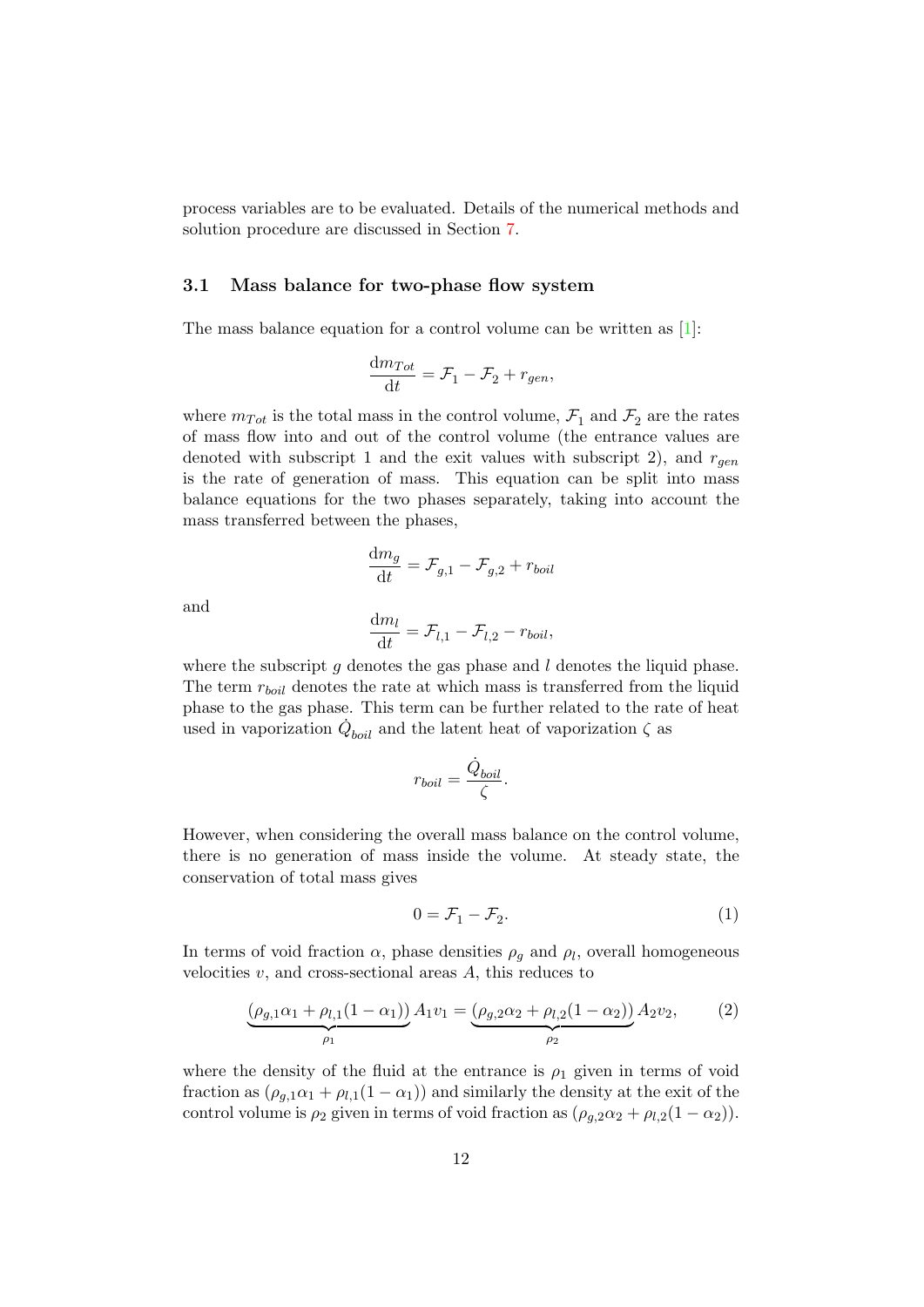#### 3.2 Momentum balance for two-phase flow system

The overall momentum balance in the control volume is [\[1\]](#page-42-2):

$$
\frac{\mathrm{d}\mathbf{p}_{Tot}}{\mathrm{d}t} = (P_1\mathbf{A}_1 - P_2\mathbf{A}_2) + m_{Tot}\mathbf{g}
$$

$$
-\mathbf{F}_f + (\rho_1 \langle v_1^2 \rangle \mathbf{A}_1 - \rho_2 \langle v_2^2 \rangle \mathbf{A}_2),
$$

where  $P_1$  and  $P_2$  are pressures on the inlet and outlet,  $A_1$  and  $A_2$  are the cross-sectional areas at the inlet and outlet, g is the acceleration due to gravity, and  $\mathbf{F}_f$  represents the net force on the fluid due to solid boundaries. If the areas of inlet and outlet are equal  $(A_1 = A_2 \equiv A = \frac{\pi}{4})$  $\frac{\pi}{4}d^2$ , where d is the diameter of the pipeline and the normal is along the flow direction, then for a pipeline of uniform area of cross-section, the total mass in the control volume can be written as  $\langle \rho \rangle A L$ , where L is the length of the pipeline. The density  $\langle \rho \rangle$  used here is the average density along the length of the line given by  $(\rho_1 + \rho_2)/2$ , where  $\rho_1$  and  $\rho_2$  are calculated from [\(2\)](#page-12-0). The momentum balance for steady-state conditions, after dividing throughout by  $A$ , is

<span id="page-13-0"></span>
$$
0 = (P_1 - P_2) + \langle \rho \rangle (Lg) - \sum_{i=1}^{n} \frac{1}{2} \langle \rho_i \rangle \langle v_i \rangle^2 \left( \frac{L}{d} f_i + K_i \right) + (\rho_1 v_1^2 - \rho_2 v_2^2), (3)
$$

where Lq can be replaced with  $q\Delta z$  accounting for change in elevation in the direction of gravity and  $n$  is the number of control volumes. For the ith control volume, the average density is  $\langle \rho_i \rangle$  and the average velocity is  $\langle v_i \rangle$ . Evaluation of the frictional loss terms is done using average values in the control volume. The frictional loss due to a line length is given by  $\frac{L}{J}$  $\frac{L}{d}$  f<sub>i</sub> times the pressure head and due to a fitting is given by loss coefficient  $K_i$  (see Table [3\)](#page-8-0) times the pressure head. The pressure head in any given control volume is given by  $\frac{1}{2} \langle \rho_i \rangle \langle v_i \rangle^2$ . The friction factor  $f_i$  corresponding to the *i*th line segment is evaluated using the Haaland expression  $[8]$  as:

$$
f = \left\{-1.8 \log_{10} \left[ \frac{6.9}{Re_d} + \left( \frac{R_r}{3.7} \right)^{1.11} \right] \right\}^{-2},
$$

where  $Re_d$  is the Reynolds number of the homogeneous flow based on diameter d of the pipe and  $R_r = \epsilon/d$  is the relative roughness of the pipe. For steel pipes, the absolute roughness  $\epsilon = 4.6 \times 10^{-5}$  m. For two-phase flow, the friction factor calculated from the above expression is corrected by a factor based on the void fraction of the flow given by  $(1+0.5\alpha)$ .

#### <span id="page-13-1"></span>3.2.1 Control valve model

The level control valve is an equal-percentage-opening type valve with a loss coefficient of  $K_{vs} = 5.0 \text{ m}^3/(\text{h} \text{ bar}^{1/2})$  when fully open. Assuming pure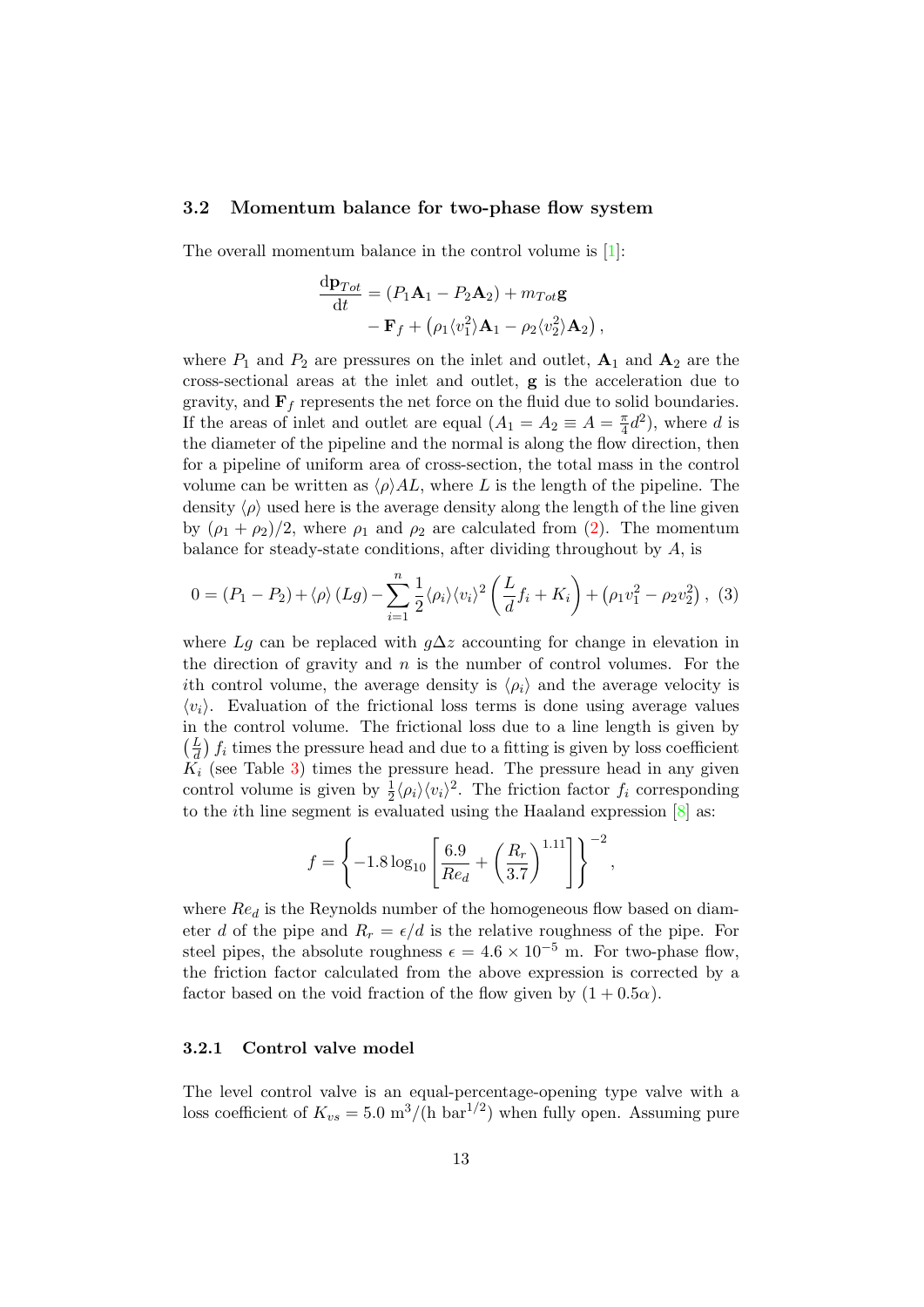liquid flow across the control valve, the pressure drop is given by

$$
\Delta P_{\text{max}} = \frac{\rho}{\rho_w} \left( \frac{\dot{V}_{\text{max}}}{K_{vs}} \right)^2,
$$

where  $\rho$  is density of fluid through the valve,  $\rho_w$  is density of water, and  $\dot{V}_{\text{max}}$  is the maximum volume flow rate through the valve for a calculated maximum pressure differential of  $\Delta P_{max}$  in m<sup>3</sup>/h. For an equal-percentage valve, the maximum flow rate is related to the volumetric flow rate at any fractional opening by [\[4\]](#page-42-4)

$$
\dot{V}_{\text{max}} = \dot{V} \tau^{1-H},
$$

where  $\dot{V} = Av$  is the volumetric flow in the pipe,  $\tau$  is the valve rangeability (typically  $~\sim 50$ ), and H is fraction of valve opening. The control valve is handled separately, substituting the momentum balance equation with the pressure drop across the control valve to yield

<span id="page-14-0"></span>
$$
\Delta P = \begin{cases} \frac{\rho}{\rho_w} \left(\frac{3600Av}{1.1 \times H}\right)^2 & \text{if } H < 0.147, \\ \frac{\rho}{\rho_w} \left(\frac{3600\tau^{1-H}Av}{K_{vs}}\right)^2 & \text{if } H \ge 0.147. \end{cases}
$$
(4)

#### 3.3 Energy balance for two-phase flow system

The overall energy balance for the control volume is

$$
\frac{dE_{Tot}}{dt} = \rho_{g,1}\alpha_1 A_1 v_1 \left(\mathcal{H}_{g,1} + \frac{1}{2}v_1^2 + gz_1\right) \n+ \rho_{l,1}(1 - \alpha_1)A_1 v_1 \left(\mathcal{H}_{l,1} + \frac{1}{2}v_1^2 + gz_1\right) \n- \rho_{g,2}\alpha_2 A_2 v_2 \left(\mathcal{H}_{g,2} + \frac{1}{2}v_2^2 + gz_2\right) \n- \rho_{l,2}(1 - \alpha_2)A_2 v_2 \left(\mathcal{H}_{l,2} + \frac{1}{2}v_2^2 + gz_2\right) \n+ \dot{Q}_{ext} - \dot{W},
$$

where  $E_{tot}$  is the total energy of the control volume,  $H$  denotes the enthalpy,  $\dot{Q}_{ext}$  is the rate of heat transferred to the system, and  $\dot{W}$  is the rate of work done by the system. For a steady-state model, the time derivative term on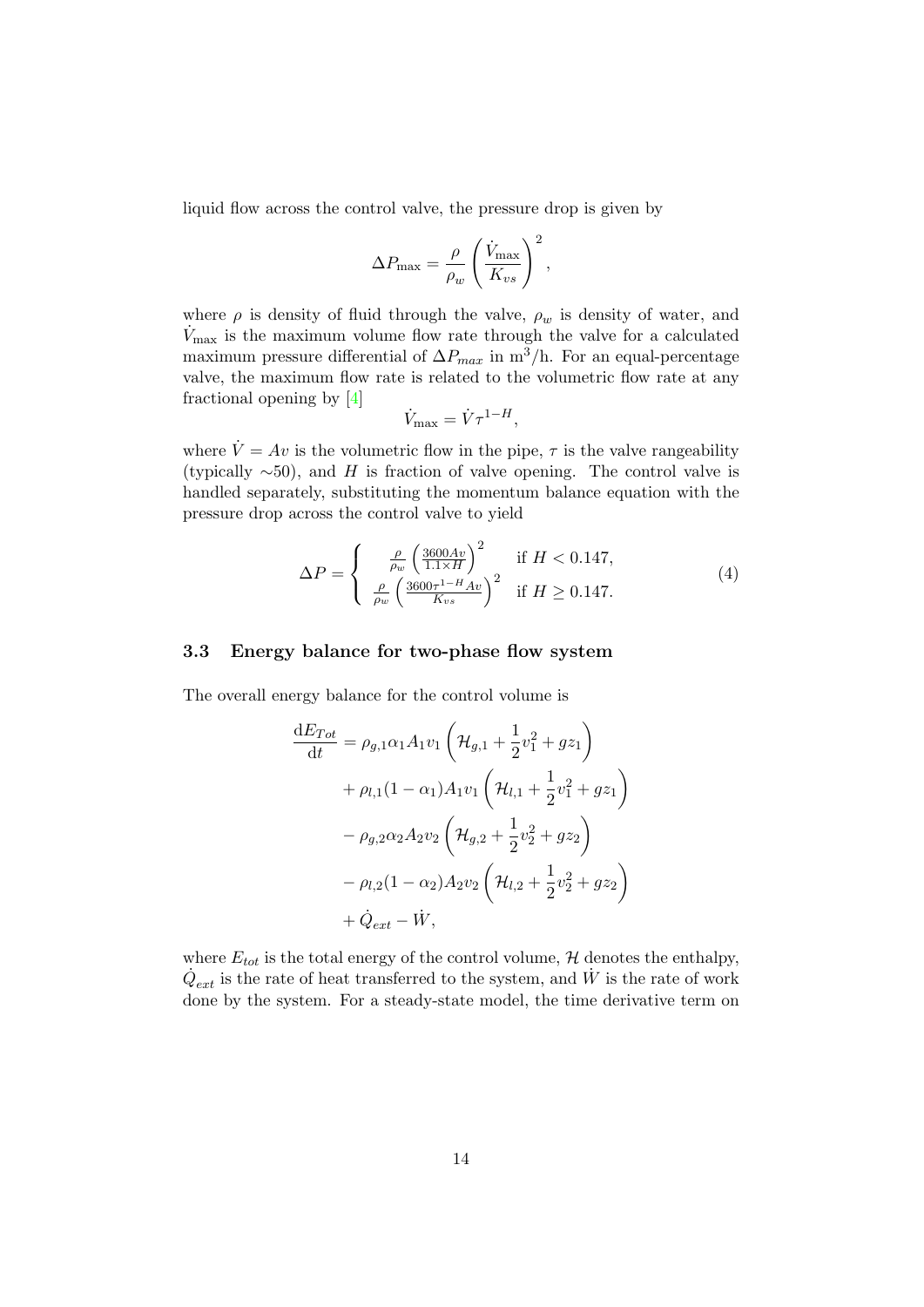the left-hand side vanishes, yielding

<span id="page-15-1"></span>
$$
0 = \rho_{g,1}\alpha_1 A_1 v_1 \left(\mathcal{H}_{g,1} + \frac{1}{2}v_1^2 + gz_1\right) + \rho_{l,1}(1 - \alpha_1)A_1 v_1 \left(\mathcal{H}_{l,1} + \frac{1}{2}v_1^2 + gz_1\right) - \rho_{g,2}\alpha_2 A_2 v_2 \left(\mathcal{H}_{g,2} + \frac{1}{2}v_2^2 + gz_2\right) - \rho_{l,2}(1 - \alpha_2)A_2 v_2 \left(\mathcal{H}_{l,2} + \frac{1}{2}v_2^2 + gz_2\right) + \dot{Q}_{ext} - \dot{W}.
$$
 (5)

When there is no work done by the system,  $\dot{W} = 0$ . The external rate of heat transferred into the line  $(\dot{Q}_{ext})$  is through radiation from the nitrogenjacketed pipe enclosing the LHe line and GHe line. The lines are also insulated with MLI of Aluminized Mylar interleaved with Dexter paper. The Dexter paper reduces conduction, whereas the Aluminized Mylar surface shields the line from external radiation. The heat flux through the MLI is modeled by radiation and conduction fluxes; see Section [5.](#page-18-0)

#### <span id="page-15-0"></span>3.3.1 Thermodynamic property model

The present model assumes two-phase flow and thermodynamic equilibrium between the gas and liquid phases. The pressure and temperature are then related to each other. The temperature can be estimated from the pressure along the saturation curve as [\[6\]](#page-42-1)

<span id="page-15-2"></span>
$$
T_{sat} = 0.232 P^{0.252},\tag{6}
$$

which is a correlation based on NIST database  $[3]$  for saturated temperature  $T_{sat}$ , valid in the pressure range of  $P = 0.6{\text -}1.6$  bar. The thermodynamic properties of the liquid and gas mixture are evaluated based on the void fraction. The liquid density  $\rho_l$  is taken constant, and the gas density is estimated based on the real gas law  $\rho_g = \frac{F}{ZR_0}$  $\frac{P}{ZR_mT}$ , where  $P, T, Z$  are the pressure, temperature, and compressibility of the gas at that point in the pipe and  $R_m = R/M$  where  $R = 8.314$  J/(mol K) is the universal gas constant and  $M = 4.003$  g/mol is the molecular weight of helium. The overall mixture density in the cross-section is taken as  $\rho = \rho_g \alpha + \rho_l (1 - \alpha)$ , and the viscosity is taken as  $\mu = \mu_g \alpha + \mu_l (1 - \alpha)$ , where  $\mu_g$  and  $\mu_l$  are viscosity of the gaseous and liquid helium respectively. The variation in temperature in the system is only 0.3 K; therefore compressibility is evaluated as a function of pressure alone at  $T = 4.5$  K:

$$
Z = (8.222 \times 10^{-6} P + 0.4967)^{-1},
$$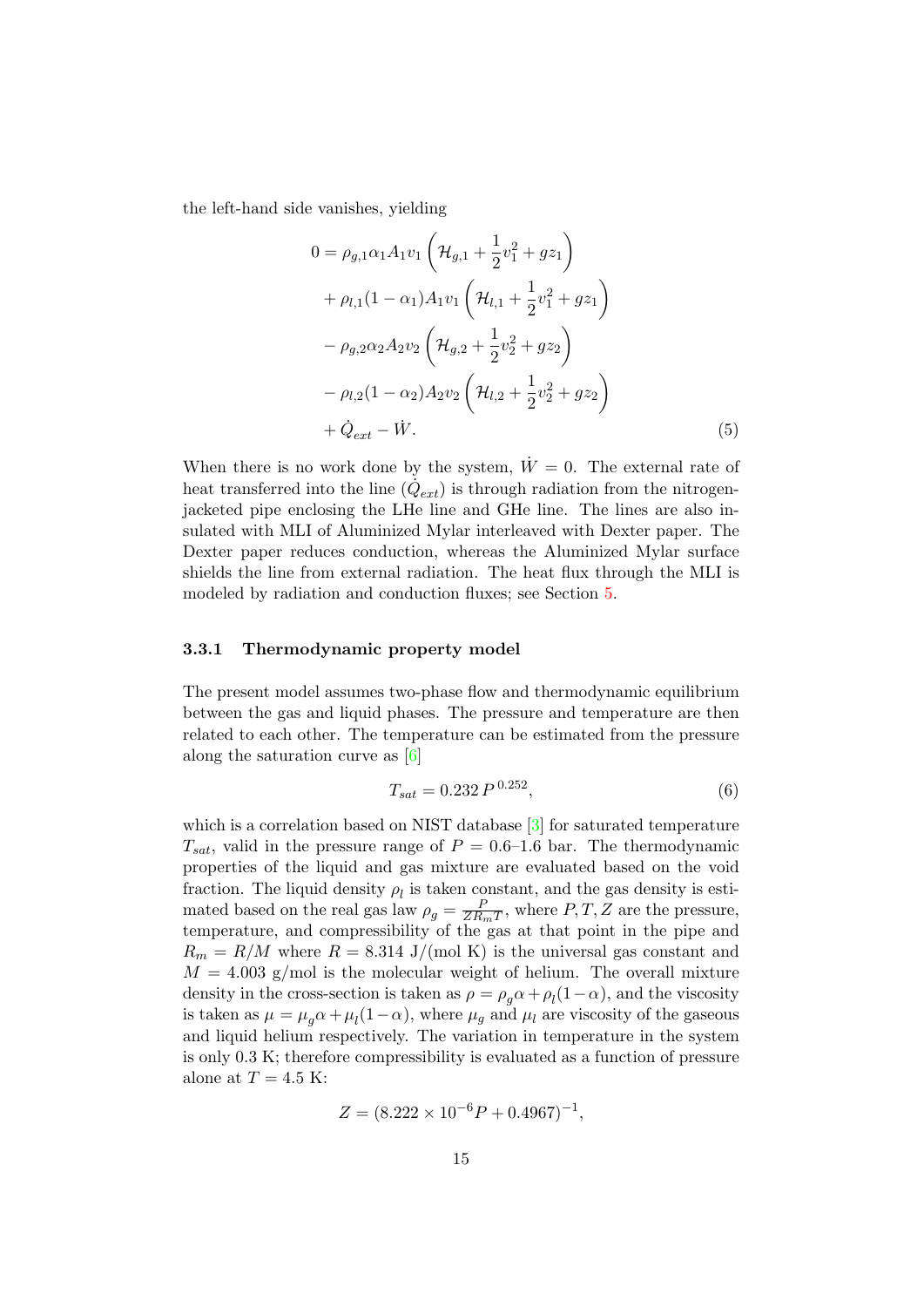which is a correlation based on  $\boxed{3}$  for compressibility Z valid in the pressure range of  $P = 1.0{\text -}1.3$  bar.

The internal energy as a function of pressure is obtained from the NIST database [\[3\]](#page-42-5) as follows:

$$
u = \lambda P^2 + \gamma P + \eta,
$$

where the values of constants  $\lambda$  and  $\gamma$  for the correlation are taken from [\[6\]](#page-42-1) and listed in Table [6.](#page-16-1)

|   | Liquid     | Gas                      |
|---|------------|--------------------------|
|   | 0.0        | $-1.9034 \times 10^{-7}$ |
|   | 0.04897    | 0.03977                  |
| n | $-5794.82$ | 12638.58                 |

<span id="page-16-1"></span>Table 6: Correlation of internal energy u to pressure P from NIST database.

This correlation is valid in the pressure range of  $P = 0.8{\text -}1.9$  bar. Further the enthalpy can be calculated as  $h = u + P/\rho$ , where h is the specific enthalpy in  $J/kg$  and u is specific internal energy in  $J/kg$ .

#### 3.3.2 Work done by the system

In addition to the above equations, the amount of heat that goes into phase change can be found by

$$
\dot{Q}_{boil} = \zeta \left( \rho_{g,2} \alpha_2 A_2 v_2 - \rho_{g,1} \alpha_1 A_1 v_1 \right),\,
$$

where  $\zeta$  is the heat of vaporization and the remaining expression is amount of gas formed equal to  $r_{boil}$ . Because the internal transfer of energy by latent heat of vaporization is not accounted for in the overall energy balance, it can be considered as the work done by the system for interface creation when the gas phase is formed. In fact, we show in Section [8.2](#page-33-0) that it is essential to include this term in the place of rate of work done  $W$  to get good agreement with the measured data.

## <span id="page-16-0"></span>4 Gas-Phase Flow Model

For the GHe return line, there is no two-phase formation. The pressure and temperature are independent variables; however the void fraction is now known  $(\alpha = 0)$ . Therefore, we still have three unknown variables, namely, pressure, temperature, and velocity or gas flow rate. The mass, momentum, and energy balances can be solved to calculate these variables.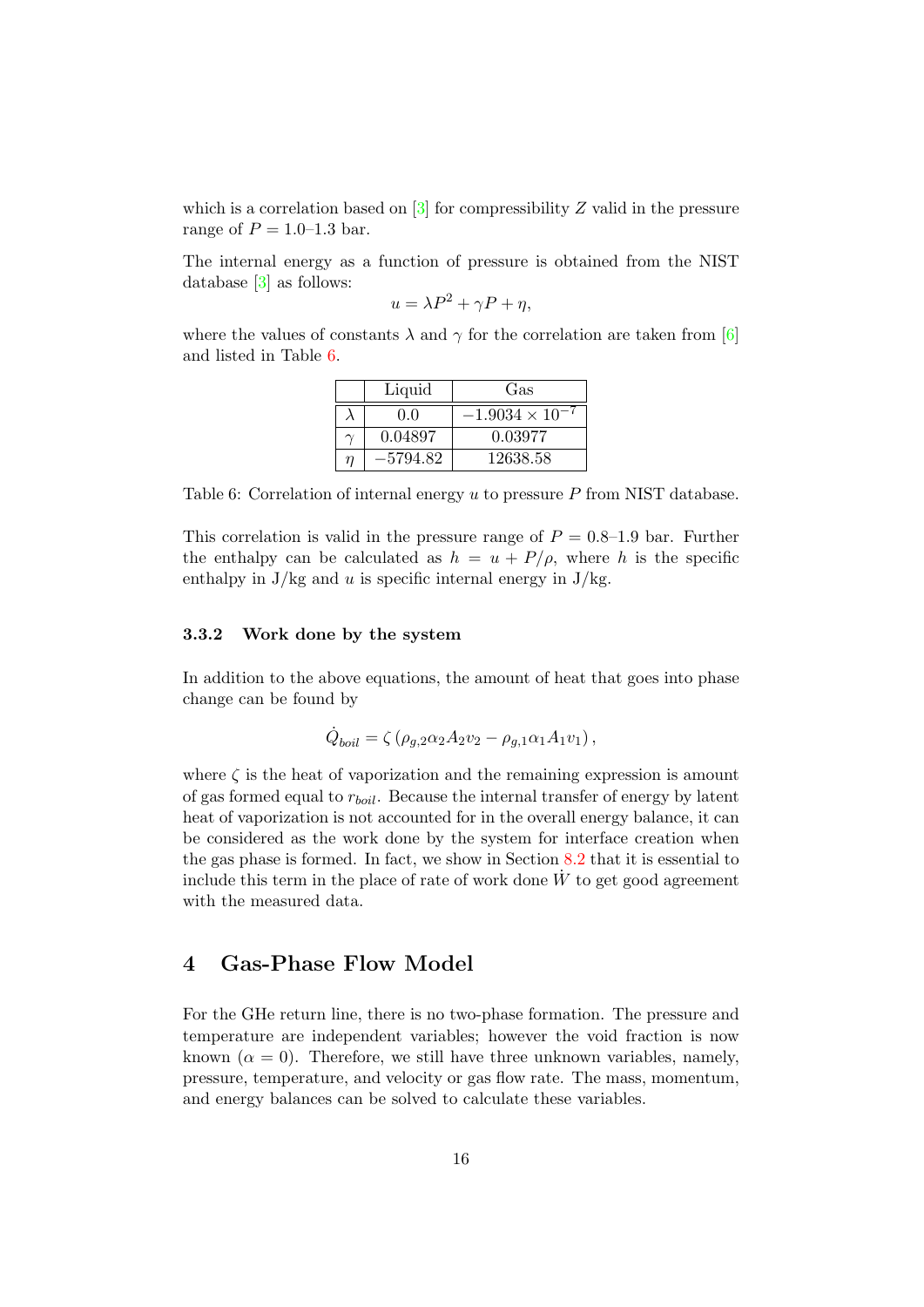#### 4.1 Mass balance for gas-phase flow system

When considering the overall mass balance on the control volume, there is no generation of mass inside the volume. At steady state, the conservation of mass is given by [\(1\)](#page-12-1). In terms of gas densities  $\rho_q$ , area of cross-section A, and homogeneous velocity  $v$ , the equation becomes

<span id="page-17-2"></span>
$$
\rho_{g,1}A_1v_1 = \rho_{g,2}A_2v_2,\tag{7}
$$

where the entrance values to the GHe return line are denoted with subscript 1 and the exit values with subscript 2.

#### 4.2 Momentum balance for gas-phase flow system

The overall momentum balance in the control volume for steady-state conditions is given by [\(3\)](#page-13-0). The gas pressures at the control volume inlet and outlet are denoted by  $P_1$  and  $P_2$ . The densities are calculated based on equation of state for the pure gas flow. The GHe return line from the cryostat has a PCV, which is handled similar to the LCV on the LHe transfer line. The momentum balance equation for the control valve element is substituted by the pressure drop equation [\(4\)](#page-14-0); see Section [3.2.1.](#page-13-1) The CRV of the GHe return from cryostat and the PCV on the dewar GHe return line are also handled similarly. The control valve parameters for the different control valves on the GHe network are given in Table [7.](#page-17-0)

| Location          | Loss coefficient<br>for fully open | Valve<br>rangeability $(\tau)$ | Valve opening<br>fraction $(H)$ |
|-------------------|------------------------------------|--------------------------------|---------------------------------|
|                   | valve $(K_{vs})$                   |                                |                                 |
| PCV on GHe return | 5.0                                | 50                             | Variable                        |
| from cryostat     |                                    |                                | $(0 \rightarrow 1)$             |
| CRV on GHe return | 5.8                                | 75                             | 1 (fully open)                  |
| from cryostat     |                                    |                                |                                 |
| PCV on GHe return | 1.0                                | 50                             | Variable                        |
| from dewar        |                                    |                                | $(0 \rightarrow 1)$             |

<span id="page-17-0"></span>Table 7: Control valve parameters.

In addition to the control valves, there is a venturi flow meter on the GHe return line from cryostat that causes a pressure drop. The mass flow rate measured by the venturi meter is correlated to the pressure drop across the meter as follows:

<span id="page-17-1"></span>
$$
\mathcal{F}_v = 0.0481 \Delta P^{0.50483},\tag{8}
$$

where the mass flow rate  $\mathcal{F}_v$  is given in kg/s and pressure drop  $\Delta P$  is measured in bars.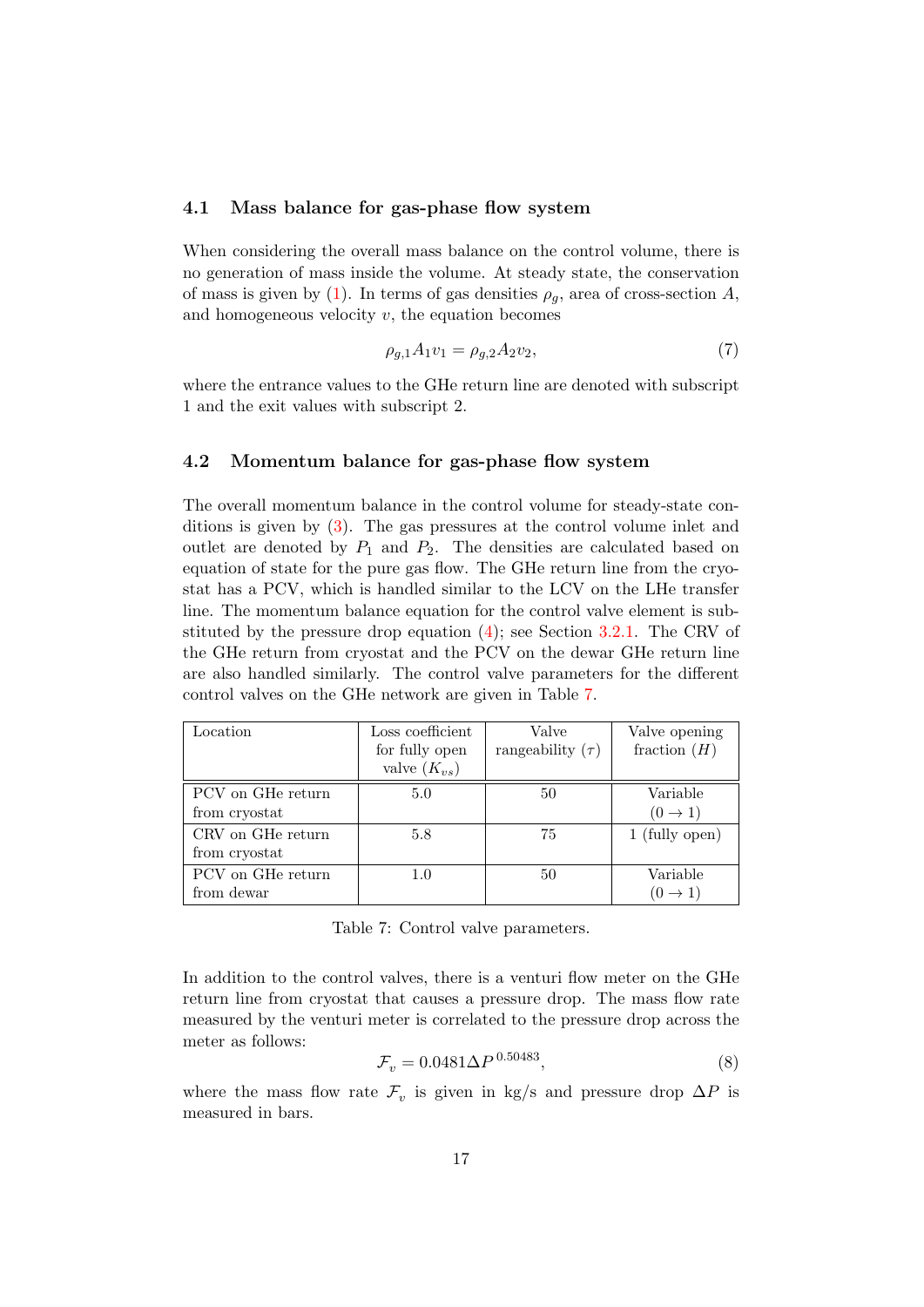#### 4.3 Energy balance for gas-phase flow system

The overall energy balance for the control volume at steady state is given by

<span id="page-18-1"></span>
$$
0 = \rho_{g,1} A_1 v_1 \left( \mathcal{H}_{g,1} + \frac{1}{2} v_1^2 + g z_1 \right) - \rho_{g,2} A_2 v_2 \left( \mathcal{H}_{g,2} + \frac{1}{2} v_2^2 + g z_2 \right) + \dot{Q}_{ext}.
$$
\n(9)

The rate of heat transferred into the GHe return line  $\dot{Q}_{ext}$  comes from heat loading on the VJ line or the flexible hose connections, discussed further in Section [5.](#page-18-0) The Soave–Redlich–Kwong equation of state is used for modeling the pressure-volume-temperature relationship. If convergence of the iterations used to solve the equation of state is not achieved, the previously noted NIST database correlations (see Section [3.3.1\)](#page-15-0) are used.

## <span id="page-18-0"></span>5 The Heat Network

The external heat transferred into the LHe line and GHe line is denoted by  $\dot{Q}_{ext}$  in equations [\(5\)](#page-15-1) and [\(9\)](#page-18-1), respectively. To calculate the total heat load on the LHe line, the following heat transmissions are considered:

- The total rate of heat transfer from the inner surface of the inner pipe (denoted by subscript  $p$ ) to the first layer of the MLI on the LHe pipe (denoted by subscript 0) by radiation,  $\dot{Q}_{p,0}^R$ .
- The rate of heat transfer from successive layers of the MLI to the outer surface of the pipe by radiation,  $\dot{Q}_{m,m+1}^R$  where m denotes the mth MLI layer amongst n layers;  $m: 0 \to N$ . In the present case,  $N = 20$  for LHe and GHe lines inside the VJ line and  $N = 5$  for flexible hoses used on both LHe and GHe lines.
- The rate of heat transfer through the MLI by conduction,  $\dot{Q}_{m,m+1}^C$ .

The rate at which heat is transferred from the inner pipe to the insulation layers is then transferred across the insulation layers by conduction and radiation. The same is true for flexible hose lines; however there is no nitrogen shield. Therefore, for hose lines, the inner pipe is at room temperature (294 K) instead of the temperature of liquid nitrogen (77 K).

The total rate of heat transfer can be written as

$$
\dot{Q}_{p,0}^R = \dot{Q}_{m,m+1}^R + \dot{Q}_{m,m+1}^C.
$$
\n(10)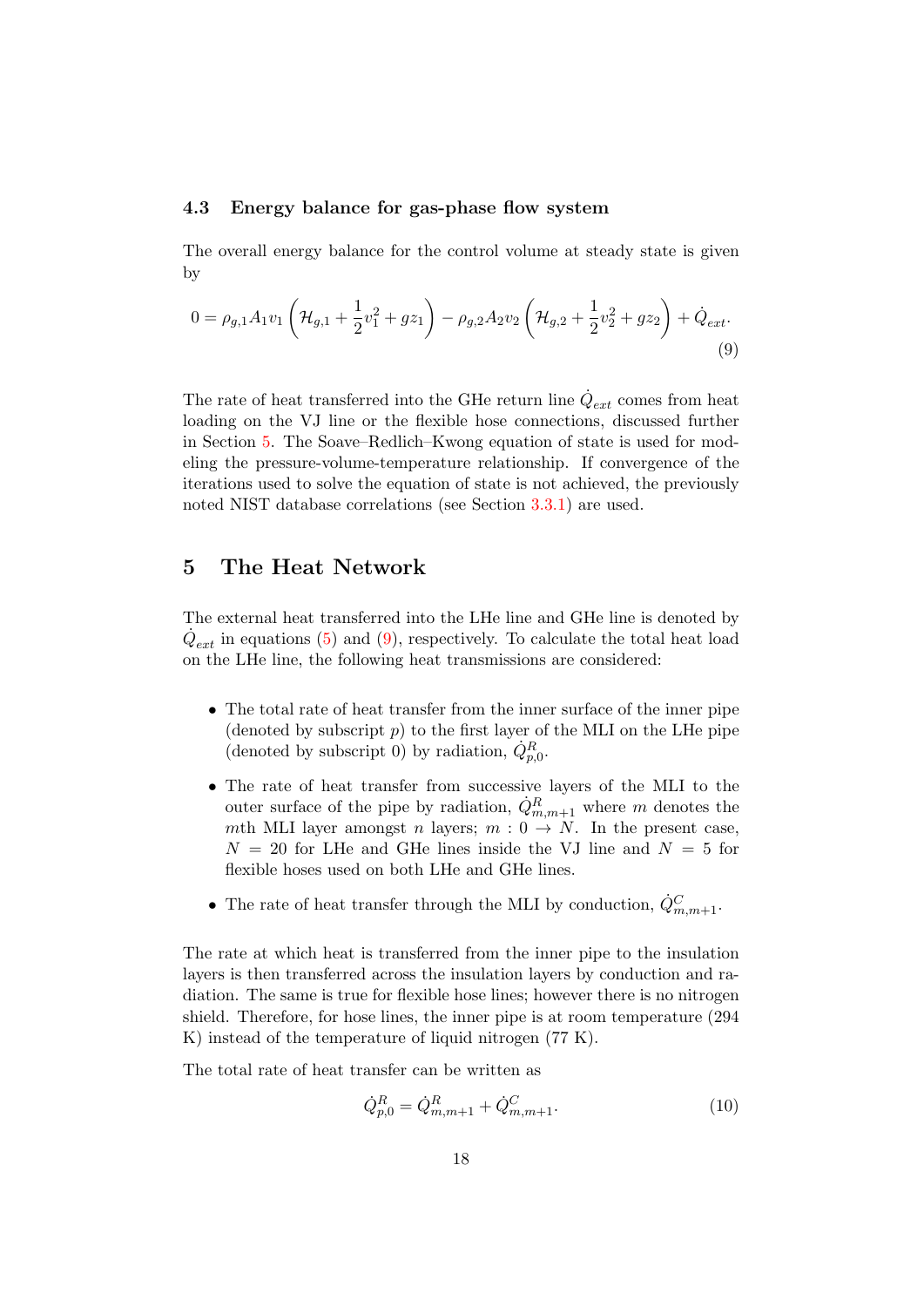#### 5.1 Heat transfer by radiation

In general, the rate of heat transfer by radiation from any surface  $m$  to another parallel surface  $m + 1$  is given by:

$$
\dot{Q}_{m,m+1}^{R} = \frac{\sigma (T_m^4 - T_{m+1}^4)}{R_{m,m+1}},\tag{11}
$$

where  $\dot{Q}_{m,m+1}^R$  is the rate of radiative heat transfer (in W),  $\sigma$  is the Stefan– Boltzmann constant  $(5.678 \times 10^{-8} \text{ W/(m}^2 \text{ K}^4))$ ,  $T_m$  and  $T_{m+1}$  are the temperatures of surfaces m and  $m + 1$  respectively (in K), and  $R_{m,m+1}$  is the surface radiative resistance between surfaces m and  $m + 1$  (in m<sup>-2</sup>)

The radiative resistance  $R_{m,m+1}$ , is calculated as follows [\[2\]](#page-42-6):

$$
R_{m,m+1} = \left[\frac{1 - \epsilon_m}{\epsilon_m A_m} + \frac{1}{A_m F_{m,m+1}} + \frac{1 - \epsilon_{m+1}}{\epsilon_{m+1} A_{m+1}}\right],
$$

where m and  $m + 1$  are surfaces that send and receive radiation, with areas  $A_m$  and  $A_{m+1}$ , and  $F_{m,m+1}$  represents the view factor of surface  $m+1$  from surface m. The emissivities of the surfaces are given by  $\epsilon_m$  and  $\epsilon_{m+1}$ , respectively. The calculation of the view factor considers the following criteria:

- For radiation transfer through insulation layers, the view factor for an outer layer of insulation to an immediate inner layer is 1. However, there is an area difference due to layer thickness.
- For radiation transfer through vaccuum, the view factor for the inner surface of the inner pipe to the outer layer of insulation on either LHe or GHe line is less than 1. This is because only part of the radiation is received by the LHe line and the GHe line. The remaining radiation is received by the inner surface of the pipe itself; see Figure [3.](#page-7-0) Due to this complication, the view factor is computed indirectly. The view factor from the LHe line is calculated and adjusted for areas as follows:
	- The view factor from one pipe to another pipe (in the present case from LHe line to the GHe line) is given by:

$$
F_{LHe,GHe} = \frac{1}{2\pi} \left[ \pi + \left( C^2 - (r+1)^2 \right)^{1/2} - \left( C^2 - (r-1)^2 \right)^{1/2} + (r-1)\cos^{-1} \left( \frac{r}{C} - \frac{1}{C} \right) - (r+1)\cos^{-1} \left( \frac{r}{C} + \frac{1}{C} \right) \right],
$$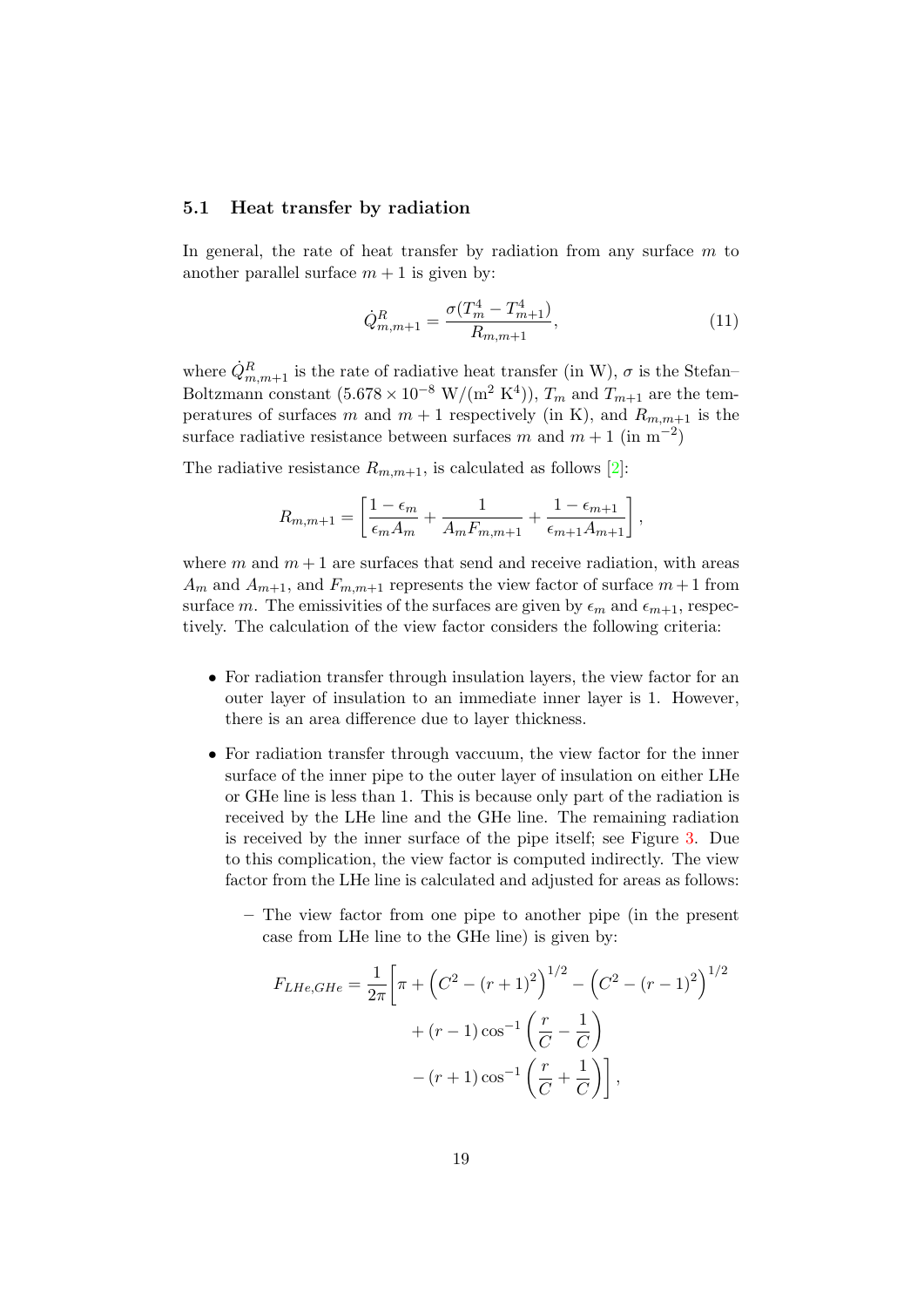where  $r = \frac{r_{GHe}}{r_{HH}}$  $\frac{r_{GHe}}{r_{LHe}}$ ,  $r_{GHe}$  and  $r_{LHe}$  are the radii of GHe and LHe lines including insulation, and  $C = 1 + r + \frac{s}{r}$  $\frac{s}{r_{LHe}}$ , where *s* is the closest distance between GHe and LHe lines. The view factor from outer layer of the MLI of the LHe line (denoted by  $m = 0$ ) to the pipe surface (denoted by subscript  $p$ ) is

$$
F_{0,p} = 1 - F_{LHe,GHe}.
$$

This means that the view from LHe line to the inner surface of the pipe is the total view minus the view obstructed by the presence of GHe line.

– Adjusting for the areas receiving and transmitting heat, we express the reverse view factor as

$$
F_{p,0} = \frac{A_0}{A_p} F_{0,p}.
$$

A similar procedure is followed for the GHe line. The emissivity of the Aluminized Mylar layer may change due to the temperature profile across the insulation; it is calculated as

<span id="page-20-0"></span>
$$
\epsilon_{Al} = 0.012 + 4.044 \times 10^{-5} (T - 4). \tag{12}
$$

#### 5.2 Heat transfer by conduction through the MLI

Consider the heat transfer by conduction from an outer layer  $m$  to the next inner layer  $m + 1$ , given by

$$
\dot{Q}_{m,m+1}^{C} = -k_{Al} A_m \left( \frac{T_{m+1} - T_m}{r_{m,m+1}} \right),
$$

where,  $\dot{Q}^C_{m,m+1}$  is the heat transfer rate by conduction in W,  $k_{Al}$  is the thermal conductivity of collective insulation (one insulation layer consists of a Aluminized Mylar film insulated from next film by a layer of Dexter paper) in W/(m K),  $A_m$  is the area through which heat is conducted in m<sup>2</sup>, and  $T_m$ and  $T_{m+1}$  are the temperatures of layers m and  $m+1$  of insulation in K. Let  $T_0$  be the temperature of the outermost layer and  $T_N$  be the temperature of the innermost layer, both in K. According to this notation,  $T_{N+1}$  is then equal to the temperature of the line  $T_{LHe}$ . The effective thickness of the cylindrical layers is given by  $r_{m,m+1} = r_m \ln(\frac{r_m}{r_{m+1}})$ , in m.

When the expressions for heat transfer by conduction and radiation are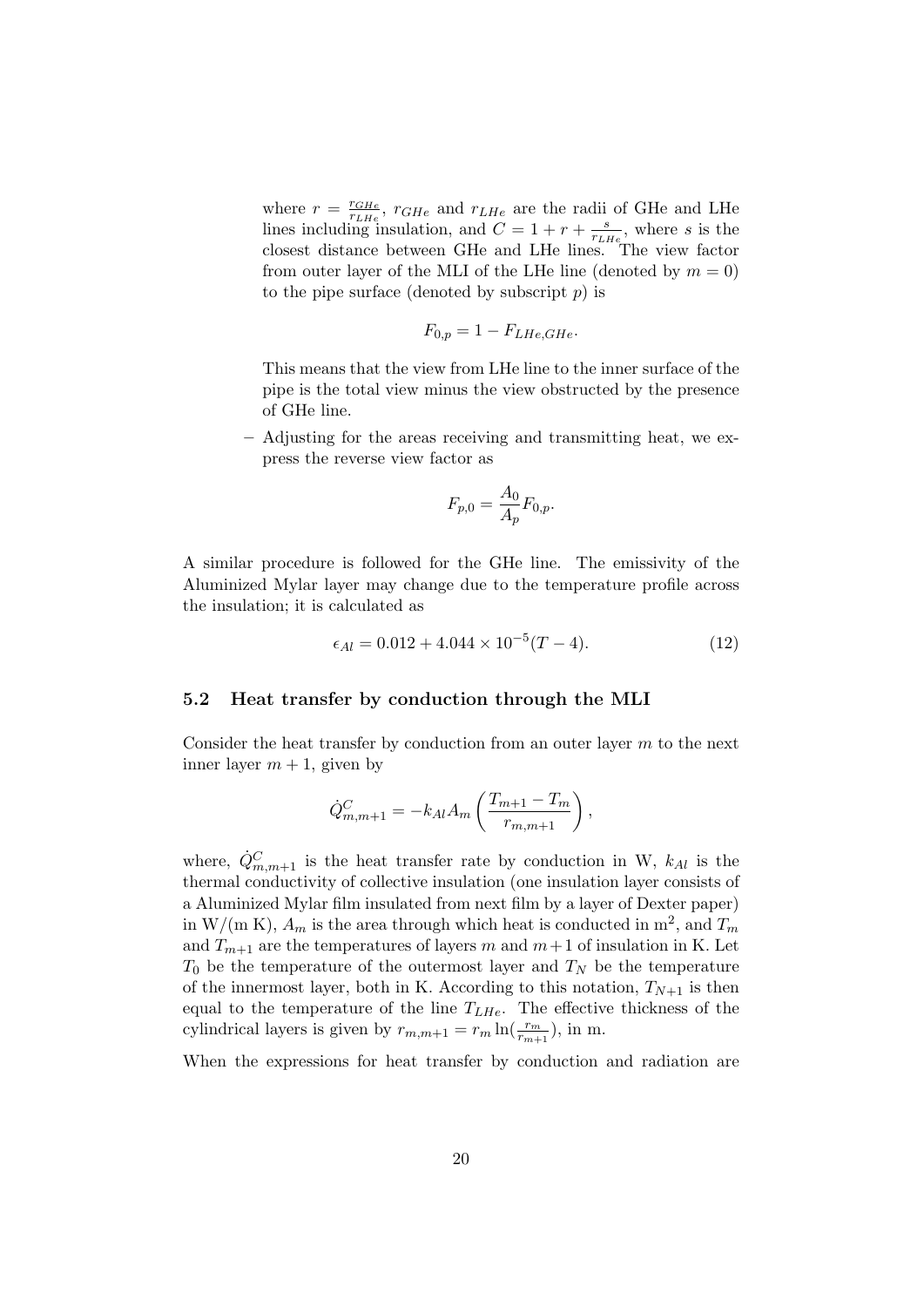substituted into the overall heat transfer rate equation, we obtain

<span id="page-21-1"></span>
$$
\frac{\sigma(T_p^4 - T_0^4)}{R_{p,0}} = \frac{\sigma(T_0^4 - T_1^4)}{R_{0,1}} + k_{Al} A_0 \frac{T_0 - T_1}{r_{0,1}}
$$

$$
= \frac{\sigma(T_m^4 - T_{m+1}^4)}{R_{m,m+1}} + k_{Al} A_m \frac{T_m - T_{m+1}}{r_{m,m+1}}
$$

$$
= \frac{\sigma(T_N^4 - T_{LHe}^4)}{R_{N,LHe}} + k_{Al} A_N \frac{T_N - T_{LHe}}{r_{N,LHe}}.
$$
(13)

The temperature of the inner surface of the inner pipe is  $T_p = 77$  K, i.e., the temperature of liquid nitrogen. The temperature of the LHe pipe is  $T_{LHe} = 4.5$  K. Equation [\(13\)](#page-21-1) can be solved for the temperature of the outer layer of insulation  $T_0$  using a non-linear solver. The emissivity of the MLI  $(\epsilon_{Al})$  is a function of temperature [\(12\)](#page-20-0) unless  $T_0$  is less than 6 K. Otherwise, an initial value of  $\epsilon_{Al} = 0.012$  is assumed in the expression for  $R_{m,m+1}$ . We solve for  $T_0$ , assume a linear profile in the MLI, calculate  $\epsilon_{Al}$ , and iterate until  $\delta T_0 < 0.1$  K. The emissivity of the aluminum pipe used for the inner pipe is 0.09 (the value for commercial sheet aluminum). The emissivity of the braided steel pipe is taken as 0.23 (the value for new galvanized steel). These values are taken from [\[7\]](#page-42-7).

#### 5.3 Heat transfer by conduction through spacers

The heat transfer by conduction is given by

$$
\dot{Q}_{G11}^{C} = -k_e A \left( \frac{T_{LHe} - T_p}{\Delta x_s} \right),\tag{14}
$$

where  $k_e$  is the thermal conductivity of the fiberglass epoxy in W/(m K), A is the area of heat transfer, and  $\Delta x_s$  is the distance from the inner pipe surface to the 6.5 cm circle in the epoxy spacer. The LHe and GHe lines are placed 1" apart. All the heat flux is through the three contact points of the spacer and the inner pipe; hence the area of heat transfer is taken as  $A = 1.27$  cm  $\times$  1.30 cm  $\times$  3 = 4.95 cm<sup>2</sup>. Assuming all the heat is absorbed by the LHe line and the GHe line, the fraction that goes into the LHe line is proportional to the surface area of LHe line to GHe line.

## <span id="page-21-0"></span>6 The Cryostat Model

The dynamic model of the cryostat is based on the differential equations describing change of gas mass, liquid mass, volume of liquid, and pressure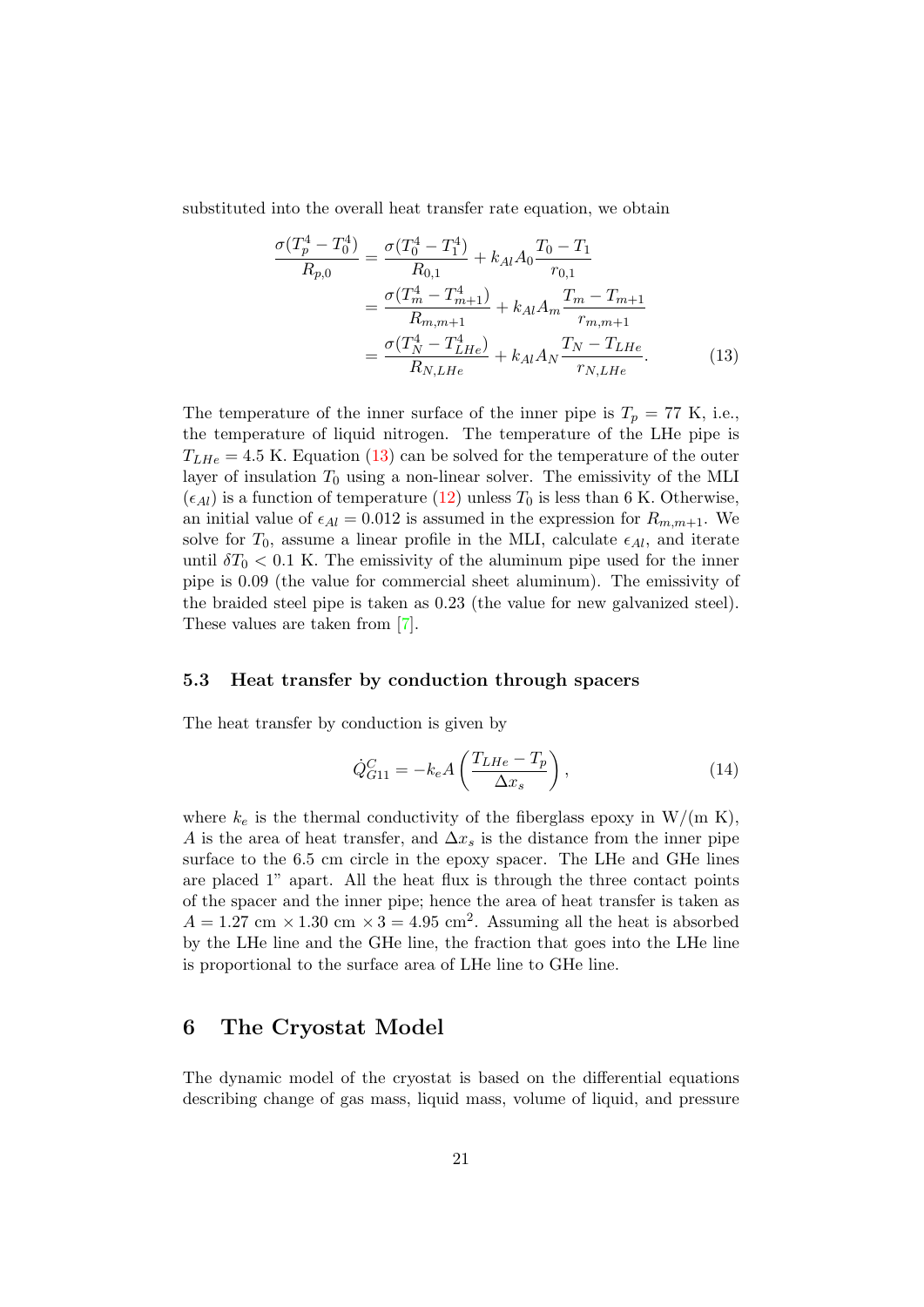inside the cryostat, as derived in [\[5\]](#page-42-0). The final equations used in the present simulation are reproduced here for convenience:

<span id="page-22-0"></span>
$$
\frac{\mathrm{d}m_l}{\mathrm{d}t} = \mathcal{F}_{l,1} - \mathcal{F}_{l,2} - r_{boil},\tag{15}
$$

<span id="page-22-1"></span>
$$
\frac{\mathrm{d}P_c}{\mathrm{d}t} = \frac{a_1}{a_2} + r_{boil} \left(\frac{u_l - u_g}{a_2}\right),\tag{16}
$$

where  $r_{boil}$  is the rate of boiling of LHe in the cryostat, given by

$$
r_{boil} = \frac{-\frac{a_1}{a_2} \left( a_3 + 0.0585 a_4 m_l \phi P_c^{-0.748} \right) + a_4 \left[ \frac{V_g}{m_g} \left( \mathcal{F}_{g,2} - \mathcal{F}_{g,1} \right) + a_5 \left( \mathcal{F}_{l,2} - \mathcal{F}_{l,1} \right) \right]}{\frac{u_l - u_g}{a_2} \left( a_3 + 0.0585 a_4 m_l \phi P_c^{-0.748} \right) + a_4 \left( \frac{V_g}{m_g} - a_5 \right)},
$$

where,

$$
a_1 = \dot{Q}_{cryo} + \mathcal{F}_{l,1} (h_{l,1} - u_{l,1}) + \mathcal{F}_{g,1} (h_{g,1} - u_{g,1})
$$
  
\n
$$
- \mathcal{F}_{l,2} (h_{l,2} - u_{l,2}) - \mathcal{F}_{g,2} (h_{g,2} - u_{g,2})
$$
  
\n
$$
a_2 = 0.0585 (m_l C_{v,l} + m_g C_{v,g}) P_c^{-0.748}
$$
  
\n
$$
a_3 = 0.0585 P_c^{-0.748} - \frac{(16.444 \times 10^{-6} P_c + 0.4967) V_g}{Rm_g}
$$
  
\n
$$
a_4 = \frac{(8.222 \times 10^{-6} P_c^2 + 0.4967 P_c)}{Rm_g}
$$
  
\n
$$
a_5 = 0.232 \phi P_c^{0.252} + \psi,
$$

where  $P_c$  is the pressure inside the cryostat,  $m_l$  and  $m_q$  are the masses of liquid and gaseous helium,  $V_l$  and  $V_g$  are the volumes of liquid and gaseous helium,  $\mathcal{F}_{l,1}$  and  $\mathcal{F}_{l,2}$  are the mass flow rates of liquid helium into and out of the cryostat, and  $\mathcal{F}_{g,1}$  and  $\mathcal{F}_{g,2}$  are the mass flow rates of GHe into and out of the cryostat, respectively. The specific enthalpy and internal energy of the streams are represented by  $h$  and  $u$  with corresponding subscripts. The gas exiting the cryostat is assumed to have the same thermodynamic properties as the gas in the crysotat. The internal energy and enthalpy for LHe and GHe are calculated based on the NIST database correlations presented in Table [6.](#page-16-1) The constants  $\phi = 0.0017612$  and  $\psi = 0.0004873$  for the linear correlation of the specific volume  $(a_5)$  are based on the NIST database [\[6\]](#page-42-1) as a function of temperature. The cryostat is assumed to be operating in thermal equilibrium at all times; therefore the temperature is dependent on pressure according to equation  $(6)$ . The constant volume heat capacities are  $C_{v,l} = 2584 \text{ J/(kg K)}$  and  $C_{v,g} = 3201 \text{ J/(kg K)}$  for liquid and gas, respectively. The rate of heat input into the cryostat is  $\dot{Q}_{cryo}$ , consisting of three portions, namely, the heat input from RF Cavity  $(\dot{Q}_{RF})$ , the heating resistor  $(\dot{Q}_H)$ , and the static heat loading from the surroundings  $(\dot{Q}_s)$ ; see next section.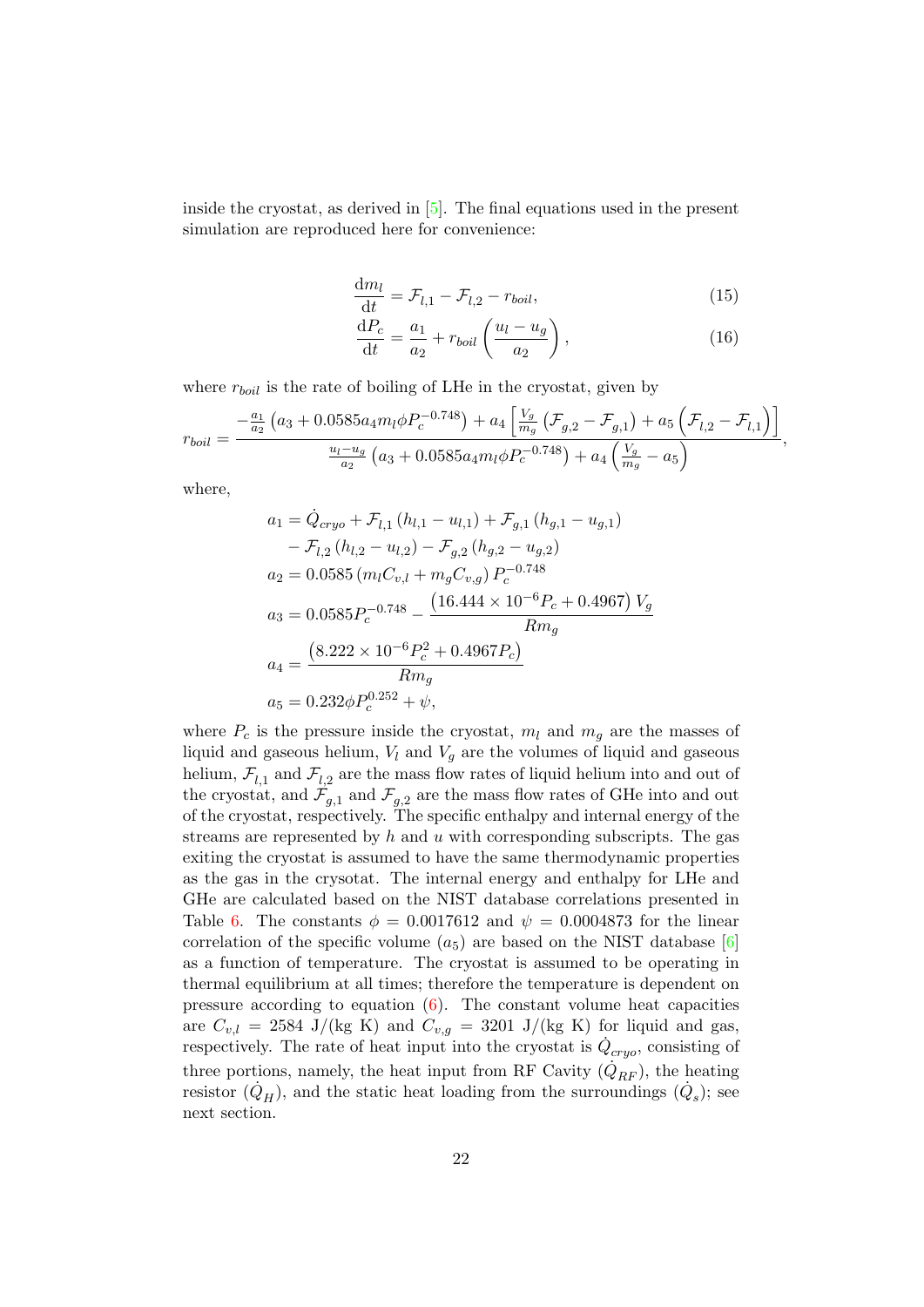#### 6.1 Static heat loading model

In order to model the static loading, the cryostat is operated at various heater inputs with the RF Cavity in maintenance mode; i.e., there is no heat input from the RF Cavity  $(\dot{Q}_{RF} = 0)$ . For any given setting of heater power input, the valve positions of the LCV on the LHe transfer line and the PCV on the GHe return line are noted for steady-state operation. The mass flow rates of LHe and GHe from the LHe transfer line and the mass flow rate of GHe helium out of the cryostat into the GHe return line and the constant gas flow stream drawn for waveguide cooling are estimated. Based on these estimates, the amount of GHe formed in the cryostat can be estimated. The total heat power into the cryostat due to static loading and heater power input must be balanced by the amount of latent heat used in the phase change of the helium. Because the amount of heat used in phase change can be estimated based on amount of GHe formed, the static heat loading can be correlated to the heater power input. The following static heat loading correlation is arrived at based on various measured values of heater power inputs:

$$
\dot{Q}_s = -0.27874\dot{Q}_H + 54.754.\tag{17}
$$

#### 6.2 Controller model

The normal pressure in the cryostat is to be maintained within  $\pm 1$  mbar for consistent operation of the RF Cavity. Both the level of the LHe and pressure of the GHe are regulated by proportional-integral controllers. The control valve lift is calculated as

<span id="page-23-0"></span>
$$
H(i) = K_p \left( \epsilon(i) + \frac{1}{T_I} \sum_{i=1}^{n_{steps}} \epsilon(i) \Delta t \right), \qquad (18)
$$

where the error is calculated as  $\epsilon(i) =$  (Set value – Measured value) for mode-1 operation (positive mode) and  $\epsilon(i) =$  (Measured value – Set value) for mode-2 operation (negative mode). The variable  $i$  represents any time level, and for the integral controller, the summation is from the start of operation  $(i = 1)$  to current time level  $(i = n_{steps})$  after  $n_{steps}$  time steps of size  $\Delta t$ .  $K_p$  is proportional gain of the controller and  $T_I$  is the time constant for integral controller. The level controller operates in mode-1 and the pressure controller operates in mode-2. The controller settings normally used are given in Table [8.](#page-24-1)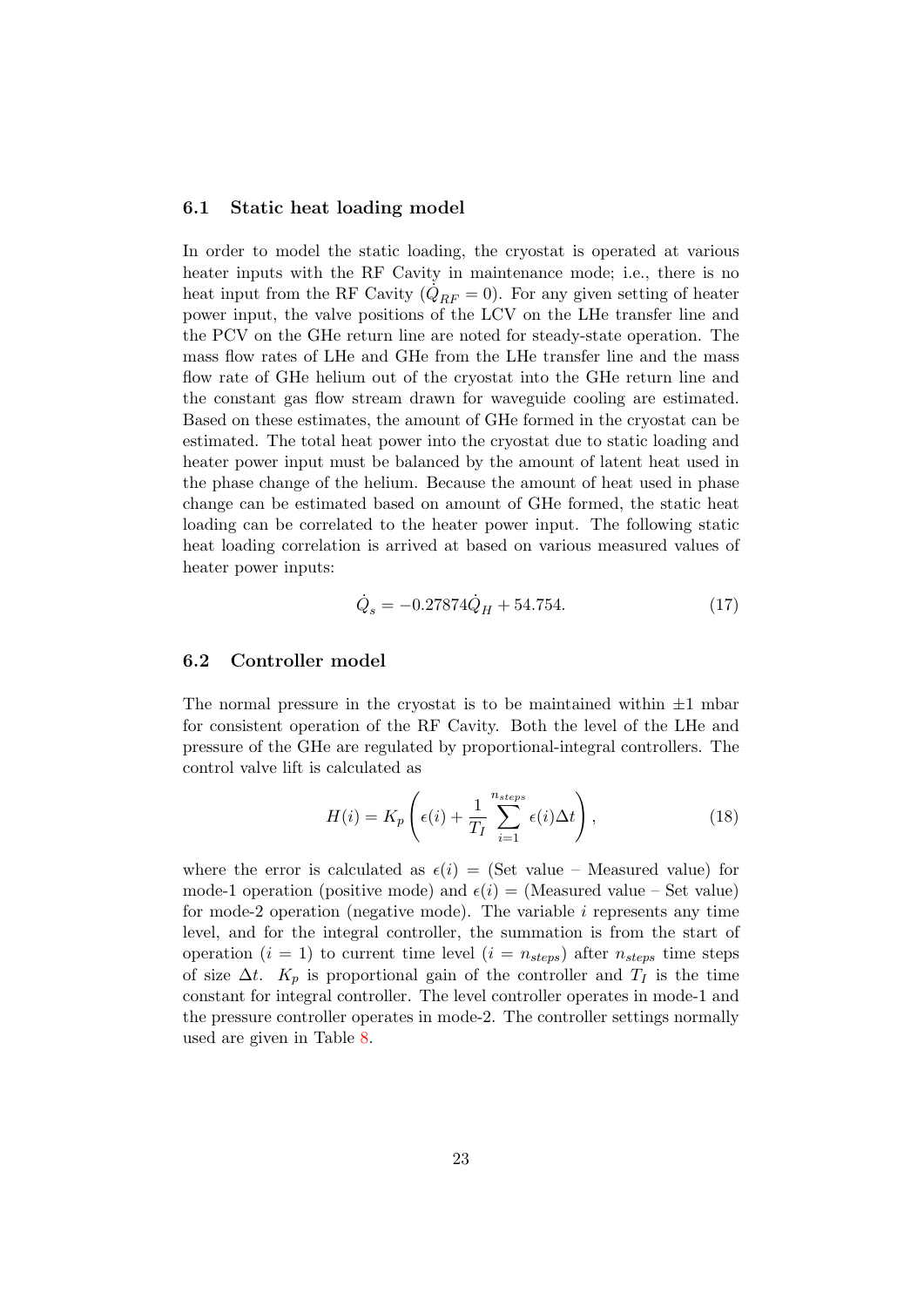| Controller       | Set Value           | $\mathbf{r}_n$  |     |
|------------------|---------------------|-----------------|-----|
| LCV on LHe       | 70-75%              | $10\%/%$        | 100 |
| PCV on GHe       | $1.22 \text{ bars}$ | $20\% /bar$     | 50  |
| FCV on waveguide | $25 \text{ L/min}$  | $2\% / (L/min)$ | 10  |
| stream           |                     |                 |     |

<span id="page-24-1"></span>Table 8: Controller parameters.

## <span id="page-24-0"></span>7 The Numerical Methods

In the following section, we present the implementation details of the controlvolume approach for simulating the LHe transfer line and the GHe return line.

#### 7.1 Control-volume definition

The results of lumped system simulation of the LHe transfer line and GHe return network presented in Section [8](#page-31-0) are based on the points tabulated in Table [9](#page-25-0) for the LHe transfer line, Table [10](#page-26-0) for the GHe return line from cryostat, and Table [11](#page-27-0) for the GHe return line from the dewar. The line segment from the T-junction to the compressor suction is assumed to be of unit length with only two end points, i.e., the T-junction outlet and the compressor suction inlet. The equations for mass balance  $(2)$ , momentum balance  $(3)$ , and energy balance  $(5)$  are solved for each of the control volumes defined between any two points using the fsolve routine in  $\text{MATLAB}^{TM}$ .

In the tables, the first column is the point number; the second is the location of the point along the length of the transfer line. It is possible for two successive points to be at the same location, implying that the element in between is a pipe fitting or valve, which is assumed to have zero line length but has a loss coefficient. In such cases, the entry in fourth column for length of line segment is zero and the entry in sixth column for loss coefficient  $K_i$ is non-zero. The opposite is true for a finite-length line segment. A special case is the control valve, for which the loss coefficient is indicated as −1 to enable the program to identify the element as a control valve. The venturi meter on the GHe return from the cryostat is indicated as  $-2$  to distinguish it for the program, and −3 is used for cold return valve. The third column is the elevation of the control volume with respect to the datum  $z = 0.0$ set at the pipe inlet at the dewar. The same datum is used for the entire pipeline. The fifth column is the diameter of the line segment. A constant diameter is assumed for all fittings, valves, and connecting pipes. The last column is the external heat input into the control volume.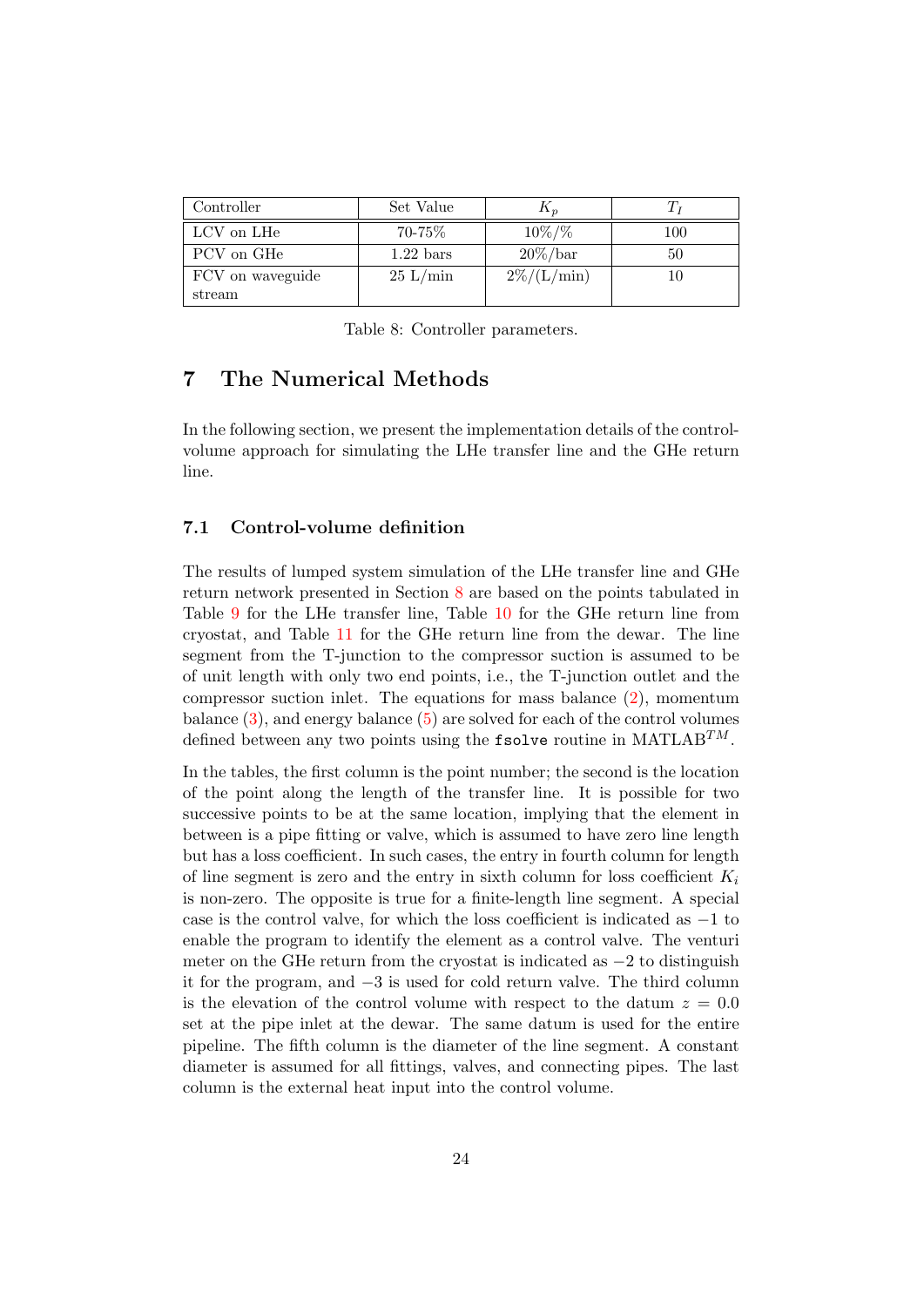| Point           | Location         | Elevation        | Length           | Diameter       | Loss Co-                   | External         |
|-----------------|------------------|------------------|------------------|----------------|----------------------------|------------------|
| no.             | along            | (in m)           | of line          | of line        | $\operatorname{efficient}$ | heat             |
|                 | the pipe         |                  | segment          | (in m)         | $(K_i)$                    | input $Q_i$      |
|                 | (in m)           |                  | (in m)           |                |                            | (in W)           |
| $\mathbf{1}$    | $\Omega$         | $\overline{0}$   | $\overline{0}$   | 0.009398       | $\theta$                   | $\overline{0}$   |
| $\overline{2}$  | $\boldsymbol{0}$ | $\boldsymbol{0}$ | $\boldsymbol{0}$ | 0.009398       | $\mathbf{1}$               | $\overline{0}$   |
| 3               | $1.75\,$         | $1.75\,$         | $1.75\,$         | 0.009398       | $\overline{0}$             | $\overline{0}$   |
| $\overline{4}$  | $4.29\,$         | $3.02\,$         | 2.54             | 0.009398       | $\boldsymbol{0}$           | 0.78926          |
| $\overline{5}$  | $6.37\,$         | 5.1              | 2.08             | 0.009398       | $\theta$                   | 0.067819         |
| $6\phantom{.}6$ | 6.37             | 5.1              | $\overline{0}$   | 0.009398       | $\overline{2}$             | $\overline{0}$   |
| $\overline{7}$  | 13.76            | 5.1              | 7.39             | 0.009398       | $\boldsymbol{0}$           | 0.17483          |
| $8\,$           | 13.76            | 5.1              | $\boldsymbol{0}$ | 0.009398       | 0.5                        | $\boldsymbol{0}$ |
| 9               | 28.12            | 5.1              | 14.36            | 0.009398       | $\overline{0}$             | 0.28585          |
| 10              | 28.12            | 5.1              | $\overline{0}$   | 0.009398       | 0.5                        | $\overline{0}$   |
| 11              | 34.46            | 5.1              | 6.34             | 0.009398       | $\overline{0}$             | 0.1409           |
| 12              | 34.46            | 5.1              | $\overline{0}$   | 0.009398       | 0.4                        | $\overline{0}$   |
| 13              | $35.25\,$        | $4.54\,$         | 0.79             | 0.009398       | $\overline{0}$             | 0.033306         |
| 14              | $35.25\,$        | $4.54\,$         | $\boldsymbol{0}$ | 0.009398       | $0.4\,$                    | $\theta$         |
| 15              | 38.12            | $4.54\,$         | 2.87             | 0.009398       | $\overline{0}$             | 0.038326         |
| 16              | 38.12            | $4.54\,$         | $\boldsymbol{0}$ | 0.009398       | $0.2\,$                    | $\overline{0}$   |
| 17              | 40.71            | $4.54\,$         | 2.59             | 0.009398       | $\theta$                   | 0.06905          |
| 18              | 40.71            | $4.54\,$         | $\overline{0}$   | 0.009398       | 0.4                        | $\overline{0}$   |
| 19              | $41.65\,$        | $5.2\,$          | 0.94             | 0.009398       | $\overline{0}$             | 0.033668         |
| 20              | $41.65\,$        | $5.2\,$          | $\boldsymbol{0}$ | 0.009398       | 0.4                        | $\boldsymbol{0}$ |
| 21              | 47.89            | $5.2\,$          | 6.24             | 0.009398       | $\overline{0}$             | 0.077858         |
| 22              | 47.89            | $5.2\,$          | $\boldsymbol{0}$ | 0.009398       | 0.1                        | $\overline{0}$   |
| 23              | 52.61            | $5.2\,$          | 4.72             | 0.009398       | $\overline{0}$             | 0.07419          |
| 24              | 52.61            | 5.2              | $\overline{0}$   | 0.009398       | 0.5                        | $\overline{0}$   |
| 25              | $53.35\,$        | 5.48             | 0.74             | 0.009398       | $\overline{0}$             | 0.033186         |
| 26              | $53.35\,$        | 5.48             | $\boldsymbol{0}$ | 0.009398       | $0.15\,$                   | $\boldsymbol{0}$ |
| 27              | 55.7             | 5.48             | 2.35             | 0.009398       | $\boldsymbol{0}$           | 0.068471         |
| 28              | 55.7             | 5.48             | $\boldsymbol{0}$ | 0.009398       | $\overline{2}$             | $\boldsymbol{0}$ |
| $\,29$          | 56.39            | 4.78             | $0.69\,$         | $\,0.009398\,$ | $\overline{0}$             | 0.001665         |
| 30              | 57               | 4.78             | 0.61             | 0.009398       | $\theta$                   | $\boldsymbol{0}$ |
| 31              | 57               | 4.78             | $\overline{0}$   | 0.009398       | $-1$                       | 0.59             |
| $32\,$          | 57.6             | 3.57             | 0.6              | 0.009398       | $\boldsymbol{0}$           | $\boldsymbol{0}$ |
| 33              | 60.2             | 2.255            | 2.6              | 0.009398       | $\overline{0}$             | 1.1191           |
| 34              | 60.2             | 2.255            | $\overline{0}$   | 0.009398       | $\overline{2}$             | $\overline{0}$   |
| 35              | $60.3\,$         | 2.155            | 0.1              | 0.009398       | $\boldsymbol{0}$           | $\boldsymbol{0}$ |

<span id="page-25-0"></span>Table 9: Points chosen for the LHe transfer line simulation.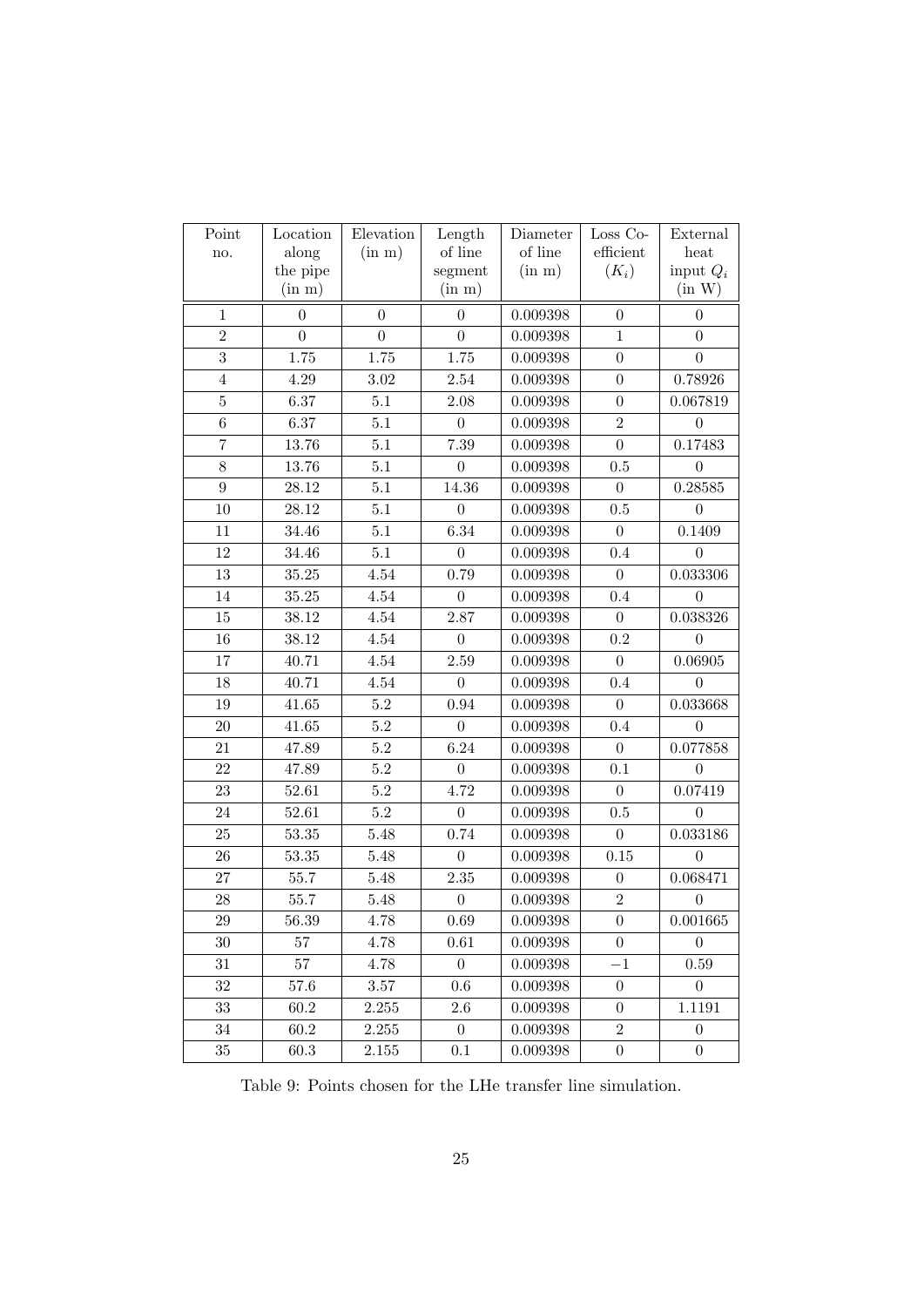| Point          | Location        | Elevation | Length           | Diameter | Loss Co-         | External             |
|----------------|-----------------|-----------|------------------|----------|------------------|----------------------|
| no.            | along           | (in m)    | of line          | of line  | efficient        | heat                 |
|                | the pipe        |           | segment          | (in m)   | $(K_i)$          | input $Q_i$          |
|                | (in m)          |           | (in m)           |          |                  | (in W)               |
| $\mathbf{1}$   | $\theta$        | 2.465     | $\overline{0}$   | 0.022911 | $\theta$         | $\overline{0}$       |
| $\overline{2}$ | $\overline{0}$  | 2.465     | $\theta$         | 0.022911 | $0.5\,$          | $\overline{0}$       |
| 3              | 2.63            | 3.78      | 2.63             | 0.022911 | $\overline{0}$   | 1.4488               |
| $\overline{4}$ | $3.38\,$        | 4.53      | 0.75             | 0.022911 | $\boldsymbol{0}$ | $\boldsymbol{0}$     |
| $\overline{5}$ | $4.99\,$        | 4.53      | 1.61             | 0.022911 | $\overline{0}$   | $\overline{0}$       |
| $\,6$          | $4.99\,$        | $4.53\,$  | $\overline{0}$   | 0.022911 | $-2$             | $\Omega$             |
| $\overline{7}$ | $5.25\,$        | 4.53      | 0.26             | 0.022911 | $\overline{0}$   | $\boldsymbol{0}$     |
| $8\,$          | $5.25\,$        | 4.53      | $\boldsymbol{0}$ | 0.022911 | $-1$             | 0.59                 |
| 9              | $6.35\,$        | 5.28      | $1.1\,$          | 0.022911 | $\overline{0}$   | 0.12923              |
| $10\,$         | $6.55\,$        | 5.48      | $\rm 0.2$        | 0.022911 | $\boldsymbol{0}$ | 0.00065944           |
| 11             | $6.55\,$        | 5.48      | $\boldsymbol{0}$ | 0.022911 | 1.5              | $\overline{0}$       |
| 12             | $\!\!\!\!\!8.9$ | 5.48      | 2.35             | 0.022911 | $\overline{0}$   | $\overline{0.13335}$ |
| 13             | $\!\!\!\!\!8.9$ | 5.48      | $\boldsymbol{0}$ | 0.022911 | $0.11\,$         | $\theta$             |
| 14             | 9.64            | $5.2\,$   | 0.74             | 0.022911 | $\boldsymbol{0}$ | 0.0024399            |
| 15             | $\ \, 9.64$     | $5.2\,$   | $\overline{0}$   | 0.022911 | 0.38             | $\overline{0}$       |
| $16\,$         | 14.36           | $5.2\,$   | 4.72             | 0.022911 | $\overline{0}$   | 0.14116              |
| 17             | 14.36           | $5.2\,$   | $\boldsymbol{0}$ | 0.022911 | 0.075            | $\overline{0}$       |
| 18             | $20.6\,$        | $5.2\,$   | 6.24             | 0.022911 | $\overline{0}$   | 0.20897              |
| 19             | $20.6\,$        | $5.2\,$   | $\overline{0}$   | 0.022911 | $\rm 0.3$        | $\overline{0}$       |
| $20\,$         | $21.54\,$       | $4.54\,$  | 0.94             | 0.022911 | $\boldsymbol{0}$ | 0.0030994            |
| 21             | $21.54\,$       | $4.54\,$  | $\overline{0}$   | 0.022911 | 0.3              | $\overline{0}$       |
| 22             | 24.13           | $4.54\,$  | 2.59             | 0.022911 | $\overline{0}$   | 0.13414              |
| 23             | 24.13           | $4.54\,$  | $\boldsymbol{0}$ | 0.022911 | $0.15\,$         | $\Omega$             |
| 24             | 27              | $4.54\,$  | 2.87             | 0.022911 | $\overline{0}$   | 0.13506              |
| $25\,$         | 27              | $4.54\,$  | $\boldsymbol{0}$ | 0.022911 | 0.3              | $\overline{0}$       |
| 26             | 27.79           | 5.1       | 0.79             | 0.022911 | $\overline{0}$   | 0.0026048            |
| $27\,$         | 27.79           | 5.1       | $\overline{0}$   | 0.022911 | 0.3              | $\overline{0}$       |
| $28\,$         | 34.13           | 5.1       | 6.34             | 0.022911 | $\boldsymbol{0}$ | 0.3349               |
| 29             | 34.13           | $5.1\,$   | $\theta$         | 0.022911 | 0.38             | $\theta$             |
| 30             | 48.49           | 5.1       | 14.36            | 0.022911 | $\overline{0}$   | 0.48695              |
| $31\,$         | 48.49           | 5.1       | $\boldsymbol{0}$ | 0.022911 | 0.38             | $\overline{0}$       |
| 32             | 55.88           | $5.1\,$   | 7.39             | 0.022911 | $\overline{0}$   | 0.40117              |
| 33             | 55.88           | 5.1       | $\overline{0}$   | 0.022911 | $1.5\,$          | $\boldsymbol{0}$     |
| $34\,$         | 57.96           | $3.02\,$  | 2.08             | 0.022911 | $\overline{0}$   | $\overline{0}$       |
| 35             | 61.5            | 1.25      | 3.54             | 0.022911 | $\overline{0}$   | 1.529                |
| 36             | 62              | 1.25      | $0.5\,$          | 0.022911 | $\overline{0}$   | $\boldsymbol{0}$     |
| $37\,$         | $62\,$          | 1.25      | $\boldsymbol{0}$ | 0.022911 | $-3$             | $0.47\,$             |
| 38             | 62.5            | $1.25\,$  | $0.5\,$          | 0.022911 | $\overline{0}$   | $\overline{0}$       |
| $39\,$         | 62.5            | $1.25\,$  | $\boldsymbol{0}$ | 0.022911 | 1.8              | $\boldsymbol{0}$     |

<span id="page-26-0"></span>Table 10: Points chosen for simulation of GHe return line from the cryostat.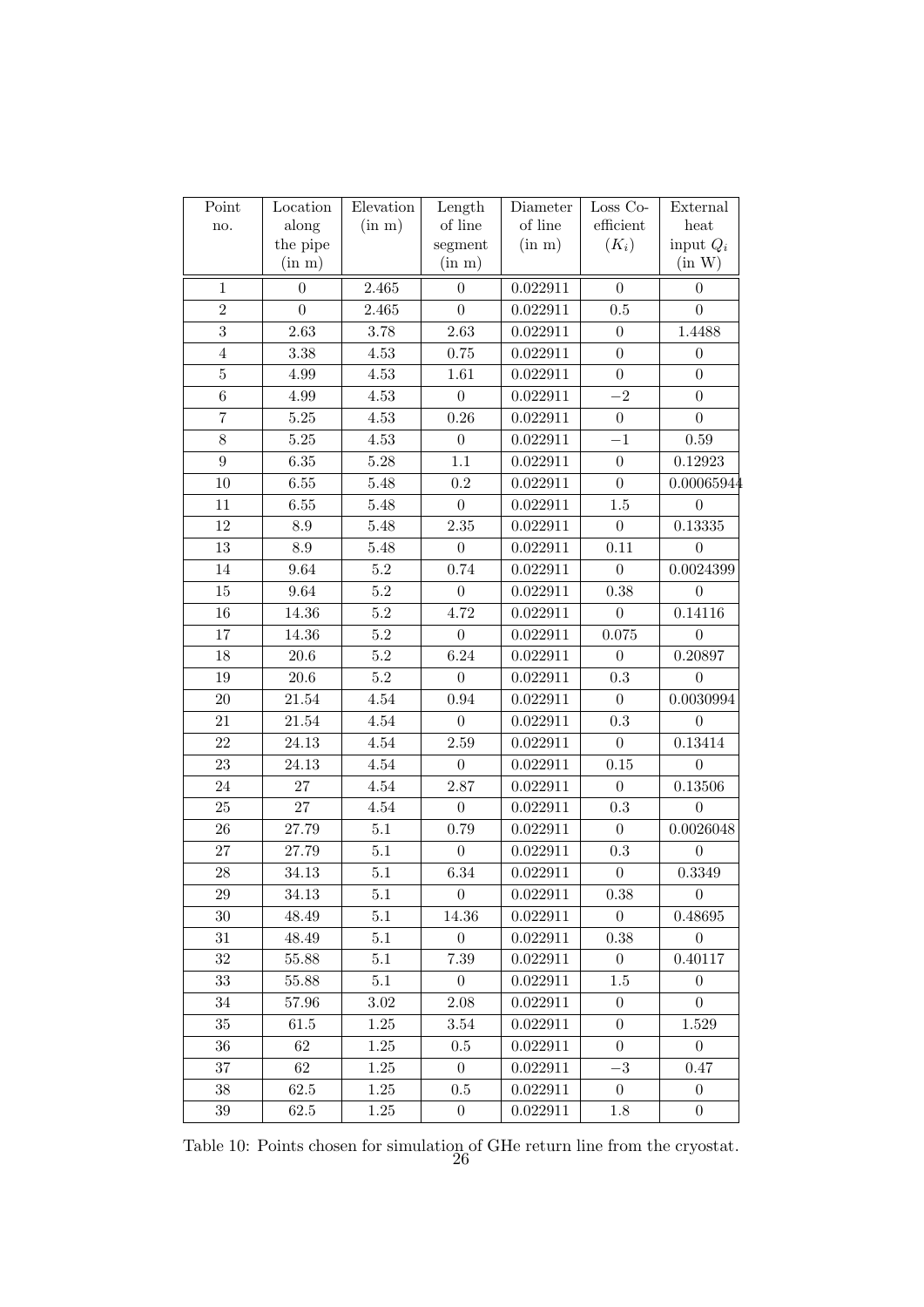| Point          | Location       | Elevation | Length   | Diameter | $Loss Co-$     | External    |
|----------------|----------------|-----------|----------|----------|----------------|-------------|
| no.            | along          | (in m)    | of line  | of line  | efficient      | heat        |
|                | the pipe       |           | segment  | (in m)   | $(K_i)$        | input $Q_i$ |
|                | (in m)         |           | (in m)   |          |                | (in W)      |
| 1              | $\Omega$       | $\Omega$  | $\Omega$ | 0.015799 | $\Omega$       | $\Omega$    |
| $\overline{2}$ | $\theta$       | $\theta$  | $\theta$ | 0.015799 | 0.5            | $\theta$    |
| 3              | 1.01           | 1.01      | 1.01     | 0.015799 | $\Omega$       | 0.27577     |
| $\overline{4}$ | 1.01           | 1.01      | $\Omega$ | 0.015799 | $\overline{2}$ | $\Omega$    |
| 5              | 2.51           | 1.01      | 1.5      | 0.015799 | $\theta$       | 0.40956     |
| 6              | 2.51           | 1.01      | $\theta$ | 0.015799 | $\overline{2}$ | 0           |
| $\overline{7}$ | 3.6            | $-0.08$   | 1.09     | 0.015799 | $\theta$       | 0.29762     |
| 8              | $3.6\,$        | $-0.08$   | $\theta$ | 0.015799 | $\overline{2}$ | 0           |
| 9              | 4              | $-0.08$   | 0.4      | 0.015799 | $\theta$       | 0.10922     |
| 10             | $\overline{4}$ | $-0.08$   | $\Omega$ | 0.015799 | $-1$           | 0.47        |
| 11             | 4.1            | $-0.08$   | 0.1      | 0.015799 | $\theta$       | 0.027304    |
| 12             | 4.1            | $-0.08$   | $\theta$ | 0.015799 | 0.9            | 0           |

<span id="page-27-0"></span>

| Table 11: Points chosen for simulation of GHe return line from the dewar. |  |
|---------------------------------------------------------------------------|--|
|---------------------------------------------------------------------------|--|

#### 7.2 The LHe transfer line solution

For the LHe transfer line, the three variables at any point are the pressure, velocity, and void fraction. By assuming saturated fluid conditions throughout the pipeline, we can eliminate temperature as a degree of freedom. For the first control volume, the inlet void fraction of the fluid stream is assumed zero; i.e., the liquid is saturated. The pressure at the inlet of the pipe is known; it is equal to dewar operating pressure. We then need to estimate the velocities at the inlet and outlet as well the void fraction at the outlet. The pressure at the outlet of the first control volume is not known. However, the outlet pressure of the final control volume is known; it is equal to the cryostat pressure. If there are  $n$  control volumes, we can write  $3n$ equations. At the first point, there is 1 unknown, at the last point there are 2 unknowns, and at all  $n-1$  intermediate points, there are 3 unknowns, thus adding up to  $3n$  variables. In other words, there is sufficient number of equations for closure, and in principle the entire system can be solved.

The boundary conditions and the corresponding thermodynamic properties for LHe transfer line are known or estimated [\[3\]](#page-42-5) as in Table [12.](#page-28-0)

#### <span id="page-27-1"></span>7.3 The GHe network solution procedure

The GHe network has three segments and the T-junction. There are three terminals, namely, the cryostat, the dewar, and the compressor suction.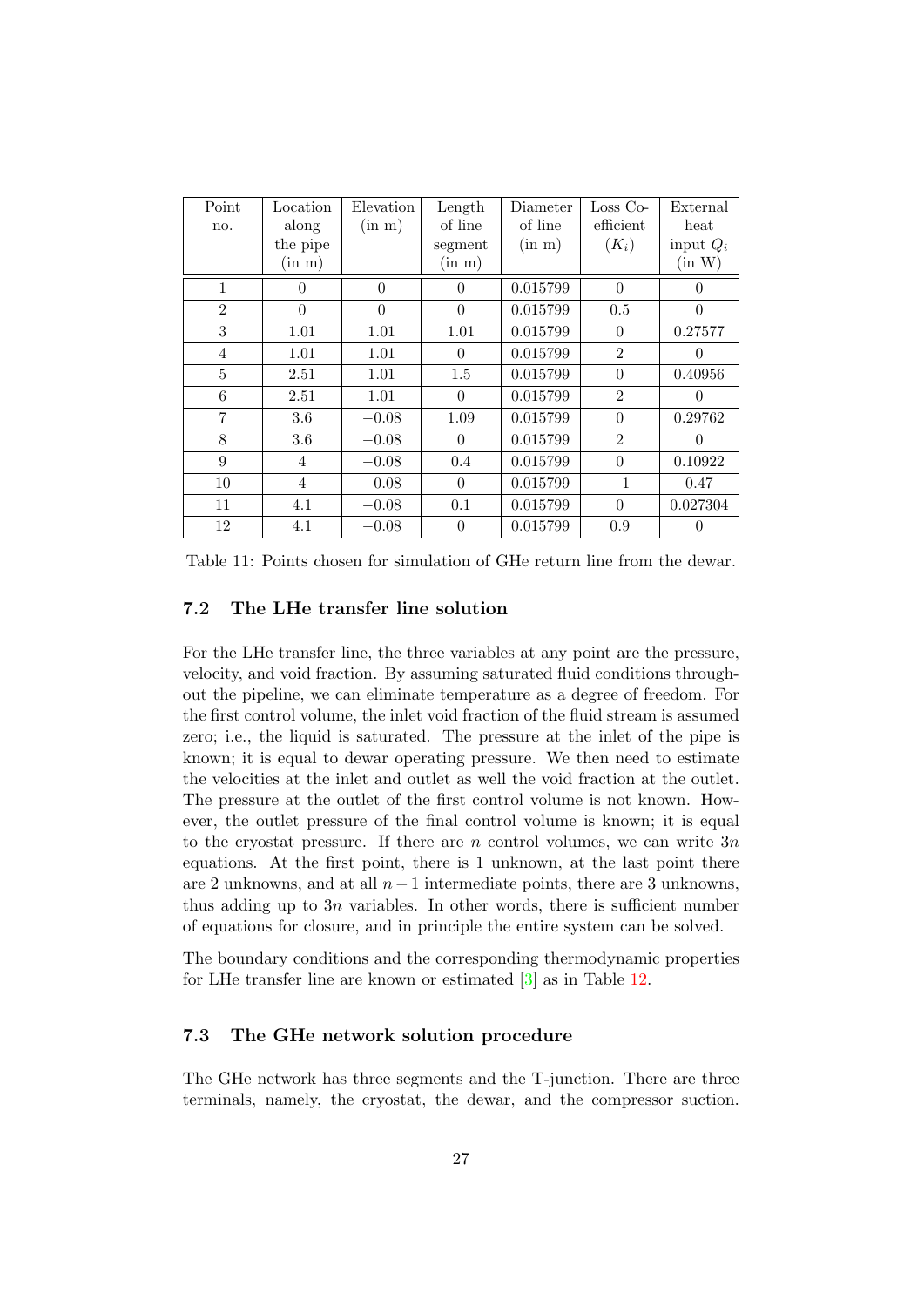| Property                                         | Inlet $(1)$ | Outlet $(2)$ |  |  |  |  |
|--------------------------------------------------|-------------|--------------|--|--|--|--|
| Pressure $(P, \text{ in bars})$                  | 1.37        | 1.22         |  |  |  |  |
| Temperature $(T = T_{sat}, \text{ in } K)$       | 4.5682      | 4.4345       |  |  |  |  |
| Height $(z, \text{ in m})$                       | 0.0         | 0.105        |  |  |  |  |
| Diameter $(d, in m)$                             | 0.009398    | 0.009398     |  |  |  |  |
| Liquid                                           |             |              |  |  |  |  |
| Enthalpy $(H_l, \text{ in } J/kg)$               | 2037.2      | 1173.6       |  |  |  |  |
| Internal Energy $(U_l, \text{ in } J/\text{kg})$ | 866.94      | 160.13       |  |  |  |  |
| Density $(\rho_l, \text{ in } \text{kg/m}^3)$    | 117.06      | 120.38       |  |  |  |  |
| Gas                                              |             |              |  |  |  |  |
| Enthalpy $(H_q, \text{ in } J/kg)$               | 20394       | 20619        |  |  |  |  |
| Internal Energy $(U_q, \text{ in } J/\text{kg})$ | 14509       | 14640        |  |  |  |  |
| Density $(\rho_g, \text{ in } \text{kg/m}^3)$    | 23.278      | 20.407       |  |  |  |  |

<span id="page-28-0"></span>Table 12: Boundary conditions for simulation and corresponding thermodynamic properties.

The pressure and temperature conditions at these end points are known. However, the mass flow rate in any of these segments is dependent on the valve openings. The solution method proceeds in the following steps:

- For the GHe return line from the cryostat, the pressure and temperature at the entrance, i.e., the exit of cryostat, are known; they are taken to be the same as the cryostat pressure  $(P_1 = P_c)$  and temperature  $(T_1 = T_c)$ . The pressure  $(P_T)$  and temperature  $(T_T)$  at T-junction or the velocities  $v_1$  and  $v_2$  at either ends are unknown. Thus, there are four variables. However, there are only three equations, viz., mass balance  $(7)$ , momentum balance  $(3)$ , and energy balance  $(9)$ . The following scheme is used starting with an initial guess of mass flow rate from cryostat  $\mathcal{F}_c$  for any given pressure control-valve opening.
- Using the pressure at the T-junction  $(P_T)$  calculated above, the GHe return line from dewar can be solved fully for the velocities and temperature at the T-junction using the same set of equations, viz., mass balance  $(7)$ , momentum balance  $(3)$ , and energy balance  $(9)$ . The temperatures and velocities of GHe return streams from cryostat and dewar are generally different. Let  $T_{T,d}$  be the temperature of the stream from the dewar,  $T_{T,c}$  be the temperature of the stream from the cryostat,  $\mathcal{F}_d$  be mass flow rate from the dewar, and  $\mathcal{F}_c$  be the mass flow rate from the cryostat.
- The mass balance gives the total mass flow rate to the compressors:

$$
\mathcal{F}_{Tot} = \mathcal{F}_d + \mathcal{F}_c.
$$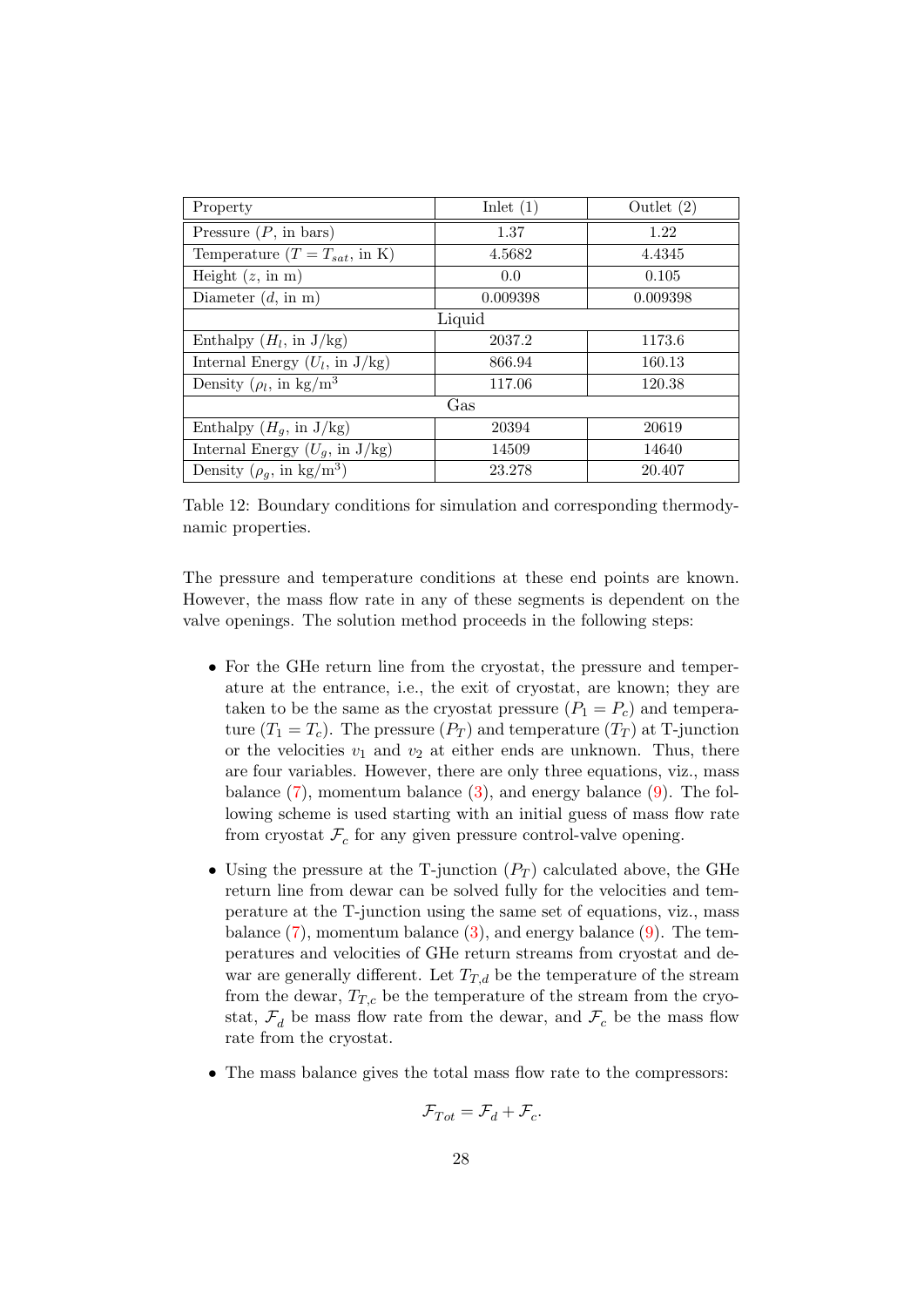However, the total mass flow rate is not accurate until convergence is achieved.

• The energy balance at the T-junction gives the temperature of the mixed stream as follows:

$$
T_T = (\mathcal{F}_c T_{T,c} + \mathcal{F}_d T_{T,d}) / (\mathcal{F}_{Tot}).
$$

• The pressure  $(P_{cp})$  and temperature  $(T_{cp})$  at the compressor suction are known. Provided the loss coefficient across the heat exchanger network  $(K_{\text{eff}})$  is available, the velocity at the compressor suction can be calculated using the momentum balance equation [\(3\)](#page-13-0). This value can then be used for updating the mass flow rate  $(\mathcal{F}_c)$  in the GHe return stream from cryostat.

In order to estimate an average value of the effective loss coefficient across the heat exchanger, the above calculations are performed with known values of gas mass flow rates from cryostat measured by the venturi meter [\(8\)](#page-17-1). A sample of the measured data is given in Table [15.](#page-34-0) The PCV on the dewar is assumed to be open 80% at all times, and the CRV is assumed to be fully open. A  $K_{\text{eff}}$  value of approximately 54 is obtained. This effective loss coefficient  $K_{\text{eff}}$  is used for subsequent simulations where the mass flow rate from cryostat is unknown. This is the case in the following dynamic simulation, where the cryostat valve is dynamically operated based on the pressure in the cryostat.

#### 7.4 Dynamic simulation of the cryostat

The cryostat model is a dynamic model based on ordinary differential equations of the form  $\frac{dy}{dt} = f(t, y)$  that are discretized in time by the first-order explicit forward Euler scheme,

$$
\frac{y_i - y_{i-1}}{dt} = f(t_{i-1}, y_{i-1}),
$$
\n(19)

by the first-order implicit backward Euler scheme,

$$
\frac{y_i - y_{i-1}}{dt} = f(t_i, y_i),
$$
\n(20)

or by the second-order implicit Crank–Nicolson scheme

$$
\frac{y_i - y_{i-1}}{dt} = \frac{1}{2} \left( f(t_i, y_i) + f(t_{i-1}, y_{i-1}) \right). \tag{21}
$$

The time step size has been denoted by dt for future reference. The time step dt is assumed to be sufficiently small but not infinitesimal. In our simulations, we have taken dt =  $\Delta t$  from[\(18\)](#page-23-0), but this is not required.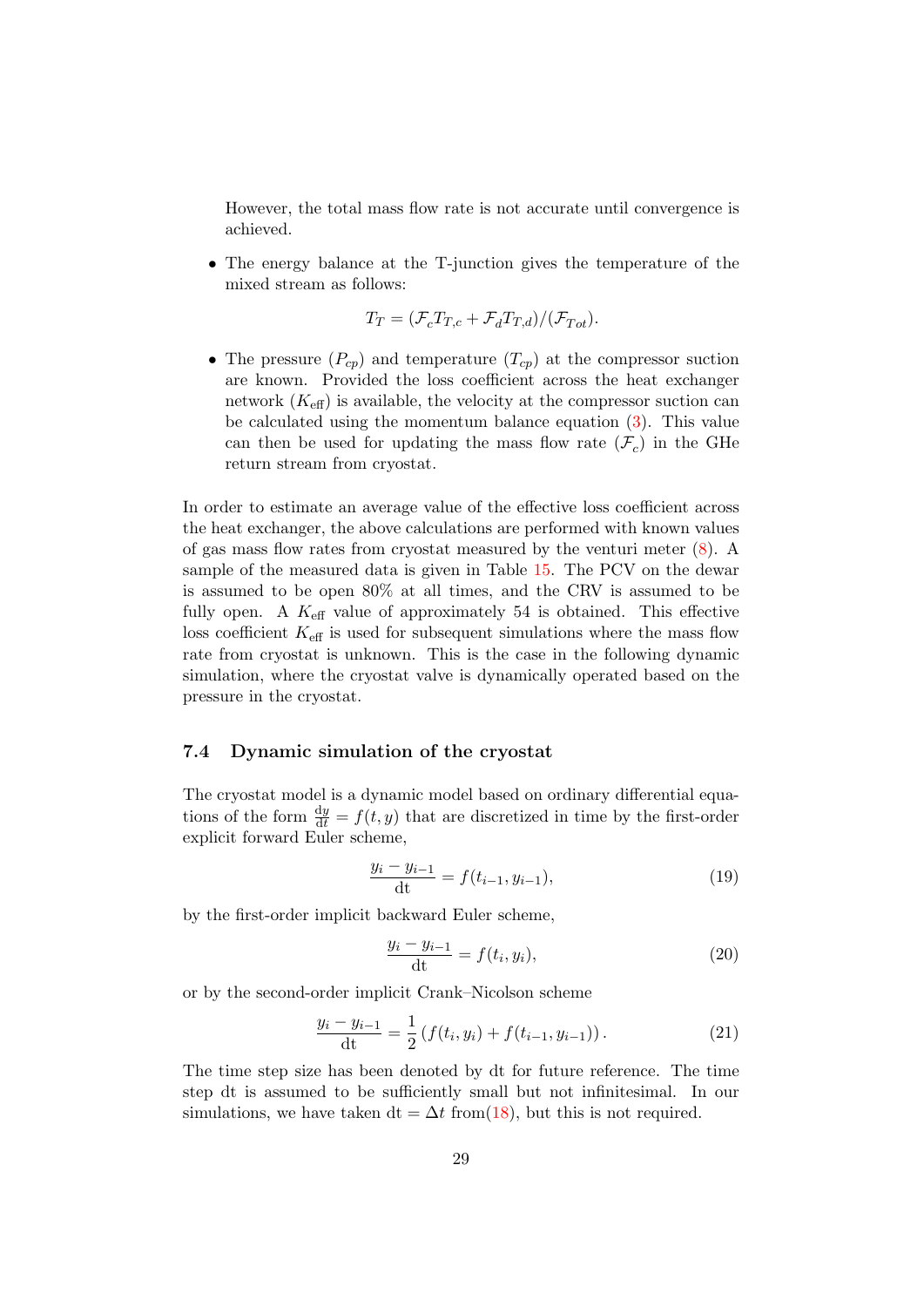In order to simulate the cryostat dynamics, the following iteration for any time level  $i$  is followed:

- Given the pressure in the cryostat and the dewar at time level  $i$ , the LHe transfer line is solved for liquid and gas flow rates into the cryostat using equations  $(2)$ ,  $(3)$ , and  $(5)$ .
- Given the pressures in the cryostat, the dewar, and at the compressor suction at time level  $i$ , the GHe return network is solved for the gas flow rate out of the cryostat following the procedure in Section [7.3.](#page-27-1) Note that a small constant stream of gas is drawn to cool the waveguide attached to the cryostat.
- Using the flow rates of liquid and gas into and out of the cryostat along with the heater power input, the change in mass of LHe inside the cryostat  $(15)$  and hence the volume of helium and the level of LHe can be estimated. Using the differential equation for pressure  $(16)$ , the cryostat pressure for the next time step  $i + 1$  can be determined.
- The updated pressure and level in the cryostat at time level  $i + 1$  are used for calculating the error terms  $\epsilon(i)$  at any time level i in equation [\(18\)](#page-23-0). The pressure controller on the cryostat is mode-2 operation; i.e. if the pressure is higher than the set pressure, the error is positive and the PCV valve must open to relieve some of the gas in the cryostat. The level controller on the cryostat is in mode-1 operation; i.e. if the level is lower than the set level, the error is positive and LCV must open to allow flow into the cryostat. After the correction, the valve position at the time level  $i + 1$  is known.
- Using the updated valve positions and pressure in the cryostat, the procedure can be repeated for the next time step.

The flow rates in the above iteration scheme are determined based on current time level  $(i)$  values of pressure, hence making it an explicit method. For the implicit method, the flows rates are updated based on the predicted pressure in the cryostat, and these updated flow rates are then used to correct the pressure and the level in the cryostat before making changes to the valve positions in the pressure and level control valves. Alternatively, the values of flow rates obtained at current and predicted values of pressure could be weighted equally to obtain a corrected pressure and level in the cryostat that can then be used for updating the valve positions. This leads to the second-order implicit method known as the Crank–Nicolson scheme.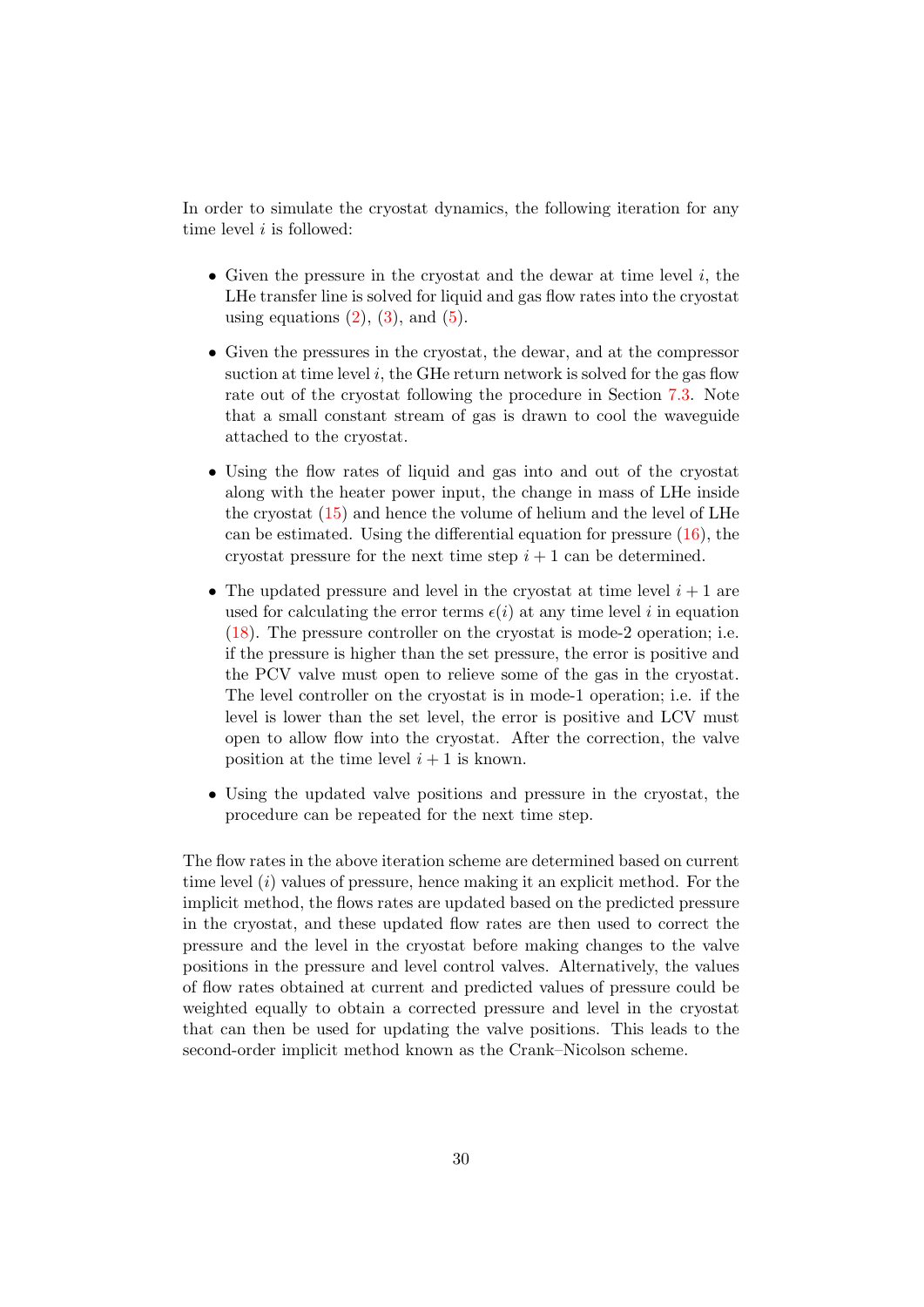## <span id="page-31-0"></span>8 Results

In this section, we present the validation of liquid flow rate and gas flow rate from the LHe transfer line into the cryostat. This is a critical test for the accuracy of the code developed. The second validation case presented is the dynamic operation of the cryostat along with the controllers in response to heater power step input changes. This test assesses the accuracy of not only the LHe transfer line calculations but also the GHe return network along with the cryostat and controller models. The dynamic one-dimensional homogeneous model from [\[6\]](#page-42-1) is used for a comparison of the results.

#### 8.1 External heat transfer

The rate of heat transfer by conduction and radiation according to the heat network equation [\(13\)](#page-21-1) is evaluated using non-linear solver fsolve in MAT-LAB. The output from the program is tabulated in Table [13](#page-32-0) for the LHe transfer line and the GHe return network.

Presently the program uses 5 layers of Aluminized Mylar Insulation on LHe line inside the flexible line from the dewar to the VJ line and the flexible line from the VJ line to the cryostat. The same number of layers is assumed for other flexible lines. The LHe line and GHe line inside the VJ line have 20 layers each.

In addition to the heat transferred by radiation from the jacket pipe and conduction through the MLI, we also have conduction from the jacket pipe by conduction through the spacer material. The estimate of this rate of heat transferred is given in [\[6\]](#page-42-1) as 1.005 W into the LHe transfer line and 2.01 W into the GHe return line from the cryostat. The heat transferred through the spacers is distributed among the 32 spacers and is applied as such.

The control valve stem is also a source of heat load into the LHe line and is estimated to be 0.59 W for the LCV. The same value is used for the PCV on the GHe return line from the cryostat, and the CRV puts in an additional 0.47 W into this line. The heat loading through the valve stem of the PCV on the GHe return from the dewar is 0.47 W. The heat input through the control valve is used when solving for the control volume encompassing the control valve.

The total heat loading on the LHe transfer line is estimated as 3.59 W, on the GHe return line from the cryostat as 6.15 W, and on the GHe return line from the dewar as 1.59 W.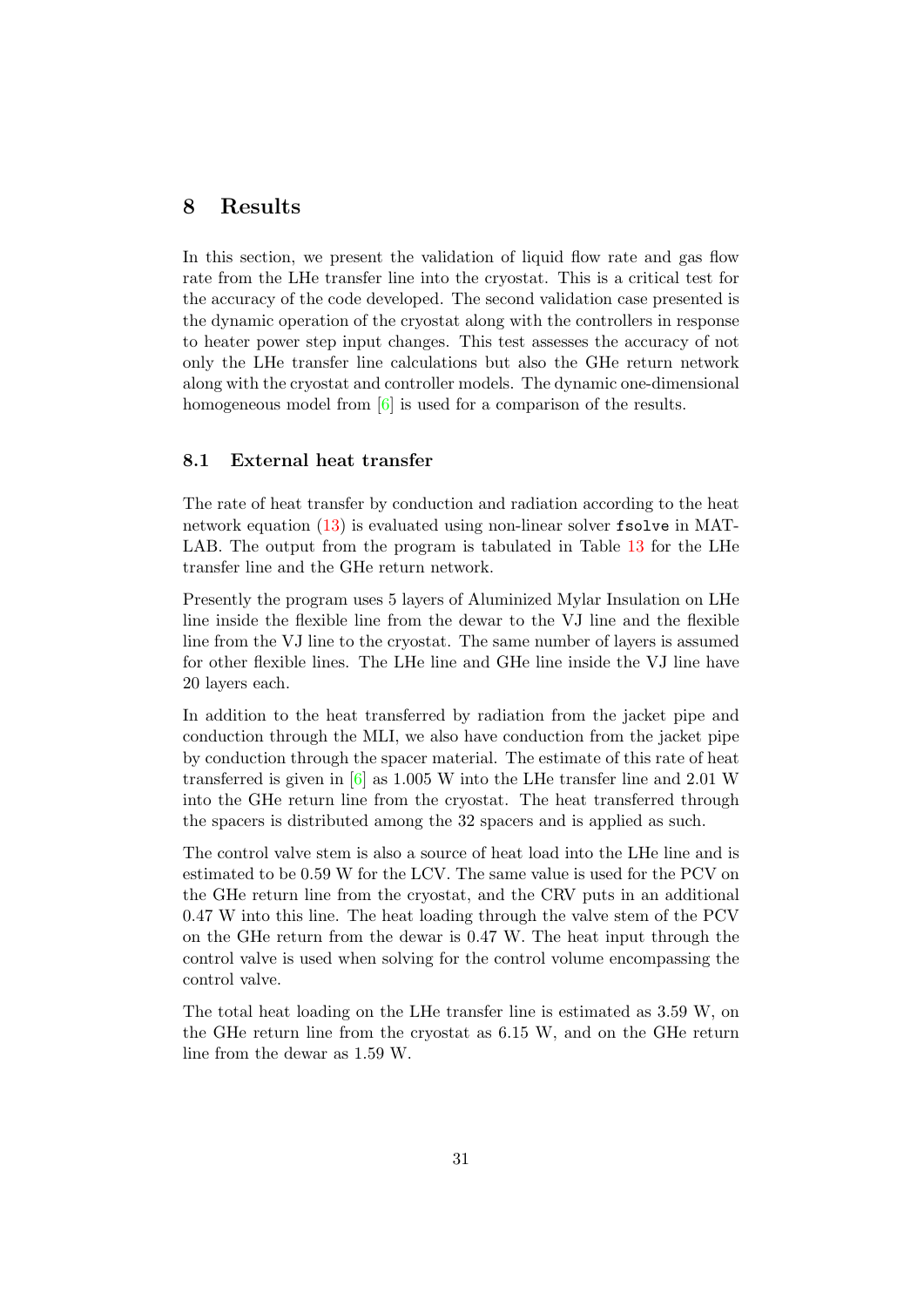| Line Section      | MЫ              | MЫ       | Radiative | Rate of    | Rate of   |  |  |
|-------------------|-----------------|----------|-----------|------------|-----------|--|--|
|                   | Outer           | Outer    | Resis-    | external   | external  |  |  |
|                   | Layer           | Layer    | tance     | heat       | heat      |  |  |
|                   | Tempera-        | Emissiv- | $(1/m^2)$ | trans-     | input in  |  |  |
|                   | ture            | ity      |           | ferred per | section   |  |  |
|                   |                 |          |           | unit       | (W)       |  |  |
|                   |                 |          |           | length     |           |  |  |
|                   |                 |          |           | (W/m)      |           |  |  |
| LHe transfer line |                 |          |           |            |           |  |  |
| Dewar Flex        | 228.4           | 0.0211   | 341.69    | 0.31073    | 0.789     |  |  |
| Line:             |                 |          |           |            |           |  |  |
| Main VJ Line -    | 9.7             | 0.0122   | 16.00     | 0.00241    | 0.125     |  |  |
| LHe:              |                 |          |           |            |           |  |  |
| Cryostat Flex     | 223.0           | 0.0209   | 250.69    | 0.43041    | 1.132     |  |  |
| Line:             |                 |          |           |            |           |  |  |
|                   | GHe return line |          |           |            |           |  |  |
| Cryostat flex     | 220.5           | 0.0208   | 200.23    | 0.55087    | 1.449     |  |  |
| line:             |                 |          |           |            |           |  |  |
| Main VJ Line -    | 8.9             | 0.0122   | 11.71     | 0.00330    | 0.170     |  |  |
| GH <sub>e</sub> : |                 |          |           |            |           |  |  |
| Coldbox Flex      | 223.7           | 0.0209   | 184.48    | 0.43192    | $1.529\,$ |  |  |
| Line:             |                 |          |           |            |           |  |  |
| Dewar Return      | 279.6           | 0.0231   | 68.87     | 0.27304    | 1.119     |  |  |
| Line:             |                 |          |           |            |           |  |  |

<span id="page-32-0"></span>Table 13: The rate of external heat transferred into various sections by radiation and conduction through MLI surface.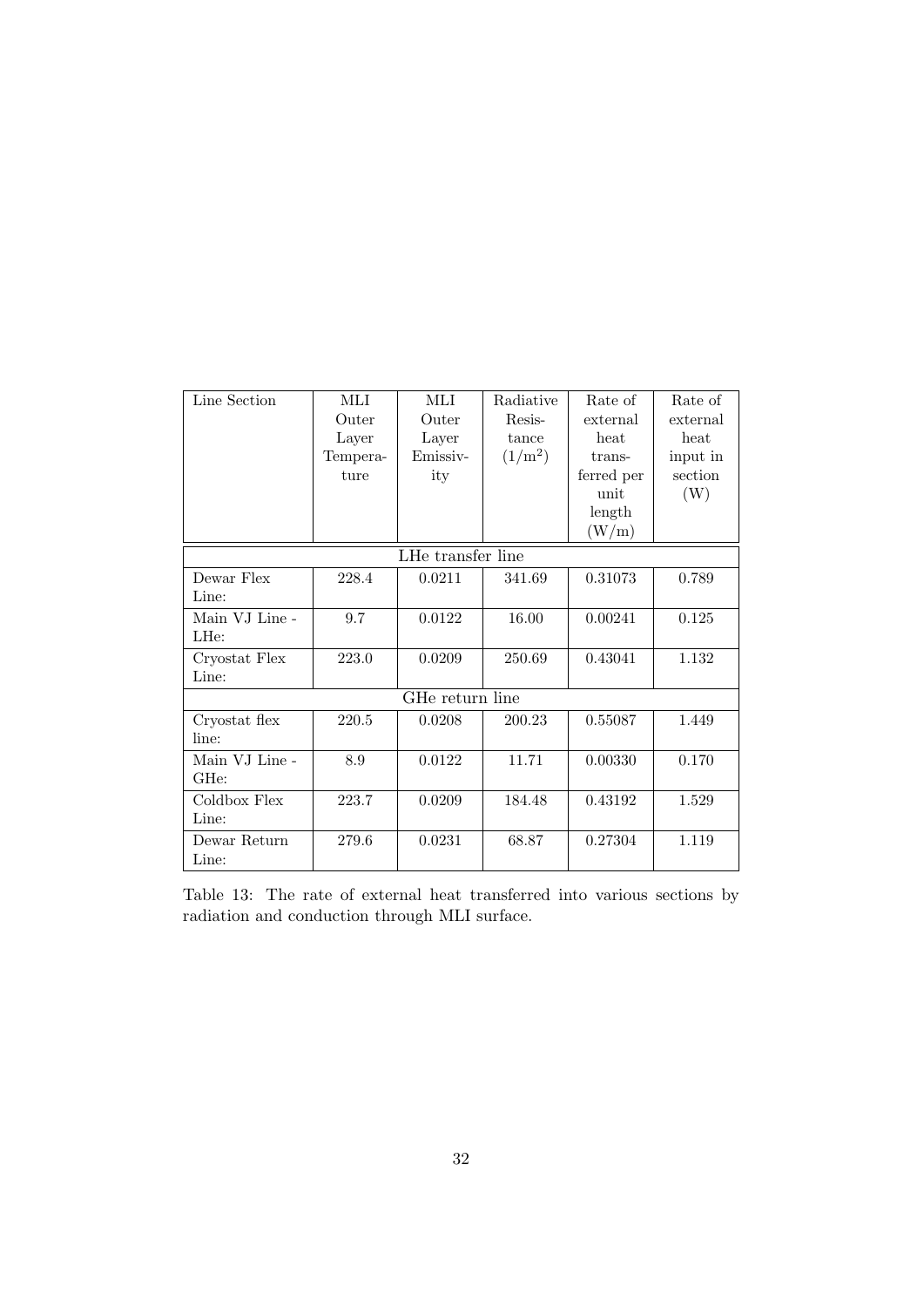#### <span id="page-33-0"></span>8.2 The liquid flow rate

The liquid flow rate calculated using the program is plotted for various control valve lift positions denoted by  $H$ , which takes a value of 0.0 for fully closed to 1.0 for fully open. Figure [4](#page-33-1) compares the present program output to that of the one-dimensional homogeneous model.



<span id="page-33-1"></span>Figure 4: Liquid flow rates into the cryostat for various valve lift positions.

It is observed that the results obtained by incorporating the terms denoted here as  $\dot{Q}_{boil}$  the external heat transfer rate in the energy balance equation agree the most with the measured data available from the process.

#### 8.2.1 Sensitivity analysis: control valve chattering

Changes in the liquid flow rate due to changes in the control valve opening are investigated for valve openings of 1% around various valve opening values of  $H = 0.1$  to  $H = 0.9$ . Table [14](#page-34-1) gives the change in liquid flow rate due to a 1% change in valve opening at different mean operating valve positions.

It is clear that as the valve opens, the control on the liquid flow rate decreases; therefore the sensitivity of the liquid flow rate on the valve position also decreases. The sensitivity of the valve for lower valve openings causes instability in the numerical method based on the forward Euler time-stepping method, which is an explicit method.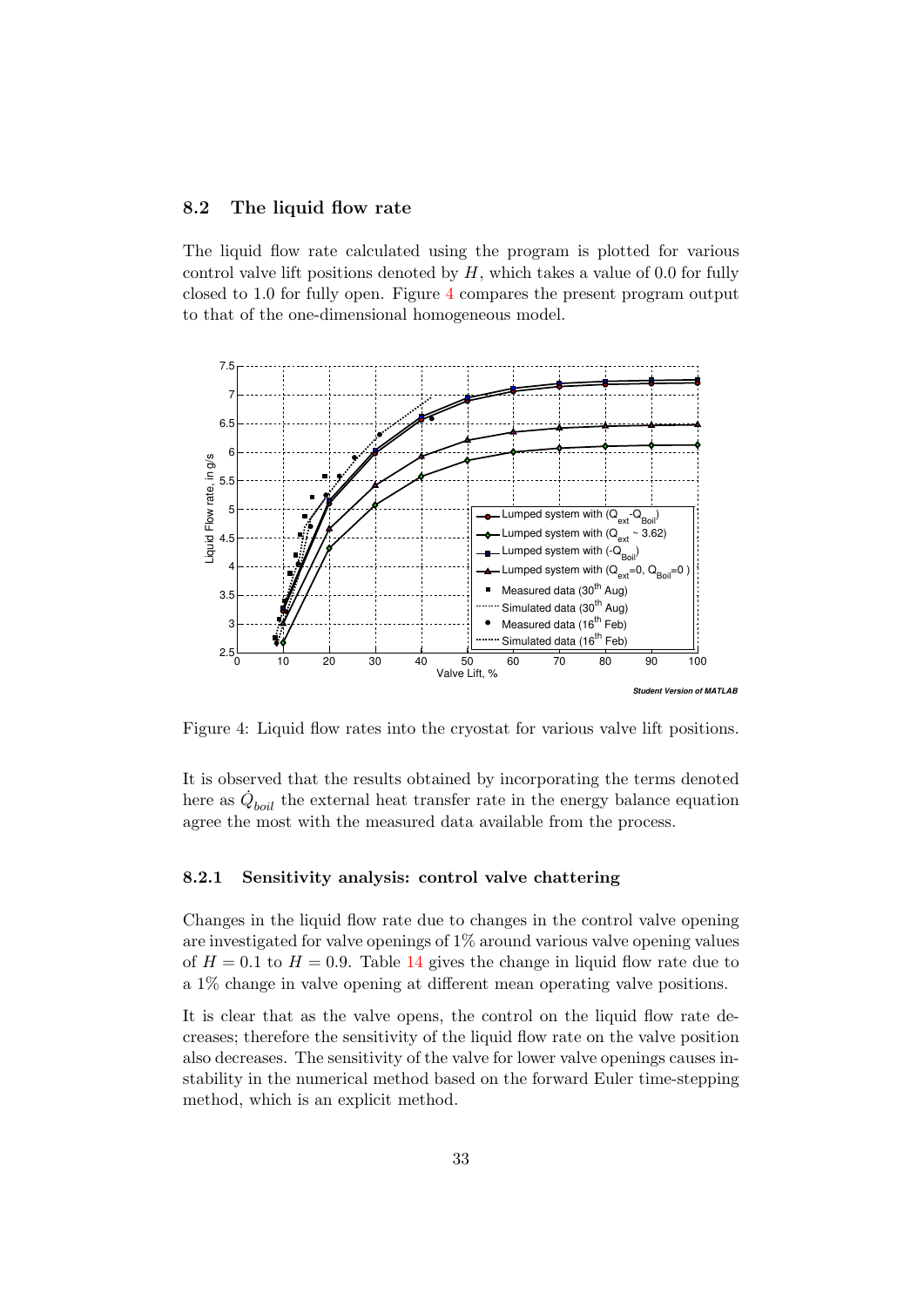| Mean Valve Opening<br>(H) | Mean Mass Liquid Flow<br>Rate $(L, \text{ in } g/s)$ | Change in Liquid Flow<br>Rate |
|---------------------------|------------------------------------------------------|-------------------------------|
| 0.10                      | 3.23                                                 | 26.09                         |
| 0.20                      | 5.10                                                 | 10.01                         |
| 0.40                      | 6.56                                                 | 4.43                          |
| 0.50                      | 6.89                                                 | 2.35                          |
| 0.70                      | 7.14                                                 | 0.55                          |
| 0.80<br>0.90              | 7.18<br>7.20                                         | 0.25<br>0.12                  |
| 0.30<br>0.60              | 5.98<br>7.06                                         | 7.34<br>1.15                  |

<span id="page-34-1"></span>Table 14: Sensitivity of liquid flow rate on 1% change in valve opening.

#### 8.3 Heater step-input validation

The data from the heater step test are given in Table [15.](#page-34-0) Only the heater power input is required as input to the simulation along with the initial conditions. The cryostat pressure is regulated at 1.22 bars, and the level is regulated at 75%.

| Time     | Heater Power | Venturi Mass          | LHe Supply     | GHe Return     |
|----------|--------------|-----------------------|----------------|----------------|
|          |              | Flow $(kg/s)$         | Valve          | Valve          |
|          |              |                       | Position $(\%$ | Position $(\%$ |
|          |              |                       | open)          | open)          |
| 0.00     | 80.25        | $5.72 \times 10^{-3}$ | 19.0           | 41.3           |
| 1020.00  | 69.50        | $5.34 \times 10^{-3}$ | 16.3           | 38.2           |
| 2340.00  | 57.78        | $5.01 \times 10^{-3}$ | 14.7           | 34.9           |
| 3660.00  | 50.49        | $4.68 \times 10^{-3}$ | 13.6           | 32.4           |
| 5400.00  | 40.89        | $4.33 \times 10^{-3}$ | 12.7           | 30.4           |
| 6360.00  | 30.89        | $4.00 \times 10^{-3}$ | 11.4           | 28.0           |
| 7380.00  | 20.47        | $3.52 \times 10^{-3}$ | 10.2           | 24.6           |
| 8700.00  | 9.62         | $3.19 \times 10^{-3}$ | 9.1            | 21.6           |
| 10320.00 | 0.00         | $2.87 \times 10^{-3}$ | 8.2            | 19.3           |

<span id="page-34-0"></span>Table 15: Data for cryostat heater step test.

#### 8.3.1 Comparison of numerical schemes

Due to the high sensitivity of the level control valve at low valve openings, the explicit forward Euler scheme suffers from numerical oscillations and is unstable. In Figure [5,](#page-36-0) the two plots compare the explicit forward Euler scheme with time step sizes dt =  $0.5$  s and dt =  $0.25$  s. It is seen that the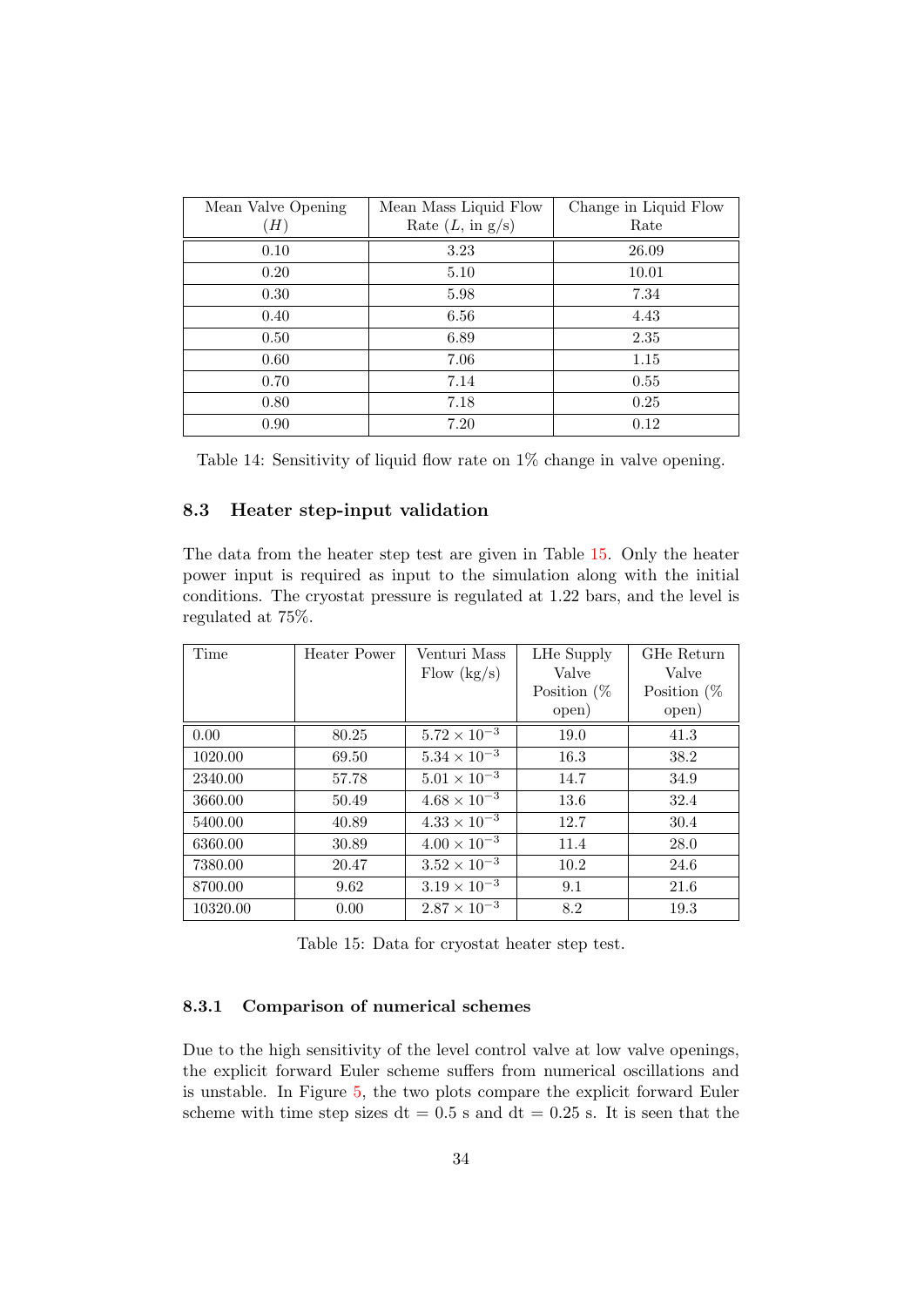numerical oscillations develop later in time in the case of the smaller time step size, clearly indicating that they are non-physical in nature.

In Figure [6,](#page-37-0) we compare the explicit forward Euler and implicit backward Euler schemes for the same time step size. These plots illustrate the superior stability of implicit backward Euler scheme in spite of the extreme sensitivity of level control valve operation at low valve openings. In the light of this result, we use only the implicit schemes for other simulations.

In Figure [7,](#page-38-0) we compare the first-order implicit backward Euler scheme with the second-order implicit Crank–Nicolson scheme.

Figure [8](#page-39-0) compares the pressure controller simulation based on the backward Euler and Crank–Nicolson schemes. Both schemes accurately predict the pressure in the cryostat as well as the valve position in controlling the pressure at a constant value. However, the second-order scheme suffers from the initial transient overshoot because it is slightly less stable.

As far as the gas mass flow rate from the cryostat is concerned, all the schemes perform equally well. This is because of the greater accuracy of the control-volume method in conserving quantities as compared to the finitedifference based discretization methods used in the 1D homogeneous model.

The circles indicate the times at which a change in heat power input is performed. The squares are the measured data obtained by running the cryostat in maintenance mode with different heater power inputs. The times and heater power input steps along with the gas mass flow rate and valve positions are noted in Table [15.](#page-34-0) The dotted line is the simulation result based on 1D homogeneous model using a linear correlation for static heat loading as a function of heater power input (as indicated in Figure [9\)](#page-40-0). The dashed line is the simulation result based on 1D homogeneous model but using a constant value of static heat loading  $\dot{Q}_s = 37.2$  W. The present simulation result is shown in the figure as a solid line.

#### 8.4 Performance of the code

For steady-state simulations of the LHe transfer line, the previous code must complete transient calculations to converge to a steady-state solution, requiring approximately 200 to 300 s of wall clock time, depending on the valve opening. If only steady-state solutions are of interest yielding final liquid and gas flow rates into the cryostat, then the present code can give similar results in approximately 5 s. These timings are estimates only, obtained from simulations run on a machine with dual 2 GHz PowerPC G5 with memory of 1 GB DDR SDRAM. The codes are based on MATLAB 7.5 (R2007b) and run in the MAC OS X Version 10.5.8 operating system.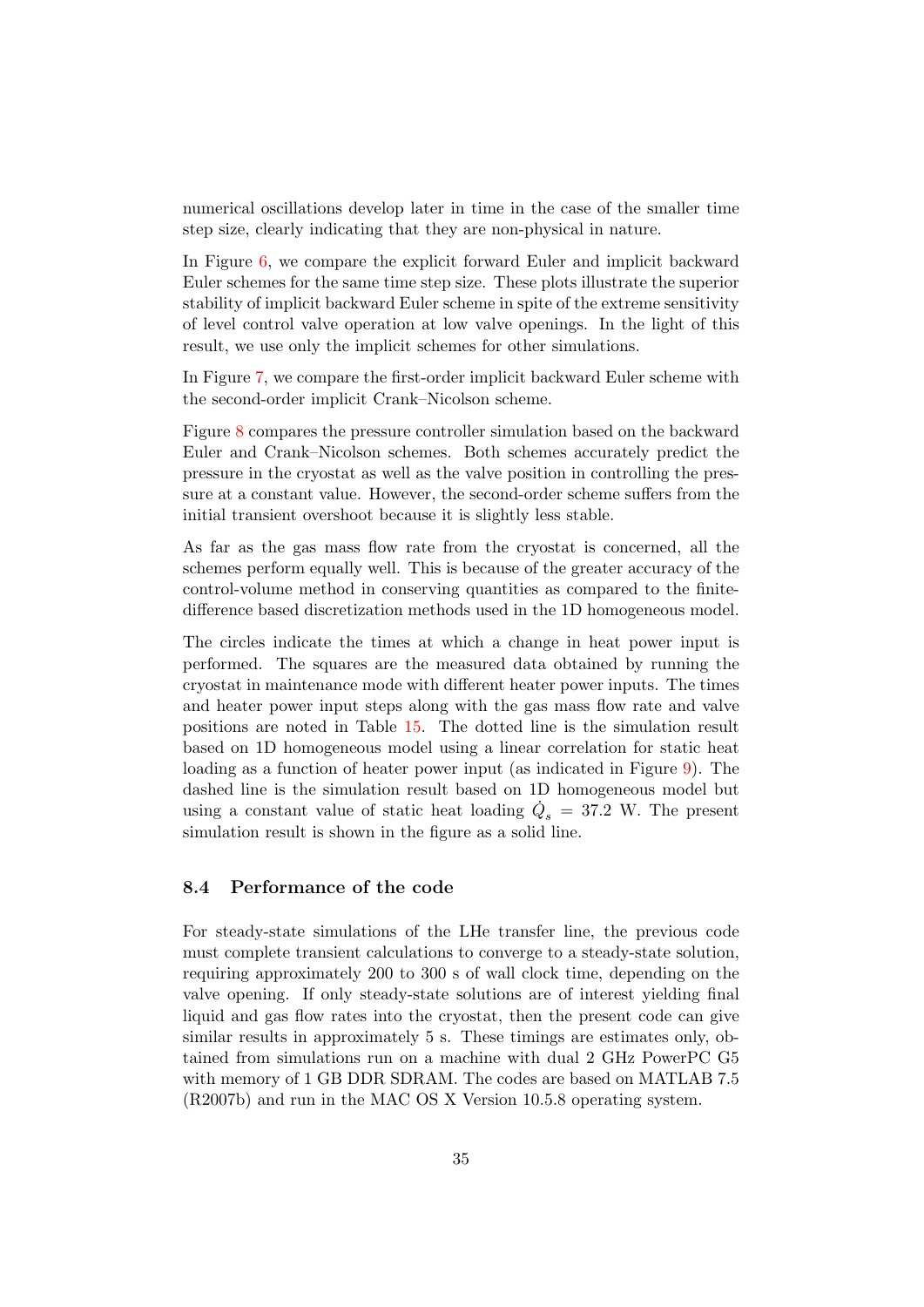

(b) Explicit scheme for  $dt = 0.25$  s.

<span id="page-36-0"></span>Figure 5: Comparison of explicit forward Euler method at time step sizes  $dt = 0.5$  and  $0.25$  s for level control.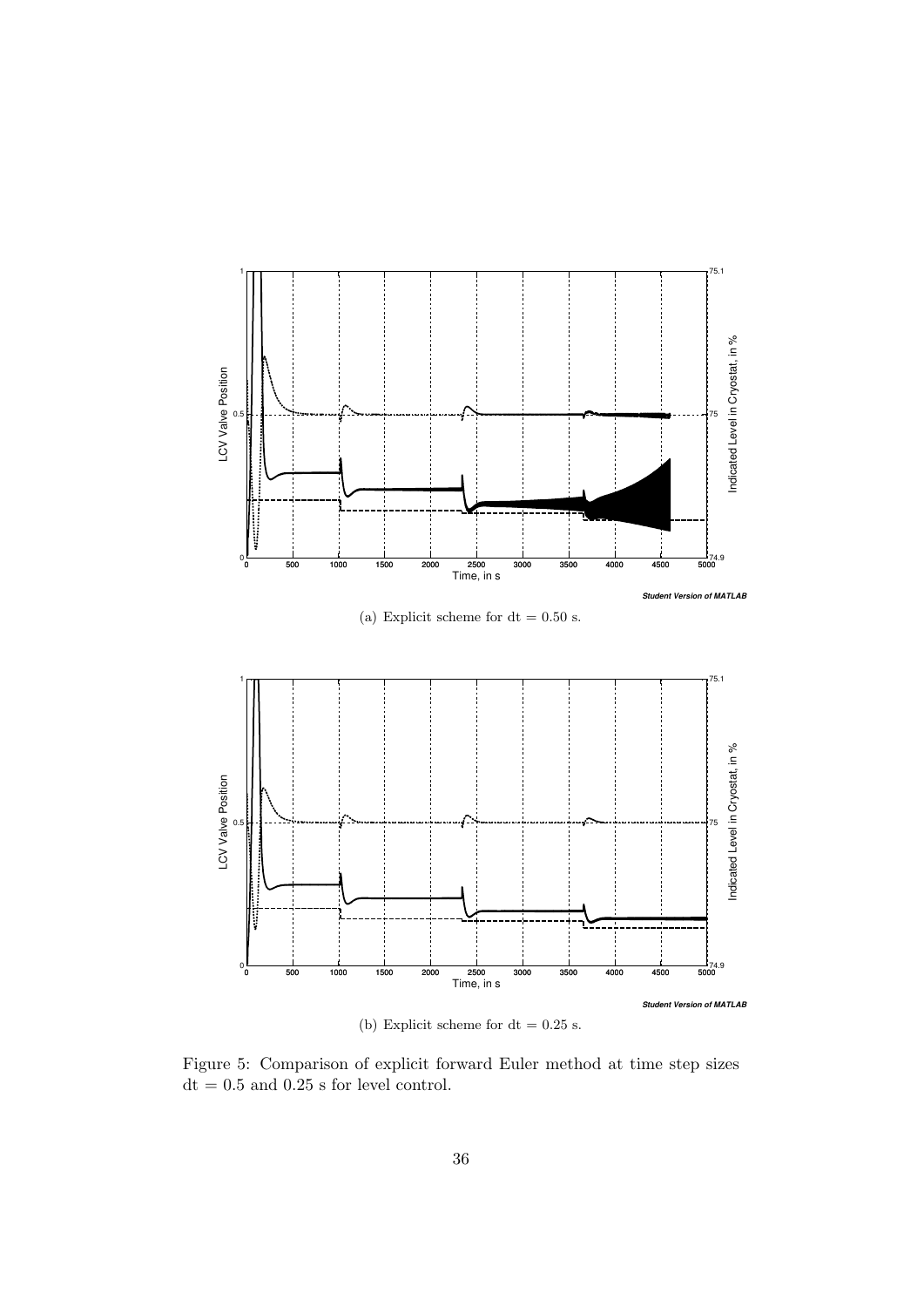

(b) Implicit Scheme for  $dt = 0.50$  s.

<span id="page-37-0"></span>Figure 6: Comparison of explicit forward Euler method and implicit backward Euler method at  $dt = 0.5$  s for level control, illustrating the stability of the implicit scheme.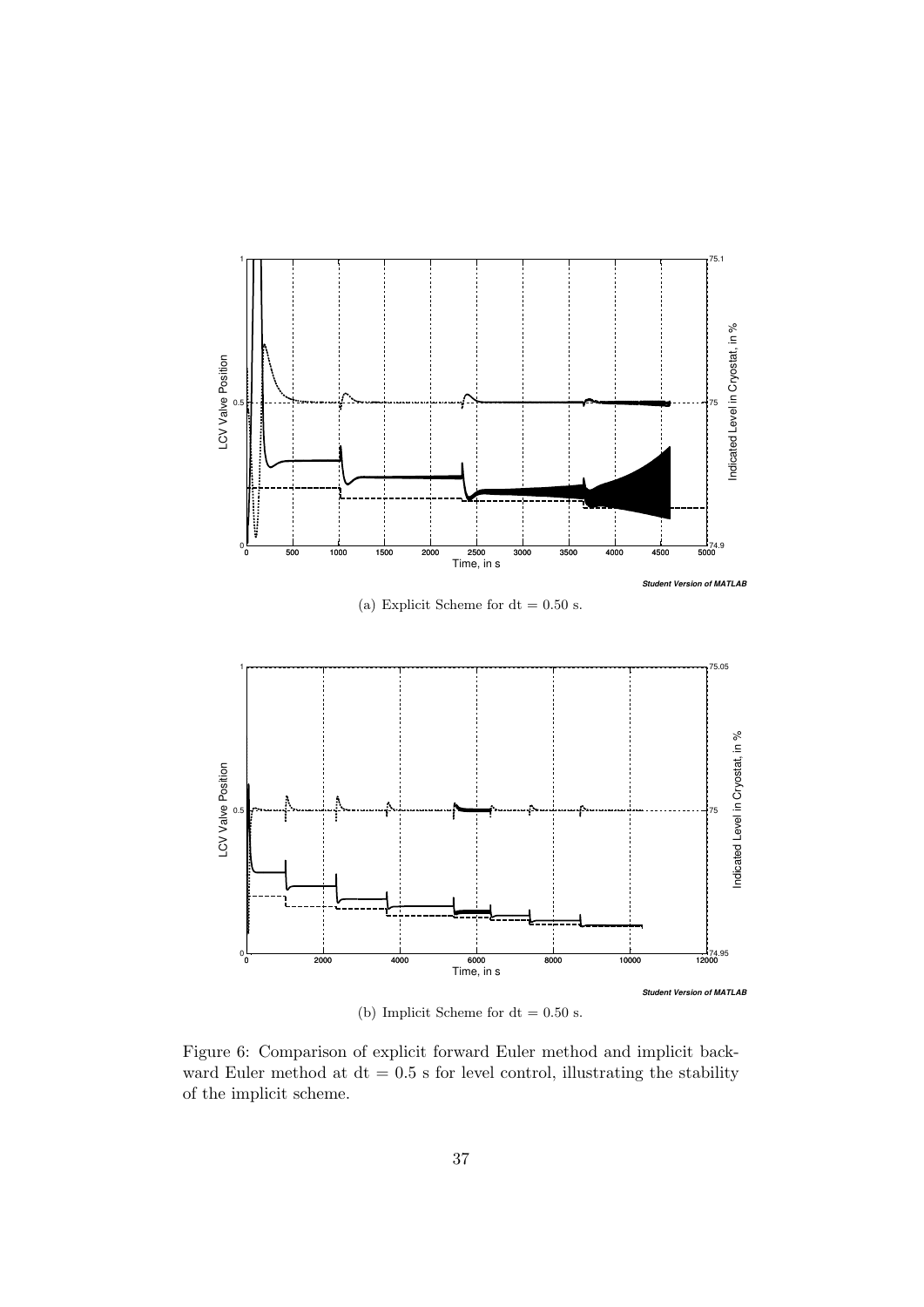

<span id="page-38-0"></span>(b) Second-order implicit method for  $dt = 0.50$  s.

Figure 7: Comparison of first-order implicit method and second-order implicit Crank–Nicolson method at  $dt = 0.5$  s for level control.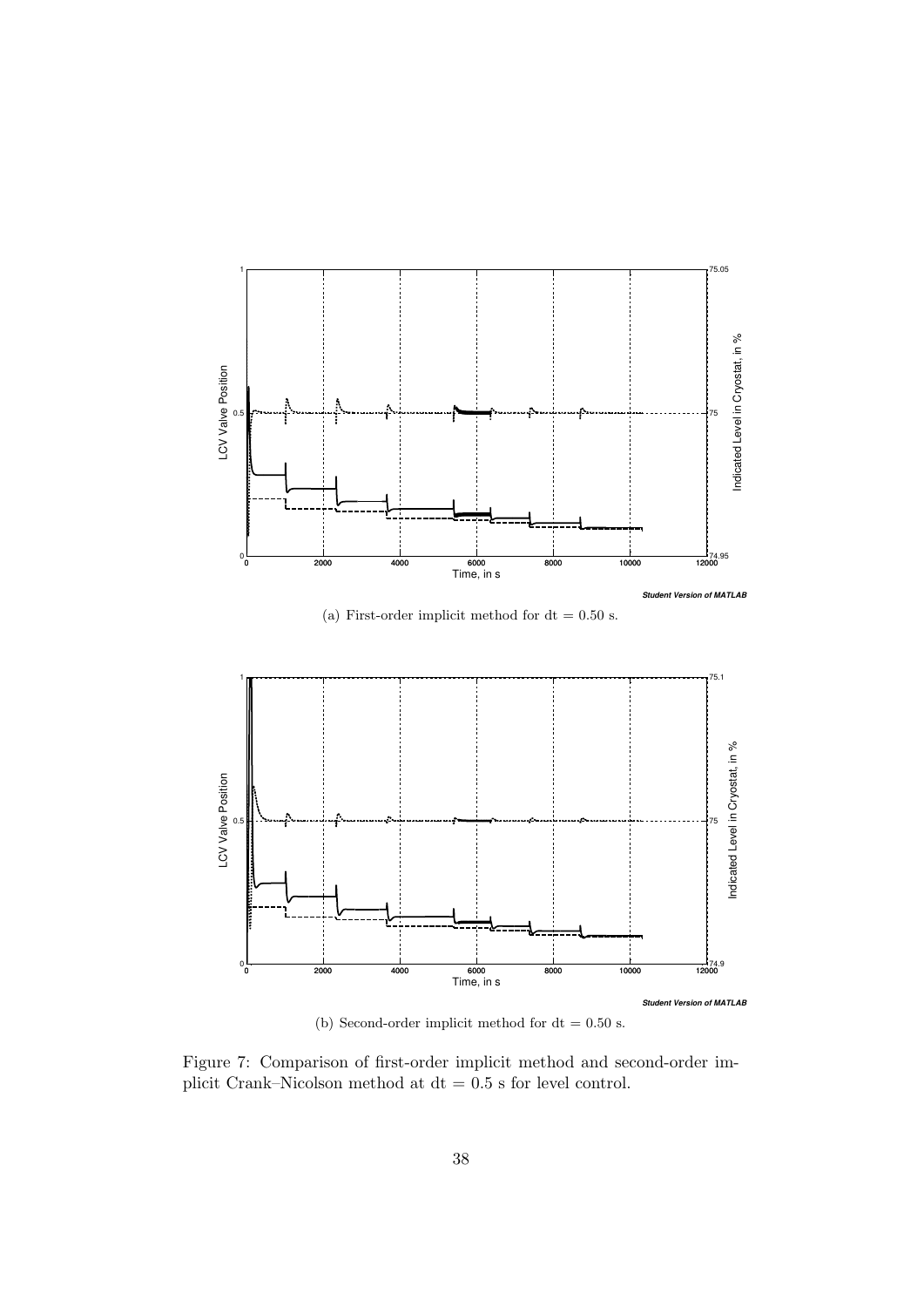

(b) Second-order implicit for  $dt = 0.50$  s.

<span id="page-39-0"></span>Figure 8: Comparison of first-order implicit method and second-order implicit Crank–Nicolson method at  $dt = 0.5$  s for presssure control.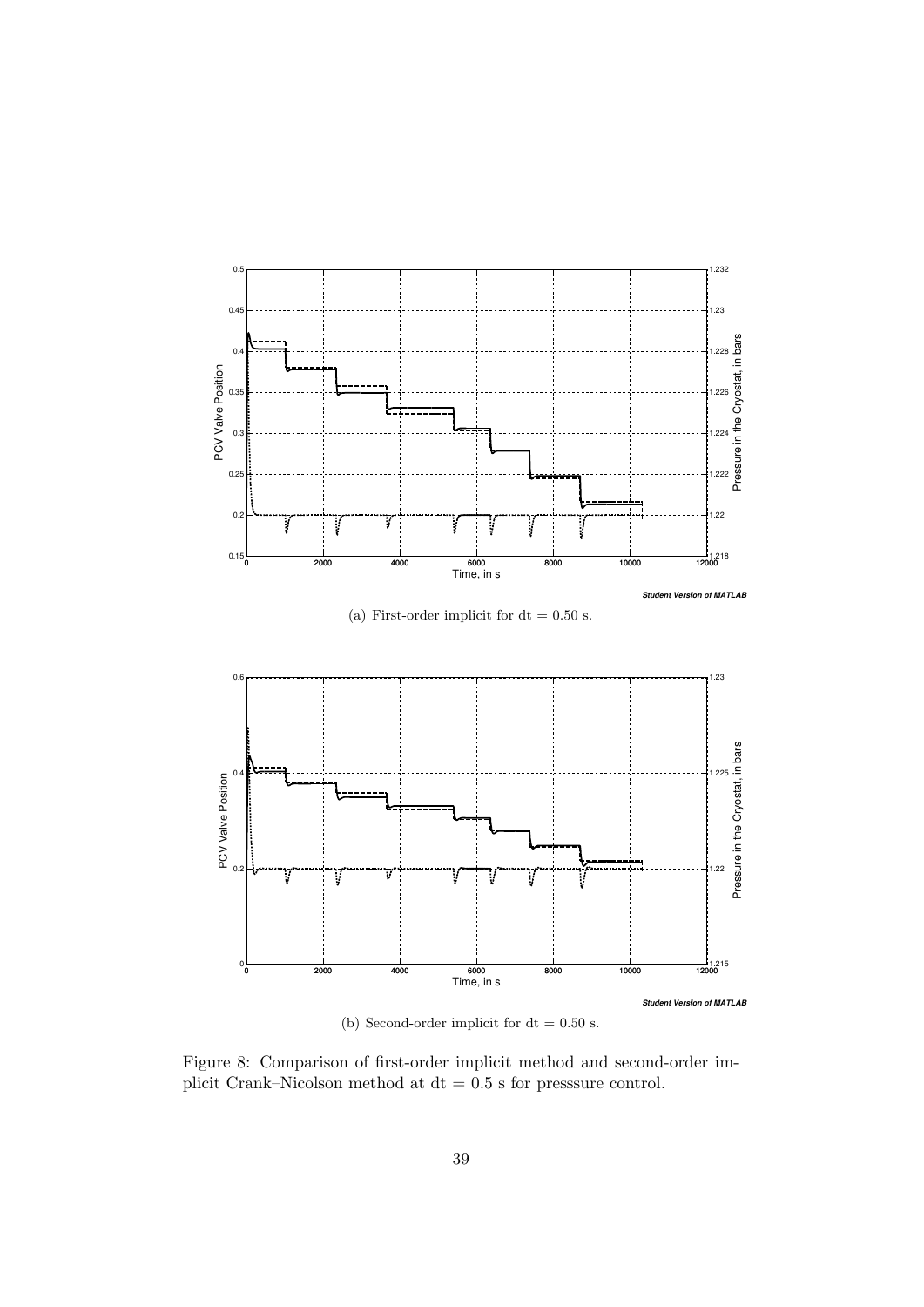

(a) First-order implicit method for  $dt = 0.50$  s.



<span id="page-40-0"></span>(b) Second-order implicit method for  $dt = 0.50$  s.

Figure 9: Comparison of first- and second-order implicit methods for simulation of cryostat with time step size of dt = 0.5 s.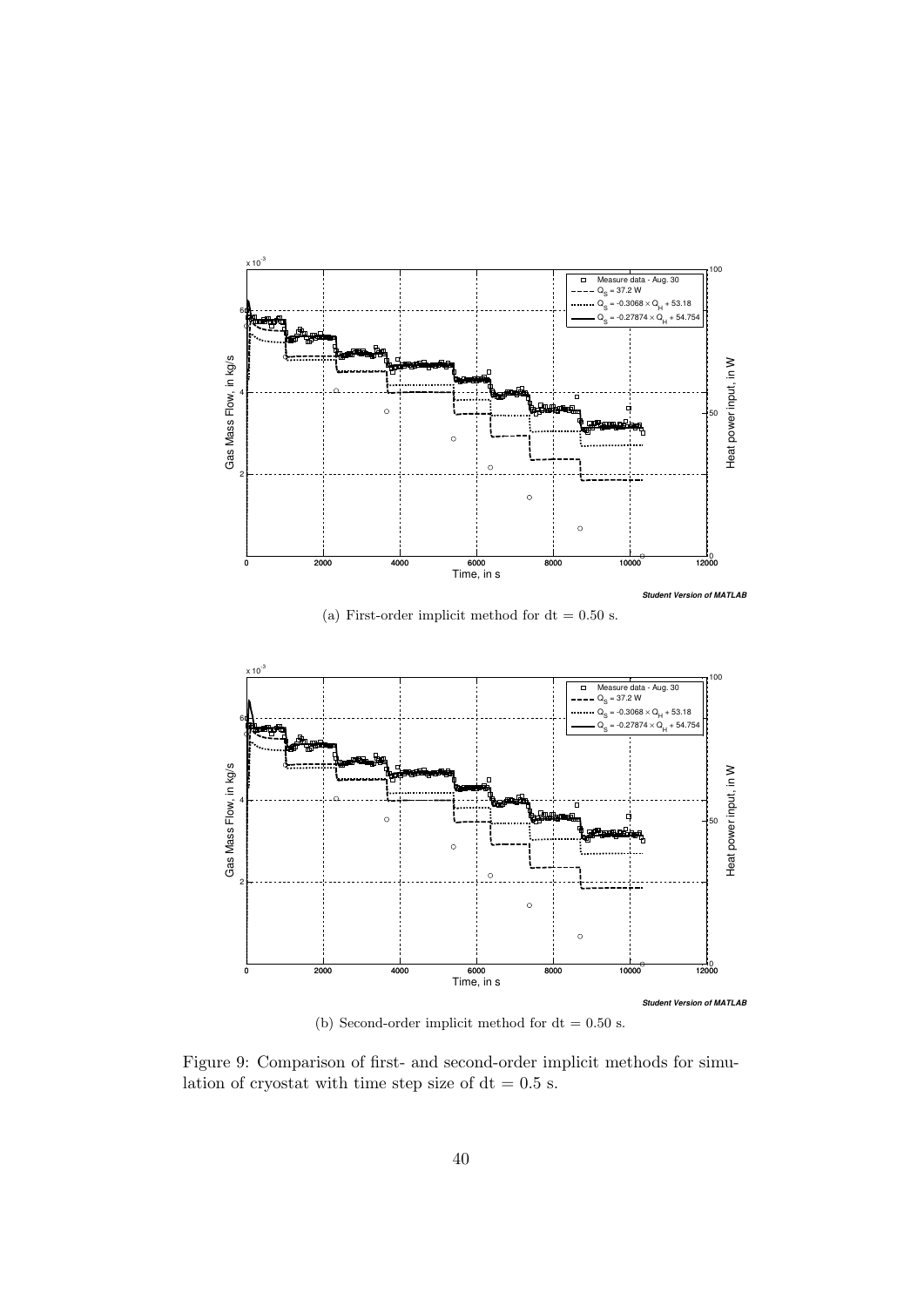## <span id="page-41-0"></span>9 Conclusions

The current model of the cryogenic system at the CLS is based on onedimensional, homogeneous model of two-phase flow of helium. The main contribution contained in this report is the development of a faster and more accurate computational method based on a control-volume approach. The faster computation of similar problem with respect to one dimensional homogeneous code and the two validations cases, viz., the liquid flow rate calculations versus different valve openings and the gas mass flow rate for heater power step test have proved the accuracy of the model and performance of the code.

The code is flexible in simulating varying lengths of the LHe line which can be used for calculations prior to process modifications.

The investigation of the physical meaning of an additional heat term  $\dot{Q}_{boil}$ that accounts for better prediction of measured data needs to be performed. A heat of boiling term had already been proposed [\[6\]](#page-42-1); however this term is evaluated using an overall energy balance equation when two-phase formation occurs. In the present model, this term is used as an integral part of the overall energy balance. It is proposed that a part of the total energy of the system is used in creation of additional interfacial boundaries. The heat of boiling term evaluated through product of heat of vaporization and rate of gas formation seems to model this addition work done by the system well. When phase change occurs, the gas bubbles are formed either due to nucleation by cavitation (i.e. flashing of liquid due to reduction in pressure) or due to nucleation by boiling (i.e. flashing of liquid due to increase in temperature). After nucleation the bubbles of gas grows with further phase change. There is further work done by turbulence in breaking of bubbles. However, the homogeneous model may not be sufficient to capture this physics because the nucleation can occur in the fluid or at an solid-liquid interface. A more thorough model based on heterogeneous flow may be required to capture the interfacial physics.